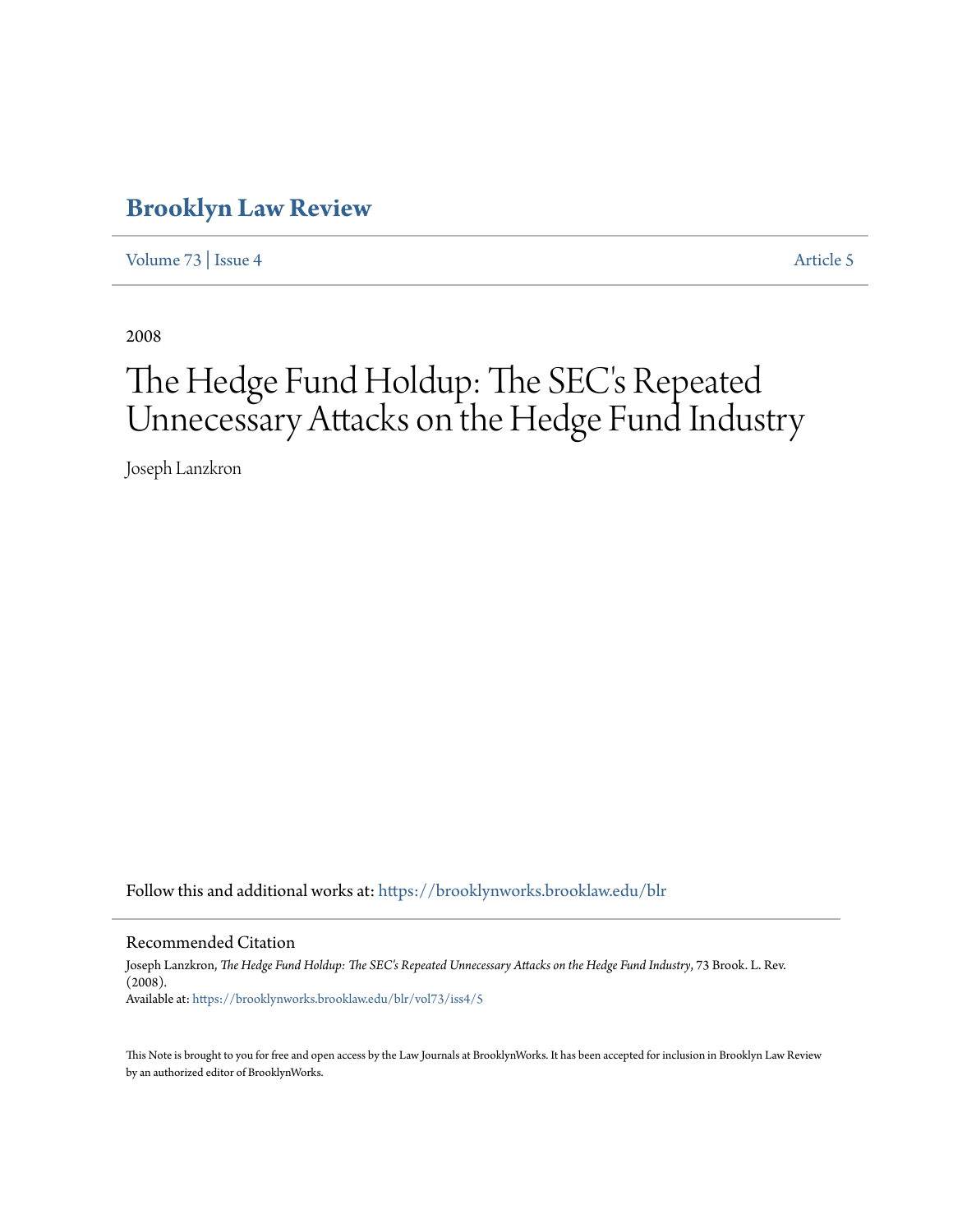# The Hedge Fund Holdup

## THE SEC'S REPEATED UNNECESSARY ATTACKS ON THE HEDGE FUND INDUSTRY

#### I. INTRODUCTION

Hedge funds have produced vastly different results for investors in 2008. Some have profited by immense amounts, while others have suffered great losses at the hands of funds that collapsed as a result of the subprime credit crisis.1 Irrespective of their success, most hedge fund investors would agree on one thing: the Securities and Exchange Commission ("SEC") should not regulate hedge funds.

The public debate over whether to regulate hedge funds began in late 2004 when the SEC released a proposed regulation of hedge funds. This proposal, known as the Hedge Fund Rule,2 was finalized after a period of public comment, and took effect on February 1, 2006.<sup>3</sup> The purpose of this Rule was to

 Most recently, Henry Paulson, Secretary of the Treasury, introduced a sweeping proposal to change the entire financial regulatory system in the United States. See Damian Palletta et al, Plan Begins Battle Over How to Police Market— Amid Crisis, a Bid to Shuffle Powers; Fast Fixes Unlikely, WALL ST. J., Mar. 31, 2008, at A1. This proposal includes such long-term goals as reducing the power of the SEC and giving the Federal Reserve regulatory oversight authority. Although the shortterm goal is the creation of a Mortgage Origination Commission to monitor mortgage lending, it is unlikely that anything will be accomplished, given that it is a presidential election year and that these changes would affect every executive agency affiliated with the financial markets. Id.

<sup>2</sup> See Goldstein v. SEC, 451 F.3d 873, 877 (D.C. Cir. 2006).<br><sup>3</sup> See Registration Under the Advisers Act of Certain Hedge Fund Advisers, 69 Fed. Reg. 72,054 (Dec. 10, 2004) [hereinafter Hedge Fund Rule Release]. (The rule that was created by this release was vacated on June 23, 2006.)

<sup>&</sup>lt;sup>1</sup> Beginning in the summer of 2007, the country was hit by what has become known as the "subprime credit crisis." Borrowing money is of key importance, as credit funds everything from the mergers of large corporations to consumer home loans. The subprime credit crisis has in part been driven by the default of many home loans that were made to "subprime" borrowers, that is, those having less than stellar credit. In 2007, a series of defaults by these subprime debtors caused the credit markets to tighten and shut off the easy access to credit that borrowers enjoyed previously. This caused a chain reaction that affected even the largest of banks as many of the original loans were repackaged and sold in a variety of investment products. For a detailed account of the many stories that have been spawned by this crisis, see Reuters.com, Subprime Mortgage Trouble, http://www.reuters.com/news/globalcoverage/subprime (last visited Mar. 15, 2008).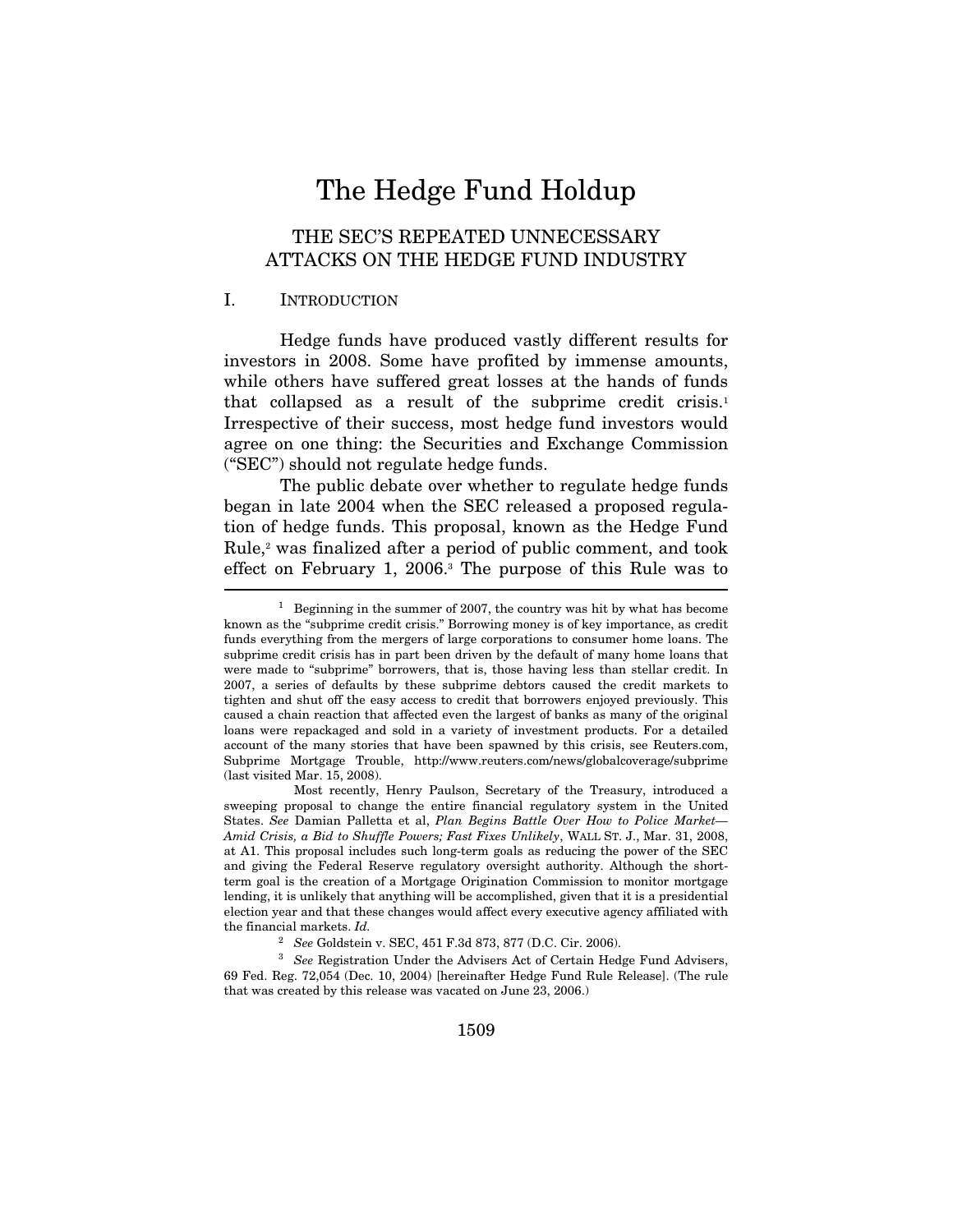increase hedge fund accountability through mandatory filings.4 Prior to this regulation, hedge funds had not been required to register with the SEC and thus were exempt from regulatory and disclosure mandates. The new rule required almost all hedge funds to register, thereby giving the SEC substantially greater control and eliminating the secrecy with which hedge funds had been operating.<sup>5</sup> The rule, however, was not in effect for very long. Phillip Goldstein, co-owner of two hedge funds, challenged the rule on the basis that it misinterpreted an existing regulation.6 On June 26, 2006, the United States Court of Appeals for the District of Columbia Circuit ruled in favor of Goldstein, vacating the Hedge Fund Rule.7

The SEC chose not to appeal the decision to the Supreme Court, instead formulating as a replacement for the Hedge Fund Rule two new proposals in late December 2006.<sup>8</sup> One proposal was a pair of anti-fraud provisions, increasing the accountability of hedge fund manager conduct as well as the amount of information released to investors.9 The SEC later adopted this rule on September 10, 2007.10 The second proposal, the "Accredited Investor Proposal"—released in December 2006 and further revised in August  $2007<sup>11</sup>$ —is a push to increase the minimum amount that an investor must have in net worth in order to invest in hedge funds.12 This is a proposed change to Regulation  $D<sub>13</sub>$  a set of regulatory provisions that allows for certain investment vehicles to escape registration with the SEC

 $^4\;$  See id. at 72,054.  $^4\;$  Id. Hedge fund secrecy has become something of a legend throughout the financial world. Those involved in hedge funds are so tight lipped that some employees were even reluctant to discuss their daily commute with reporters for fear of reprisal from the hedge fund manager. See Michael S. Schmidt, A Trader's Train to Wall Street, Conn., N.Y. TIMES, Aug. 4, 2006.

<sup>&</sup>lt;sup>6</sup> Goldstein, 451 F.3d at 874, 878.<br><sup>7</sup> Id. at 884.<br><sup>8</sup> Prohibition of Fraud by Advisers to Certain Pooled Investment Vehicles; Accredited Investors in Certain Private Investment Vehicles, Investment Advisers Act Release No. 2,576, 72 Fed. Reg. 400 (Jan. 4, 2007) (to be codified at 17 C.F.R. pts. 230, 275) [hereinafter Fraud & Accredited Investor Proposals].<br><sup>9</sup> Id. at 400.<br><sup>10</sup> See 17 C.F.R. § 275.206(4)-8 (2008).<br><sup>11</sup> See Revisions of Limited Offering Exemptions in Regulation D, 72 Fed.

Reg. 45,116 (Aug. 10, 2007) (to be codified at 17 C.F.R. 200, 230, and 239) [hereinafter

August 2007 Revision]. 12 Fraud & Accredited Investor Proposals, 72 Fed. Reg. at 400 n.4 ("We are proposing a rule that would revise the requirements for determining whether an individual is eligible to invest in certain pooled investment vehicles.").<br><sup>13</sup> 17 C.F.R. §§ 230.501-.508.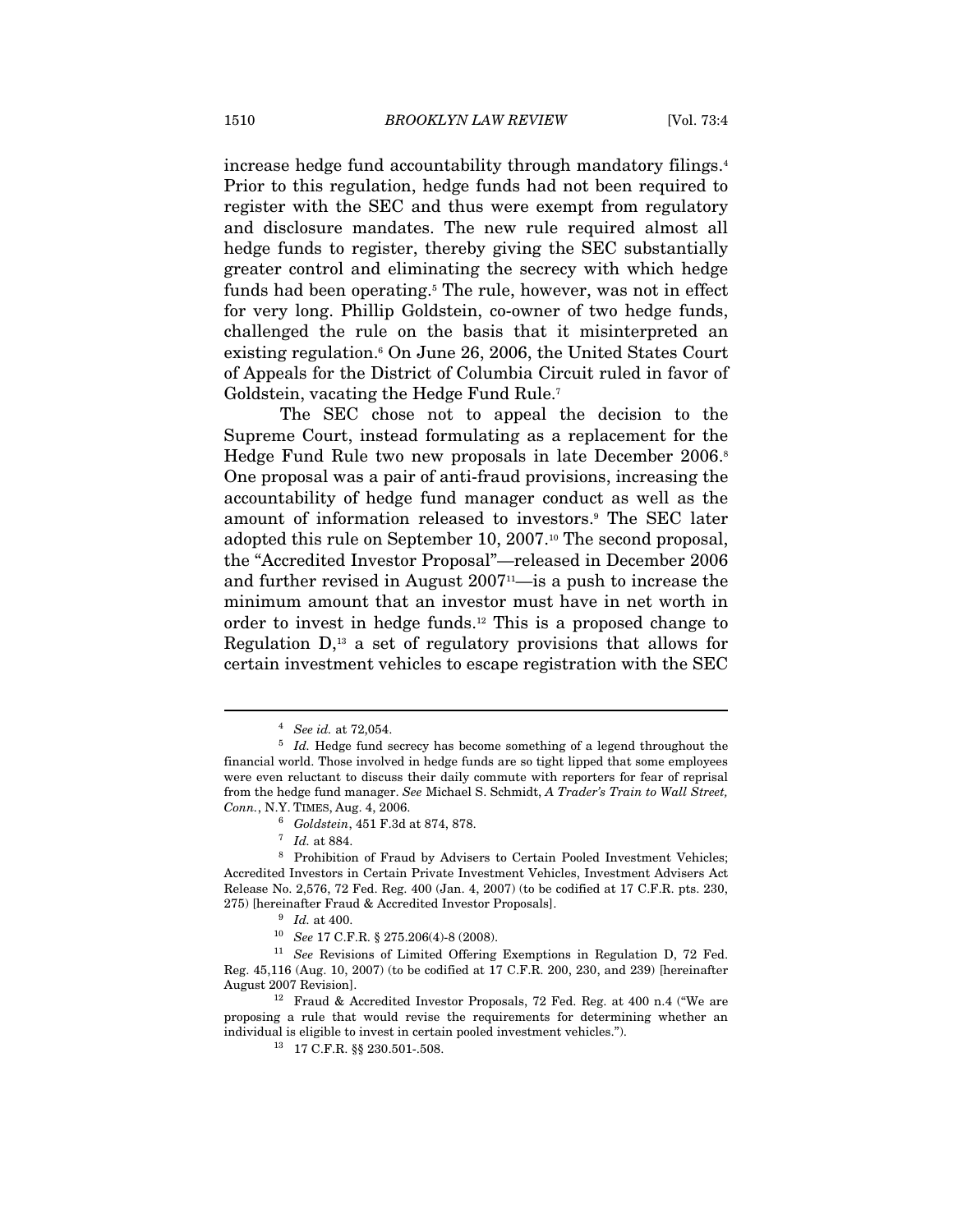if they conform to specific requirements.14 These latest proposals have prompted the hedge fund industry to take notice: the SEC is not walking away.

This Note will argue that the recent rules promulgated by the SEC demonstrate the Commission's insistence on keeping a regulatory hand in the hedge fund industry without considering the necessity, effectiveness, or consistency behind its rules. Moreover, the combination of existing hedge fund practices and the requirements of Regulation D make further regulation unnecessary to protect investors. Part II of this Note will briefly explain what hedge funds are and will set forth the applicable statutes and rules that control the hedge fund industry. Part III will outline the SEC proposals, the defunct Hedge Fund Rule, the anti-fraud rules, and the Accredited Investor Proposal. Part IV will analyze the reasons behind both the anti-fraud rules and the Accredited Investor Proposal, and will focus on the lack of necessity for the rules and the inconsistencies between them. Additionally, the arbitrary nature by which the SEC created the Accredited Investor Proposal will be discussed. Finally, Part V will illustrate how additional SEC regulations, with the stated purpose of protecting small investors, are unnecessary due to a combination of current hedge fund practices and Regulation D provisions that sufficiently protects small investors.15

#### II. HEDGE FUNDS AND THE RULES THAT GOVERN THEM

"Hedge fund" has become a buzzword whose use has extended far beyond the financial communities of Wall Street and Greenwich, Connecticut.16 As a part of the national news landscape, hedge fund activities and the regulations that affect them have become a regular feature in national newspapers and on the evening news. To provide context for a discussion of the SEC's initiatives, this Part describes what hedge funds are and briefly examines the securities regulations that affect them.

<sup>14</sup> See Investopedia.com, Regulation D, http://www.investopedia.com/terms/r/ regulationd.asp (last visited Mar. 16, 2008).  $15$  "Small investors" in this Note refers to investors with a relatively small

amount of capital, as opposed to wealthy individuals or institutional investors such as pension funds. 16 Greenwich, Connecticut has become the Wall Street of the hedge fund

industry, fast becoming a hub of this low-key industry. For an interesting article about Greenwich and its link to the hedge fund world, see Schmidt, supra note 5.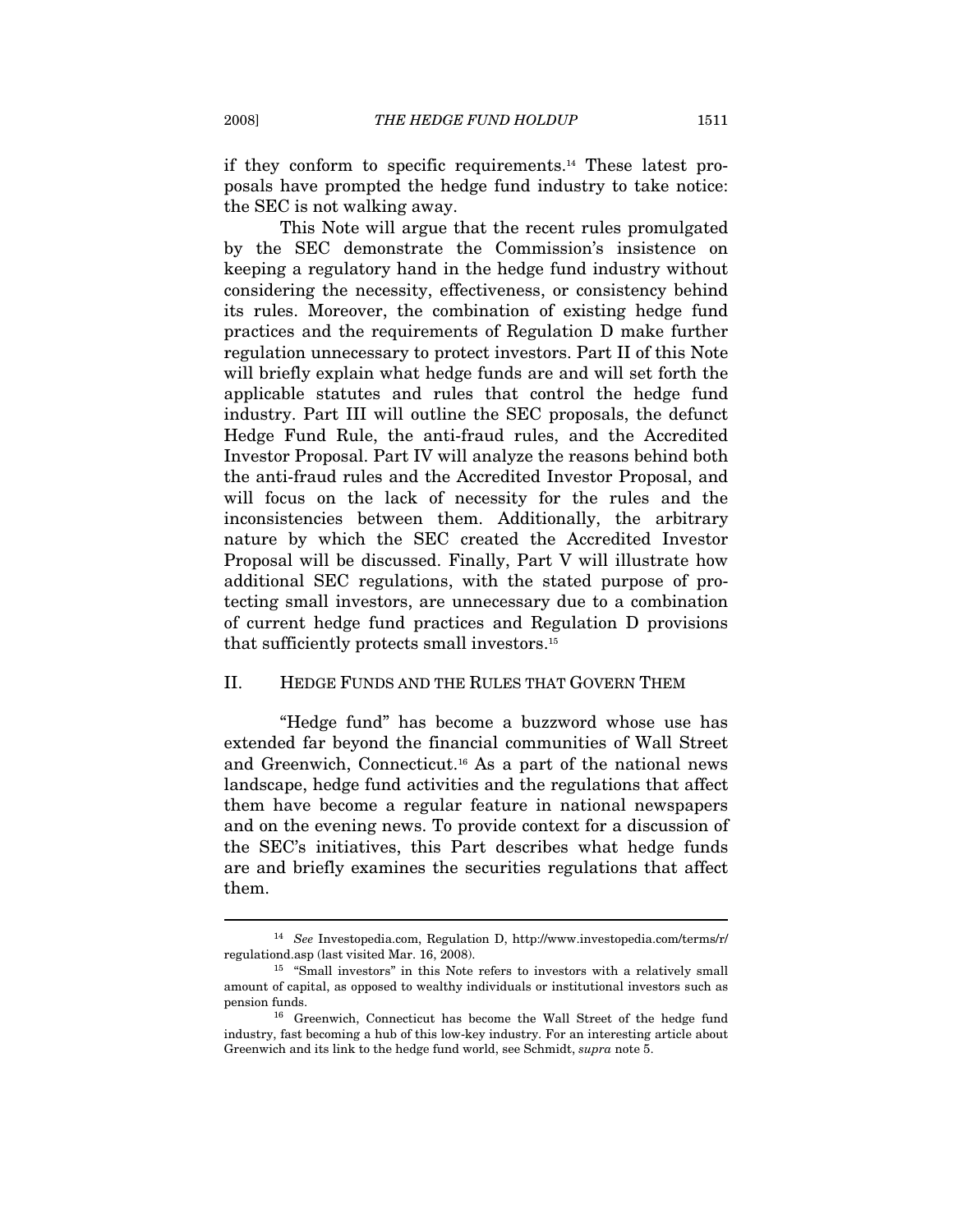#### A. Hedge Funds: What Are They and What Do They Do?

Defining the term "hedge fund" is not a simple task. Securities law has never formally defined the term.<sup>17</sup> A basic working definition is that a hedge fund is a pool of money managed by a professional who designs strategies to maximize return18 and that has certain limits in place as to who may invest in the fund.19 In addition, hedge funds have traditionally been characterized by their lack of registration with the SEC, thereby allowing them the freedom to avoid reporting investment activities.<sup>20</sup>

Hedge funds offer three main benefits to their investors: (1) they provide diversification by investing in a wide array of typical financial products, including more complex and higher risk investments such as derivatives;<sup>21</sup> (2) they attempt to remain uncorrelated to the stock or bond markets, $22$  giving

 $19$  See Goldstein v. SEC, 451 F.3d 873, 875 (D.C. Cir. 2006) (quoting the PRESIDENT'S WORKING GROUP ON FIN. MKTS., HEDGE FUNDS, LEVERAGE, AND THE LESSONS OF LONG-TERM CAPITAL MANAGEMENT 1 (1999) [hereinafter PRESIDENT'S WORKING GROUP ON FIN. MKTS.]); see also Jessica Natali, Trimming the Hedges Is a Difficult Task: The SEC's Attempt to Regulate Hedge Funds Falls Short of Expectations, 15 U. MIAMI BUS. L. REV. 113, 116 (2007). In addition to restrictions on who may invest, hedge funds generally require lockups whereby an investor agrees to be barred from withdrawing his investment capital for a specified length of time.<br><sup>20</sup> See SEC, STAFF REPORT TO THE SEC. EXCH. COMM'N, IMPLICATION OF THE

GROWTH OF HEDGE FUNDS viii (2003) [hereinafter STAFF REPORT], available at http://www.sec.gov/news/studies/hedgefunds0903.pdf. 21 A derivative is "a security whose price is dependent upon or derived from

one or more underlying assets." Investopedia, Derivative, http://www.investopedia.com/ terms/d/derivative.asp (last visited Apr. 7, 2008). A "future" is a common form of a derivative consisting of a contract to buy or sell an asset at an agreed upon price on a certain date in the future. The contract itself is then bought and sold on a secondary market. Much of the risk of derivatives is whether the price of the underlying asset will decline or increase by the agreed upon date. Common underlying assets include "stocks, bonds, commodities, currencies, interest rates and market indexes." Id.; see also STAFF REPORT, supra note 20, at 4-5.<br><sup>22</sup> The advantage to investors who invest in hedge funds that attempt to be

uncorrelated to these markets is that the value of the fund will not necessarily fluctuate when those markets go up or down. This allows for a counterbalancing of the risks in investing in the stock and bond markets. STAFF REPORT, supra note 20, at 5. For an example and in-depth explanation of how some hedge funds attempt to hedge against the general markets, see KEITH H. BLACK, MANAGING A HEDGE FUND 39-40 (2004).

<sup>17</sup> William Donaldson, Chairman, SEC, Testimony Concerning Investor Protection Implications of Hedge Funds Before the Senate Committee on Banking, Housing, and Urban Affairs (Apr. 10, 2003), available at www.sec.gov/news/testimony/041003tswhd.htm.

 $18$  "Return" is defined as "the gain or loss of a security in a particular period." Investopedia.com, Return, http://www.investopedia.com/terms/r/return.asp (last visited Mar. 16, 2008). Return comprises both the income from an investment as well as the capital increase of the investment. Id.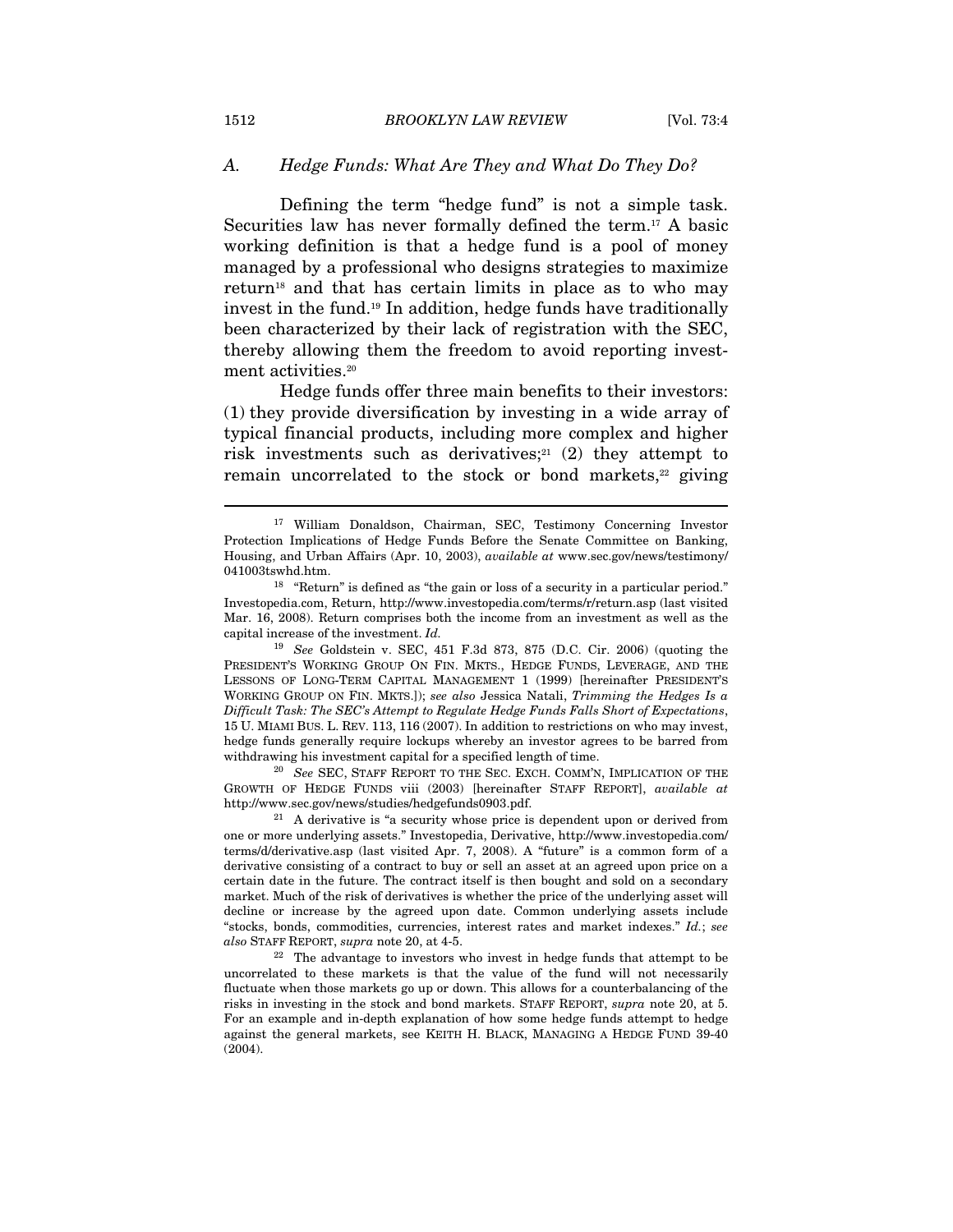investors a method of further reducing broad systemic risk;<sup>23</sup> and (3) they offer complex investment strategies, including short selling, $24$  which allow hedge funds to "hedge" against the decline of that investment.<sup>25</sup> A typical example of a hedging technique is when a fund buys an underlying asset, a stock for example, and then sells a futures contract for that stock at a certain price.26 This technique hedges against a decline in the stock's value as the investor has ensured that he will have a buyer for the stock at the set price.<sup>27</sup> Some hedge funds still strategize to exclusively provide protection from a fall in the broader markets, although many of them have become pure profit machines at the expense of risk diversification.28

#### B. Hedge Fund Governance Law

Most hedge funds have been able to avoid SEC registration and reporting requirements through a variety of statutory exemptions. This section provides a brief background of the current regulatory structure that allows hedge funds to operate in "secrecy" and the statutes that the SEC seeks to modify.29

In order to better understand the laws affecting hedge funds, it is important to understand generally what each of the governing acts accomplishes. When a security<sup>30</sup> is offered

at a set price on a specific date. Investopedia.com, Futures Contract, http://

<sup>&</sup>lt;sup>23</sup> STAFF REPORT, supra note 20, at 5.

<sup>24 &</sup>quot;Short selling" is defined as "[t]he selling of a security that the seller does not own . . . . Short sellers assume that they will be able to buy the stock at a lower price than that at which they sold short." Investopedia, Short Selling, http://www.investopedia.com/terms/s/shortselling.asp (last visited Apr. 7, 2008).<br><sup>25</sup> STAFF REPORT, *supra* note 20, at 5.<br><sup>26</sup> A futures contract is a contract to buy or sell an underlying security

www.investopedia.com/terms/f/futurescontract.asp (last visited Apr. 7, 2008).<br><sup>27</sup> Investopedia, Hedge, http://www.investopedia.com/terms/h/hedge.asp (last visited Apr. 7, 2008).

<sup>&</sup>lt;sup>28</sup> Hedge Fund Rule Release, Investment Advisers Act Release No. 237, 69 Fed. Reg. 72,054, 72,055 (Dec. 10, 2004). For a full discussion of the various trading practices that hedge funds employ, see PRESIDENT'S WORKING GROUP ON FIN. MKTS.,

supra note 19, at 4-5.  $^{29}$  For a full account of the various statutes and regulations that affect hedge funds, see STAFF REPORT, supra note 20, at 11-32. 30 A "security" is defined by the Securities Act of 1933 as

any note, stock, treasury stock, security future, bond, debenture, evidence of indebtedness, certificate of interest or participation in any profit-sharing agreement, collateral-trust certificate, preorganization certificate or subscription, transferable share, investment contract, voting-trust certificate, certificate of deposit for a security, fractional undivided interest in oil, gas, or other mineral rights, any put, call, straddle, option, or privilege on any security, certificate of deposit, or group or index of securities (including any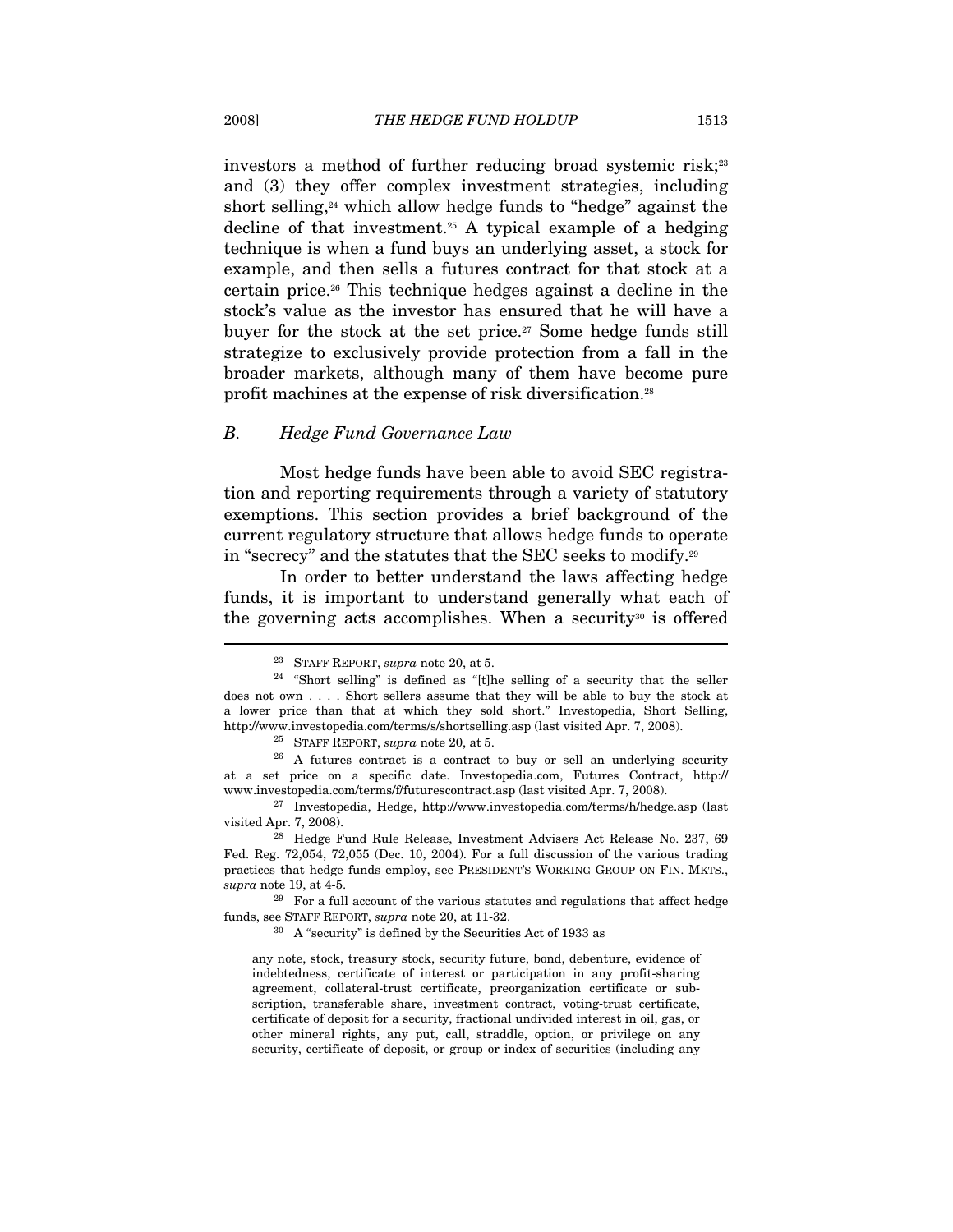for sale, it is governed by the Securities Act of 1933 ("Securities Act").<sup>31</sup> This Act has two purposes: The first is to provide an investor with significant information concerning the security being offered for sale.32 The second is to prohibit fraud in the offering of the security.33 The Securities Exchange Act of 193434 is a broad statute that covers securities industry participants, including brokerage firms, clearing agencies, and the actual security exchanges.<sup>35</sup> It has many different components and includes the registration of exchanges, a prohibition of insider trading, and the requirement that certain investors must report their holdings to the SEC.36

The final two acts relevant to this discussion are the Investment Company Act of 194037 and the Investment Advisers Act of 1940.38 The Investment Company Act regulates companies, such as mutual funds,<sup>39</sup> that invest and trade for others. The purpose of the act is to provide the public with

15 U.S.C. § 77b(a)(1)(2006). This definition includes essentially every financial product and therefore puts almost every sale of a financial product under the auspices of the  $\begin{array}{ll} \text{Securities Act.} & \\ \text{^{31}} \quad Id. \ \text{\$ 77a.} \\ \text{^{32}} \quad \text{SEC, The Laws That Government he Securities Industry, http://www.sec.gov/} \\ \end{array}$ 

about/laws.shtml (last visited Apr. 7, 2008) ("This information enables investors, not the government, to make informed judgments about whether to purchase a company's securities. . . . Investors who purchase securities and suffer losses have important recovery rights if they can prove that there was incomplete or inaccurate disclosure of % important information.").  $$^{33}$$   $Id.$   $$^{34}$$   $15$  U.S.C.  $\S$  78a.

35 SEC, supra note 32. The security exchanges that are covered by the Securities Exchange Act include the New York Stock Exchange, the American Stock Exchange, and the NASDAQ.  $Id$ .<br><sup>36</sup> Id.

 $^\mathrm{39}$  The SEC describes a mutual fund as follows:

A mutual fund is a company that pools money from many investors and invests the money in stocks, bonds, short-term money-market instruments, other securities or assets, or some combination of these investments. The combined holdings the mutual fund owns are known as its portfolio. Each share represents an investor's proportionate ownership of the fund's holdings and the income those holdings generate.

SEC, Invest Wisely: An Introduction to Mutual Funds, http://www.sec.gov/ investor/pubs/inwsmf.htm (last visited Apr. 7, 2008).

interest therein or based on the value thereof), or any put, call, straddle, option, or privilege entered into on a national securities exchange relating to foreign currency, or, in general, any interest or instrument commonly known as a "'security," or any certificate of interest or participation in, temporary or interim certificate for, receipt for, guarantee of, or warrant or right to subscribe to or purchase, any of the foregoing.

 $\begin{array}{lll} 37 & 15 \text{ U.S.C.} \ \S\ 80 \text{a-1}. \\ 38 & Id. \ \S\ 80 \text{b-1}. \end{array}$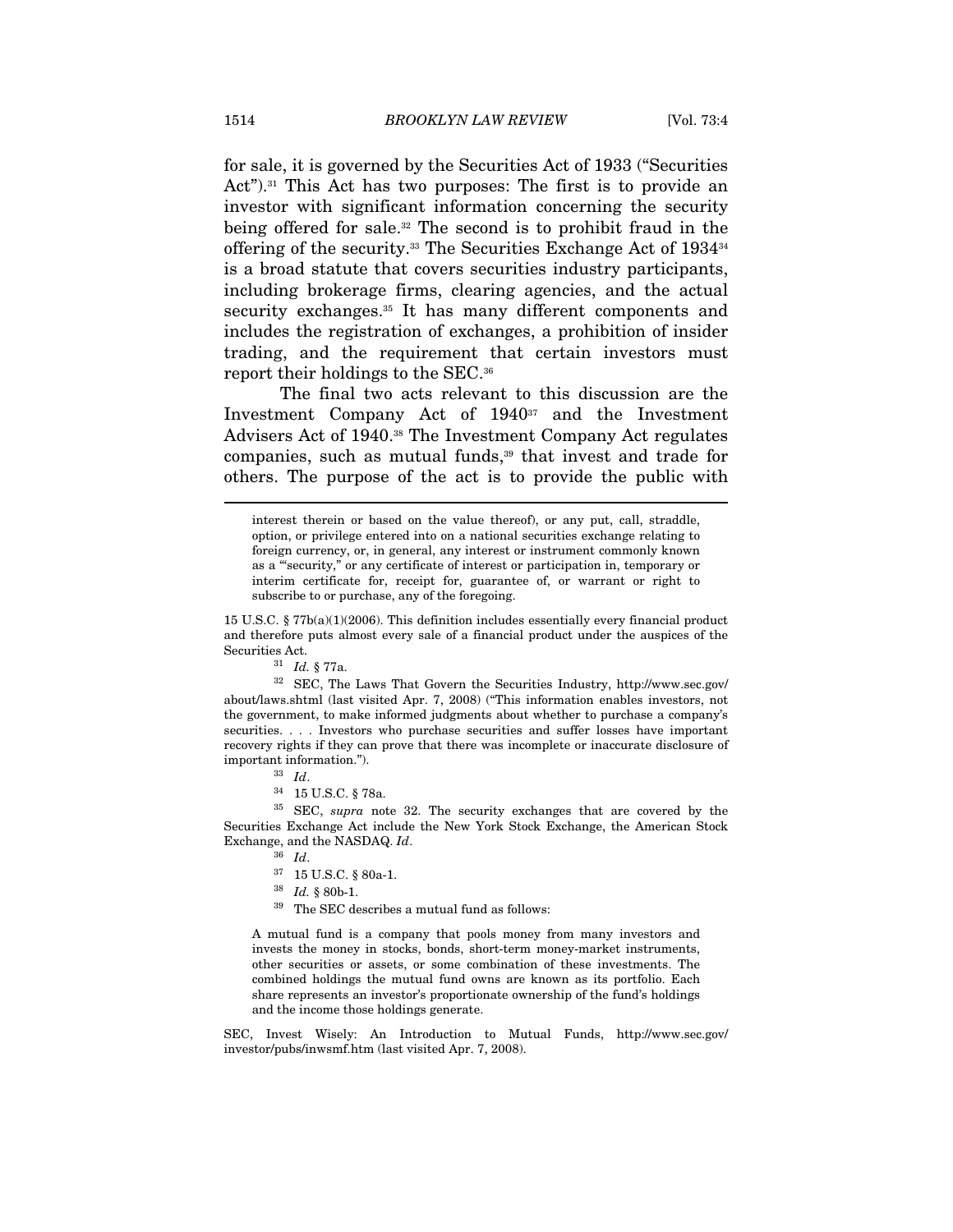information about the fund and its objectives, including its structure and operation.<sup>40</sup> This is accomplished through regular disclosures to the SEC.41 The Investment Advisers Act is a companion act, and governs the role of the investment advisor to a fund or investment company. This Act requires that the advisor register with the SEC and provide certain disclosures directly to the agency with the purpose of protecting the individual investor from fraud perpetrated by the advisor.<sup>42</sup>

#### 1. The Securities Act of 1933

The purpose of the Securities Act of 1933 is to provide for disclosure and accountability to investors through mandatory registration with the SEC.43 Without an exemption, any company issuing a security to the public is required to register with the SEC and provide information about the issuer and the security.<sup>44</sup> The specific requirements of disclosure include a description of the properties and business owned by the company issuing the security, a description of the security being sold, information about the management of the company issuing the security, and financial statements of the company.45 Hedge funds must comply with the mandatory requirements under the Securities Act because they sell a security to their investors.46 Thus, unless they fall within an exception, they must comply with all of the disclosure requirements.<sup>47</sup>

As a companion to the Securities Act, the SEC created a regulation<sup>48</sup> with the express purpose of exempting certain

 $^{40}$  SEC, supra note 32.<br> $^{41}$   $\,$   $\!ld.$   $^{42}$   $\,$   $\!ld.$ 

 $^\mathrm{43}$  STAFF REPORT,  $\sup r a$  note 20, at 13-14. See id.

<sup>45</sup> SEC, supra note 32.

<sup>46</sup> Unless a security is registered with the SEC, it is prohibited from being sold under the Securities Act. 15 U.S.C. § 77(e) (2006) ("Unless a registration is in effect as to a security, it shall be unlawful for any person directly, or indirectly . . . to carry or cause to be carried through the mails or in interstate commerce, by any means or instruments of transportation, any such security for the purpose of sale or for delivery after sale.").<br><sup>47</sup> STAFF REPORT, *supra* note 20, at 13.<br><sup>48</sup> The SEC is an administrative agency that derives its power from the

executive branch. Congress will typically set up a broad statute that sets out what it would like to accomplish, and then the administrative agency creates regulations with the purpose of carrying out Congress's mandate. Cornell University Law School, Administrative Law, http://www.law.cornell.edu/wex/index.php/Administrative\_law (last visited Mar. 25, 2008).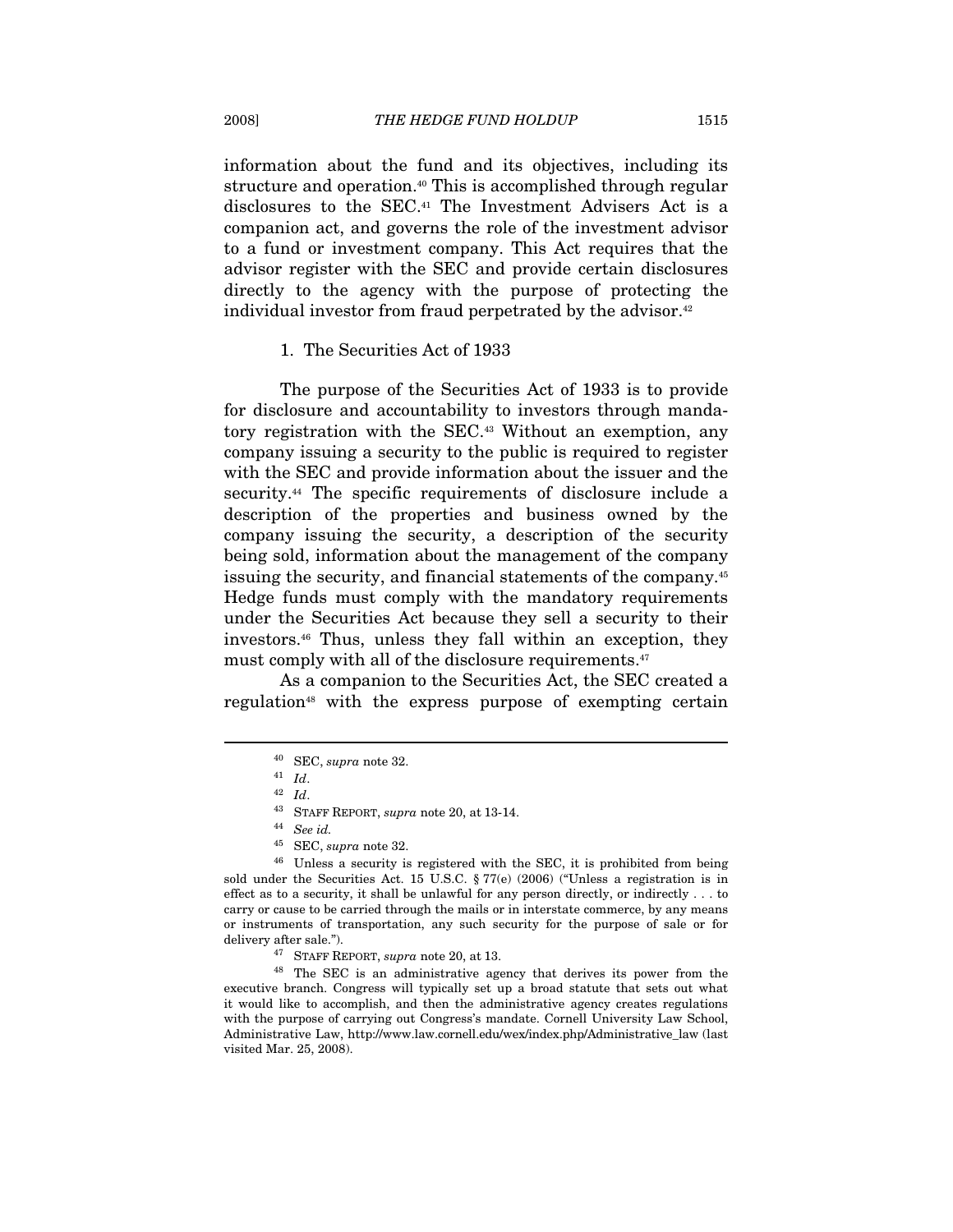types of companies from the requirement to register with the SEC. Regulation D,<sup>49</sup> enacted in 1982, provides three exemptions for certain private companies from registering with the SEC.50 These exemptions are known as Rules 504, 505, and 506.51 Rule 506 is the exemption used most widely by hedge funds.52 This Rule allows a company to avoid registration as long as it does not make a general solicitation or advertisement to the public, and allows only "accredited investors" to invest.53 An accredited investor is an individual with a net worth or joint net worth above \$1,000,000, or total income above \$200,000 or joint income of \$300,000.54 For institutional investors,55 the accredited investor standard is higher, requiring  $$5,000,000$  in investment assets.<sup>56</sup>

Funds that take advantage of the Rule 506 exemption must obey the strict restriction on the marketing of the funds. This restriction prohibits the marketing of

securities by any form of general solicitation or general advertising, including, but not limited to, the following: (1) [a]ny advertisement, article, notice or other communication published in any newspaper, magazine, or similar media or broadcast over television or radio; and (2) [a]ny seminar or meeting whose attendees have been invited by any general solicitation or general advertising.57

The solicitation restriction applies to private placements of securities over the Internet as well.<sup>58</sup> This restriction complies with the thrust of the exemption, which is specifically targeted

this section, offers and sales must satisfy all the terms and conditions of §§ 230.501 and 230.502." Id. Rule 501 contains the definition of "accredited investor," and Rule 502 requires the exempted issuer to comply with the prohibitions on advertising. 17 C.F.R. §§ 230.501-.502; see also STAFF REPORT, supra note 20, at 15.<br><sup>54</sup> STAFF REPORT, supra note 20, at 15; see also 17 C.F.R. § 230.501(a).<br><sup>55</sup> Institutional investors include banks, insurance companies, pension funds

and other large scale investors. See August 2007 Revision, 72 Fed. Reg. at 45,123 n.8.  $^{56}$  17 C.F.R. § 230.501(a)(3).

<sup>49 17</sup> C.F.R. §§ 230.501-.508 (2008).

<sup>50</sup> August 2007 Revision, 72 Fed. Reg. 45,116, 45,116 (Aug. 10, 2007).

<sup>51</sup> See 17 C.F.R. §§ 230.504-.506.

 $52$  Id. § 230.506; see also August 2007 Revision, 72 Fed. Reg. at 45,116. Rules 501 through 503 "contain definitions, conditions, and other provisions that apply generally throughout Regulation D." Id. Rule 504 contains an exemption for companies that offer less than \$1,000,000 in securities to the public in a 12 month period. Rule 505 exempts up to \$5,000,000 in securities offered in a 12 month period, as long as the offering company does not make a general advertisement or solicitation. Id. at 45,116- 17. 53 17 C.F.R. § 230.506. Rule 506 states: "To qualify for an exemption under

<sup>&</sup>lt;sup>57</sup> Id. § 230.502(c)(1)-(2).<br><sup>58</sup> STAFF REPORT, *supra* note 20, at 16-17.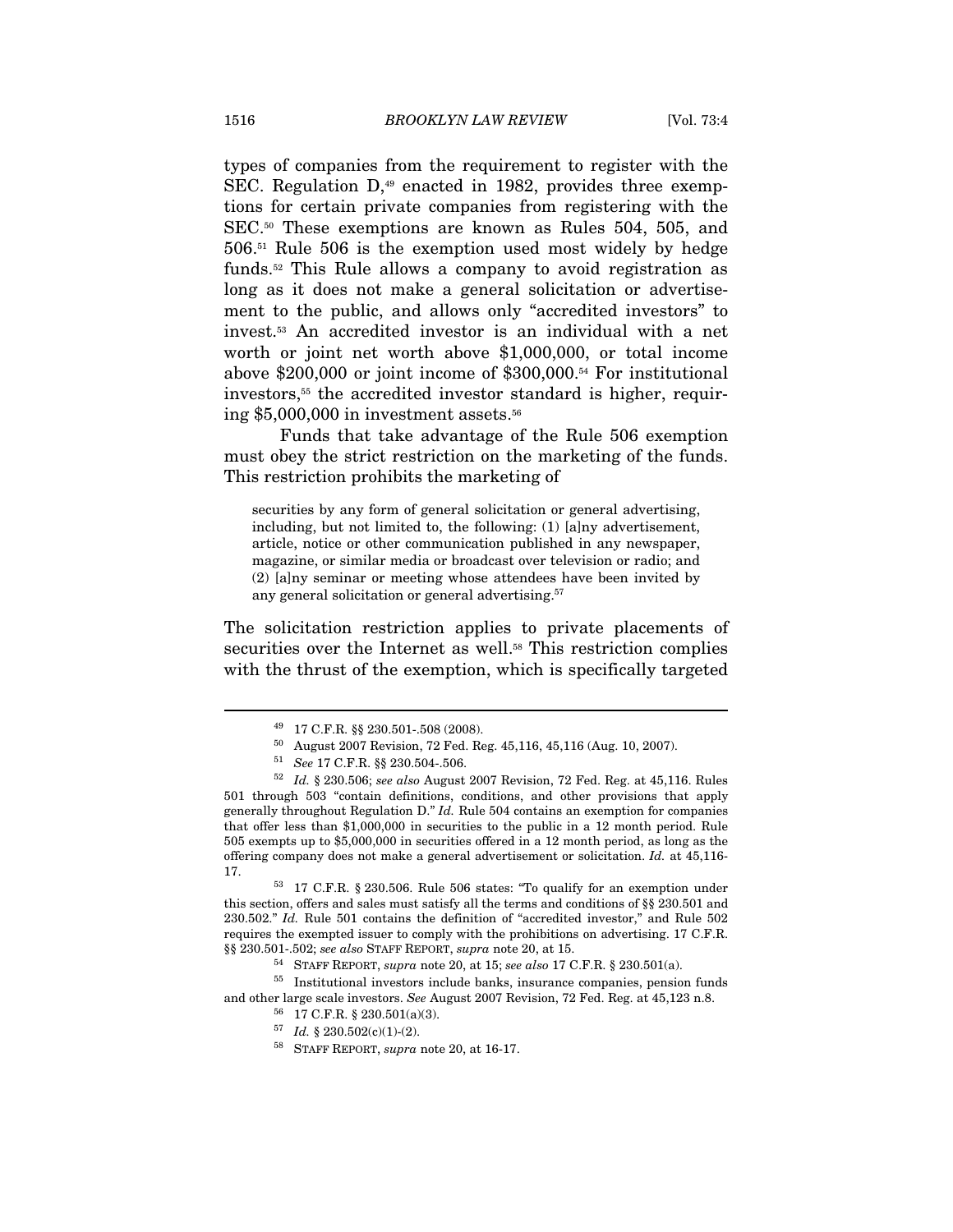at private investment vehicles. By restricting mass advertising, the SEC ensures that the investment vehicle is indeed "private."

#### 2. Investment Company Act of 1940

The Investment Company Act is quite broad, governing any company that "holds itself out as being engaged primarily, or proposes to engage primarily, in the business of investing, reinvesting, or trading in securities."59 This encompasses all types of funds including hedge funds and mutual funds. The Act requires that the companies report their financial condition and investment policies to investors on a regular basis as well as when new securities are sold.<sup>60</sup> Hedge funds employ one of two exemptions to avoid the requirements of the Act.<sup>61</sup> First, if a hedge fund has less than 100 investors and does not offer the securities to the general public, it is exempt from the requirements of the Investment Company Act.62 Second, a hedge fund can exempt itself from the requirements, while retaining the ability to have unlimited numbers of investors, as long as the investors in the fund are "qualified purchasers."63 A "qualified purchaser" is any investor who has at least \$5 million in investments.64 Thus, although the Investment Company Act covers practically all hedge funds, most hedge funds are able to avoid registration by virtue of being "qualified purchasers" or by limiting participation in the fund to less than 100 investors.

<sup>59 15</sup> U.S.C. § 80a-3(a)(1)(A) (2006).

 $^{60}$  SEC, supra note 32.  $^{61}$   $\,$   $Id.$ 

 $62$  15 U.S.C. § 80a-3(c)(1) ("None of the following persons is an investment company within the meaning of this subchapter. . . Any issuer whose outstanding securities (other than short-term paper) are beneficially owned by not more than one hundred persons and which is not making and does not presently propose to make a public offering of its securities."). <sup>63</sup> Id. § 80a-3(c)(7)(A) ("None of the following persons is an investment

company within the meaning of this subchapter . . . . Any issuer, the outstanding securities of which are owned exclusively by persons who, at the time of acquisition of such securities, are qualified purchasers, and which is not making and does not at that time propose to make a public offering of such securities.").<br>
<sup>64</sup> Id. § 80a-2(a)(51) ("Any natural person (including any person who holds a

joint, community property, or other similar shared ownership interest in an issuer that is excepted under section  $80a-3(c)(7)$  of this title with that person's qualified purchaser spouse) who owns not less than \$5,000,000 in investments, as defined by the Commission.").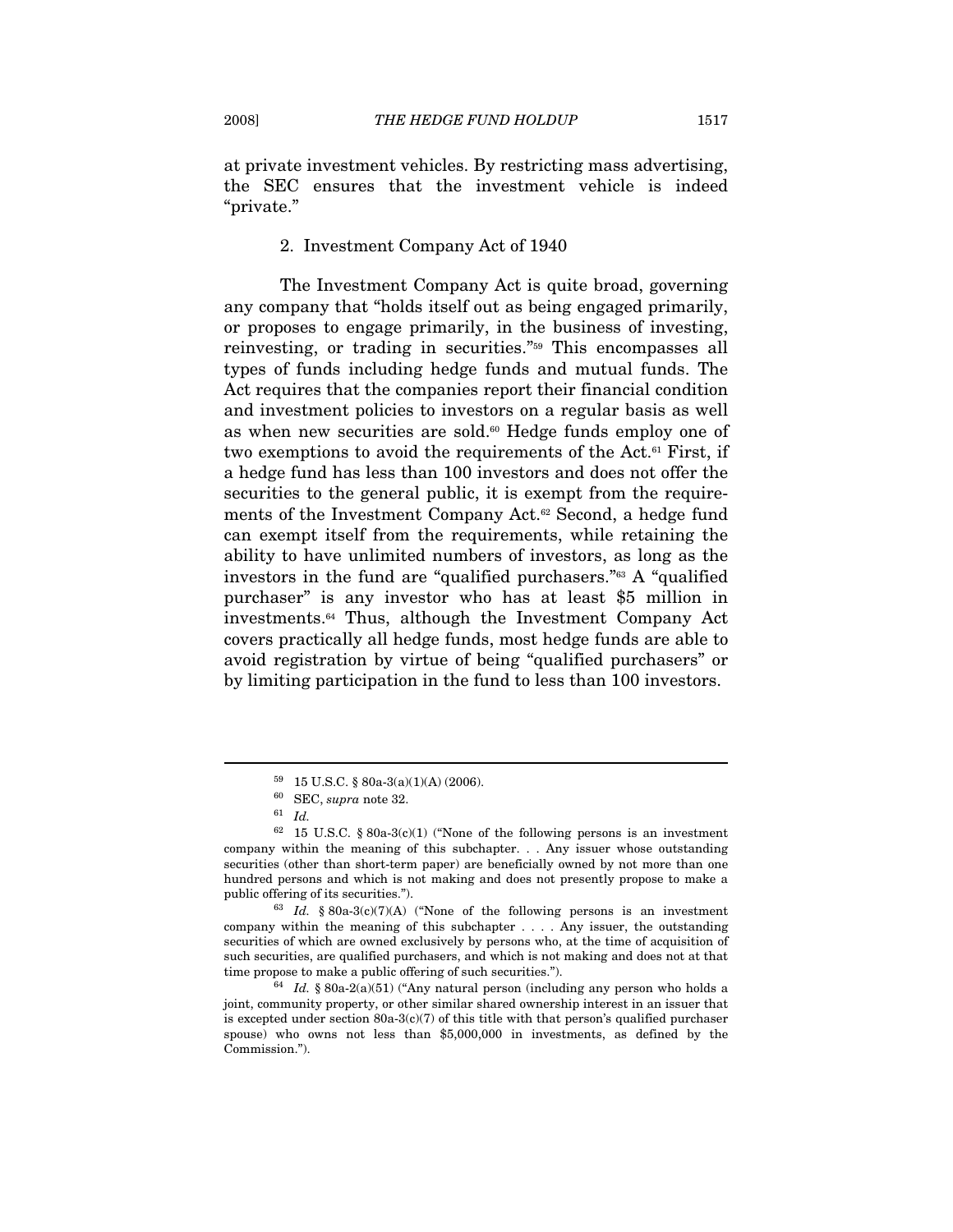#### 3. Investment Advisers Act of 1940

The Investment Advisers Act of 1940 was created to allow the SEC to monitor advisors to funds and streamline any fraud investigations, as well as to better respond to complaints by investors against an advisor.<sup>65</sup> Almost all advisors to hedge funds fall under the definition of "investment advisor" in the Advisers Act.<sup>66</sup> The Advisers Act requires that advisors register with the SEC and provide the SEC with a bevy of information, including the manner in which the advisor provides advice, the basis upon which the advisor is compensated, and the balance sheet of the advisor.<sup>67</sup> In addition, the Advisers Act prohibits fraud by advisors perpetrated against the managed fund.<sup>68</sup>

Hedge fund advisors generally utilize an exemption to registration under the Advisers Act, thereby avoiding the disclosure requirements.69 The exemption applies to advisors who have fewer than fifteen "clients" and who do not hold themselves out as advisors to the public or to a registered investment company under the Investment Company Act of 1940.70 Although most advisors advise funds that have more than fifteen individual investors, the SEC traditionally in its

 $^{67}$  Id. § 80b-3(c)(1). Other examples of disclosure requirements under the Advisers Act include: the names and addresses of the advisor's partners, officers, and directors of the fund; the advisor's education and the past 10 years of business affiliations, as well as the current business affiliations of not only the advisor, but his partners, officers, and directors; whether the principal business of the investment advisor is the role of advising funds. See id.

 $^{65}$  Goldstein v. SEC, 451 F.3d 873, 876 (D.C. Cir. 2006).  $^{66}$  15 U.S.C. § 80b-2(a)(11) ("Investment adviser' means any person who, for compensation, engages in the business of advising others, either directly or through publications or writings, as to the value of securities or as to the advisability of investing in, purchasing, or selling securities, or who, for compensation and as part of a regular business, issues or promulgates analyses or reports concerning securities . . . .").

 $68$  Id. § 80b-6 ("It shall be unlawful for any investment adviser, by use of the mails or any means or instrumentality of interstate commerce, directly or indirectly (1) to employ any device, scheme, or artifice to defraud any client or prospective client; (2) to engage in any transaction, practice, or course of business which operates as a fraud or deceit upon any client or prospective client."). It is important to note the language of the act, which specifically uses the word "client." Under the Hedge Fund Rule, the SEC attempted to change the definition of client, from the fund as a whole to an individual client. After the Hedge Fund Rule was vacated in Goldstein, the SEC created the antifraud rules, which specifically prohibited fraud promulgated by an advisor against an individual investor, as opposed to the previous version that prevented fraud against the fund as a whole. See infra Part III.A.  $^{69}$  15 U.S.C. § 80b-3(b)(3). The following discussion about the exception and

the definition of the term "client" reflect the current state of the law, after the D.C. Circuit rejected the SEC's contrary position in  $Goldstein$ . See infra Part III.A. <sup>70</sup> 15 U.S.C. § 80b-3(b)(3).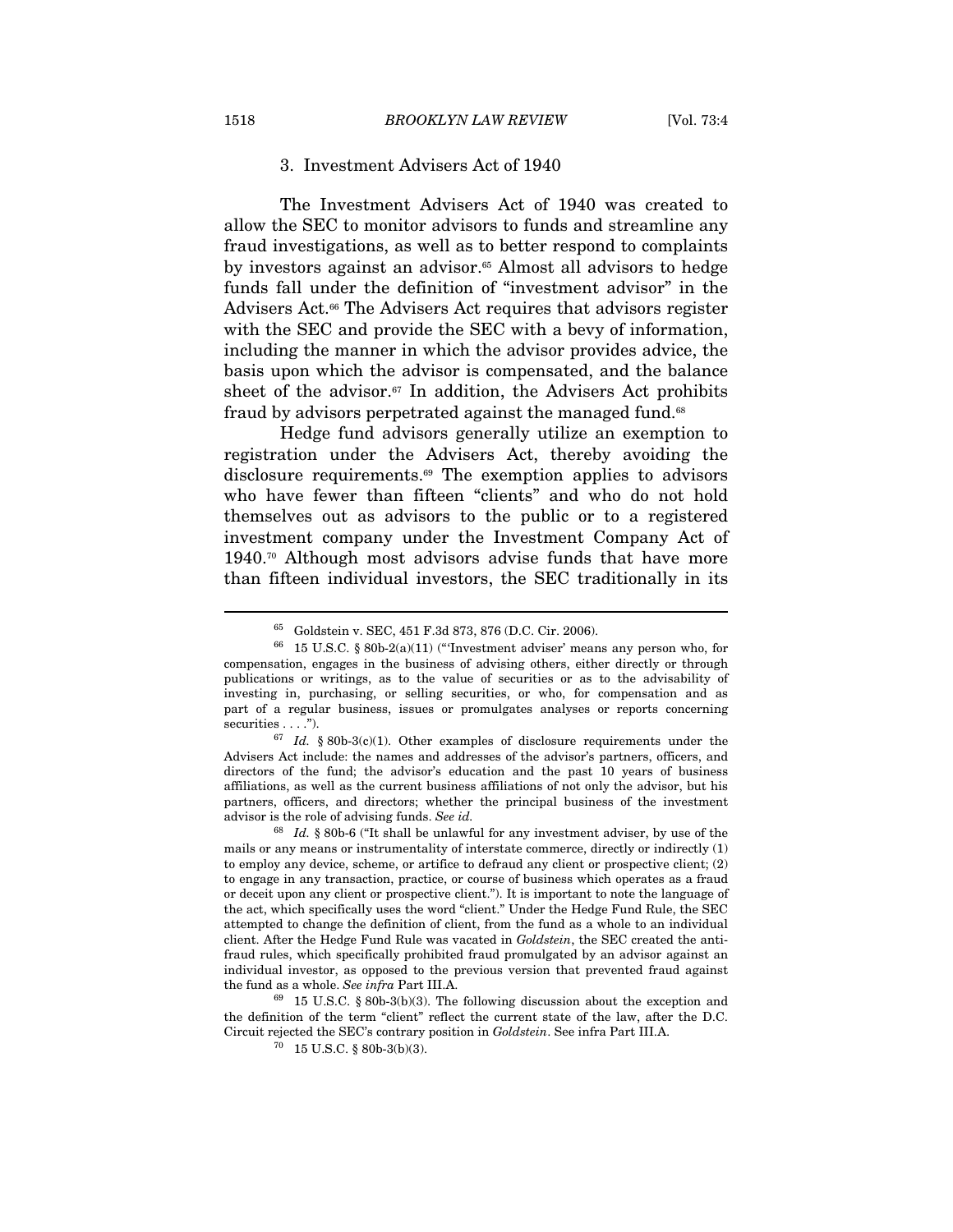regulations allowed for the fund itself to be considered a single "client."<sup>71</sup> An advisor may treat the entire fund as a single client, provided that the investment advice given is based on the entire organization's objectives, and not on the objectives of any individual investor.72 This powerful exemption allows advisors that advise less than fifteen funds, although possibly hundreds of individual investors, to avoid registration with the SEC under the Advisers Act. Although the advisors to these funds are exempt from registration, the anti-fraud provisos of the Investment Advisers Act apply as they would to a registered advisor.73 This exemption, categorizing a "client" as the fund itself rather than the individual investors in the fund, was the target of the SEC's failed 2004 Hedge Fund Rule.74

In sum, the Securities Act requires the registration of any sale of a security. Most hedge funds, however, use Regulation D to avoid registration. The Investment Company Act requires registration by the company that issues the security, a requirement from which most hedge funds are exempted. Finally, the Investment Advisers Act governs the advisor to a fund and requires the registration and periodic monitoring of the advisor by the SEC. Hedge fund advisors utilize an exemption from registration for all advisors who have fewer than fifteen "clients." Because an entire fund is deemed a "client" an advisor can avoid registration if he advises less than fifteen funds. This definition of "client" was the target of the SEC's Hedge Fund Rule.

#### III. THE SEC'S PROPOSALS: TWO ATTEMPTS

The SEC's rules have made a significant impact not only on the hedge fund industry, but on the entire financial community as well. This is a result of the SEC's persistent attempts, beginning with the Hedge Fund Rule, to change the regulatory landscape affecting hedge funds. After the D.C. Circuit vacated the Hedge Fund Rule in  $Goldstein$  v.  $SEC.75$  the SEC introduced two more provisions targeting the industry

<sup>&</sup>lt;sup>71</sup> 17 C.F.R. § 275.203(b)(3)-1(a)(2)(i) (2004). This is the version of the rule prior to the enactment of the Hedge Fund Rule. Although Goldstein vacated the Hedge Fund Rule, a decision that the SEC itself has not challenged, the SEC has never changed its own regulation to reflect  $Goldstein$ .<br><sup>72</sup> Id.

<sup>&</sup>lt;sup>73</sup> STAFF REPORT, *supra* note 20, at 21.<br><sup>74</sup> See Hedge Fund Rule Release, 69 Fed. Reg. 72,054, 72,058 (Dec. 10, 2004).<br><sup>75</sup> 451 F.3d 873, 884 (D.C. Cir. 2006).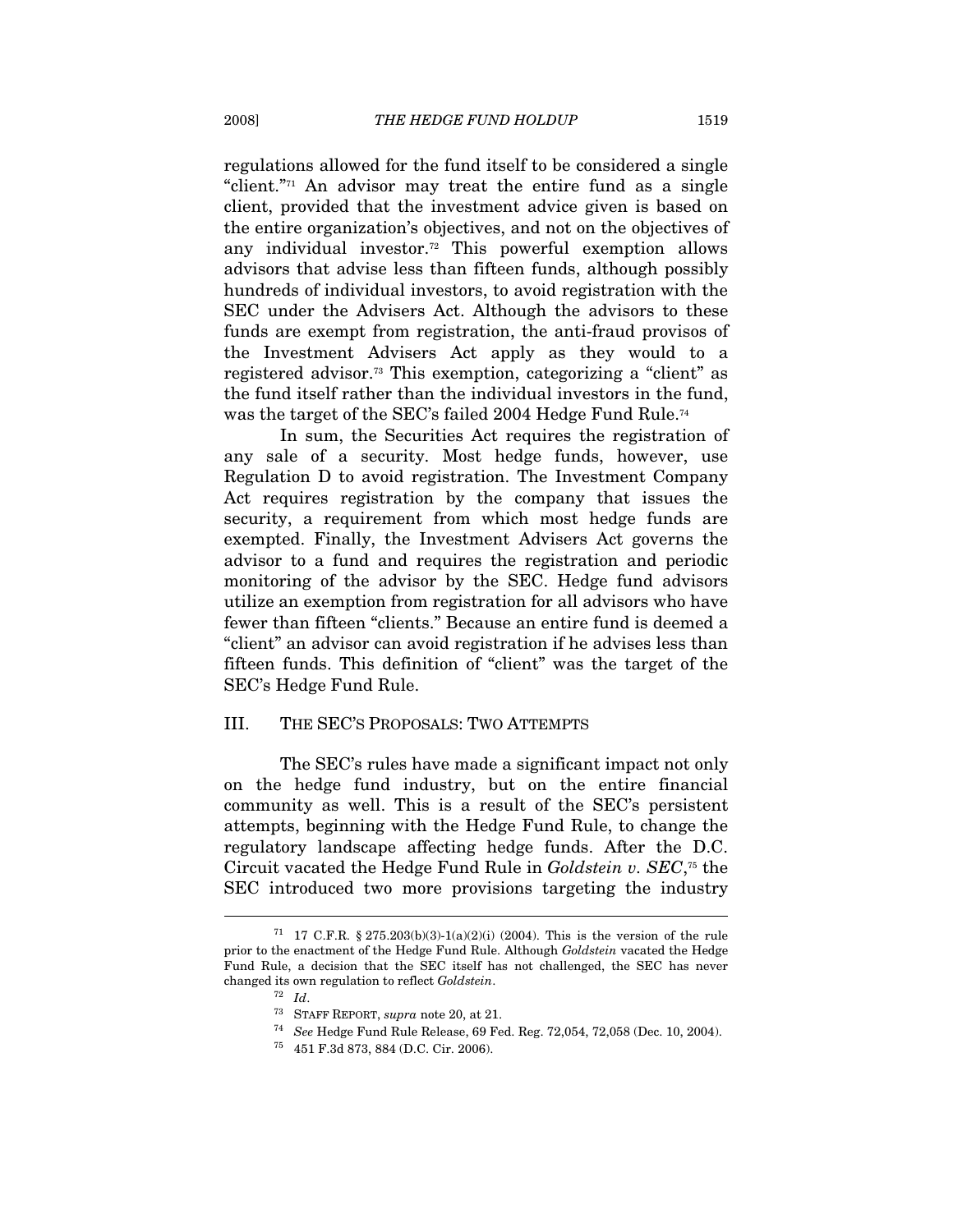from a different angle. This section discusses the Hedge Fund Rule as well as the recent set of regulatory proposals.

#### A. Changing the Investment Advisers Act: Redefining "Client"

On December 10, 2004, the SEC approved and released the final version of what is now known as the Hedge Fund Rule.76 The purpose of the rule was to change the definition of the term "client" under the Advisers Act to include all individual investors in hedge funds. This change had the effect of requiring every advisor to a hedge fund with more than fifteen individual investors to register under the Investment Advisers Act. Additionally, the SEC sought to ensnare only hedge funds in the new regulation, purposely excluding venture capital funds<sup> $77$ </sup> that would not be subject to the requirement to register.78

Id.

 $\overline{a}$ 

 $77$  A venture capital fund is an investment fund that specializes in providing start-up capital to small and mid-sized companies, and "[a]re generally characterized as high-risk/high-return opportunities." Investopedia.com, Venture Capital Funds, http://www.investopedia.com/terms/v/vcfund.asp (last visited Apr. 8, 2008). 78 Hedge Fund Rule Release, 69 Fed. Reg. at 72,073. The SEC accomplished

the targeting of hedge funds for registration by creating a separate regulation defining a "private fund." The changed definition of "client" would only apply to a "private fund." The SEC defined a "private fund" as containing three characteristics that are virtually uniform among hedge funds. Id. First, it included a fund that would be "subject to regulation under the Investment Company Act but for the exception from the definition of 'investment company' . . . ." Id. This refers to the exemption to the Investment Company Act for funds with less than one hundred investors, 15 U.S.C. § 80a-3(c)(1) (2006), or that have only "qualified investors,"  $Id.$  § 80a-3(c)(7). Almost every hedge fund uses one of these exceptions to circumvent the requirements under the Investment Company Act. See supra Part II.B.2. The second characteristic of a "private fund," is a fund that requires investors to lock up capital invested with them for a minimum of two years. Hedge Fund Rule Release, 69 Fed. Reg. at 72,074. Finally, if a fund has "interests in it [that] are offered based on the investment advisory skills, ability or expertise of the investment advisor" (that is, the fund is professionally managed), it is a "private fund." 69 Fed. Reg. at 72,075. Although most venture capital funds would be included in this rule, the SEC specifically exempted them. See infra text accompanying notes 200-201.

<sup>76</sup> Hedge Fund Rule Release, 69 Fed. Reg. at 72,054. The SEC articulated the rule and its purpose:

The Commission is adopting a new rule and rule amendments under the Investment Advisers Act of 1940. The new rule and amendments require advisers to certain private investment pools ("hedge funds") to register with the Commission under the Advisers Act. The rule and rule amendments are designed to provide the protections afforded by the Advisers Act to investors in hedge funds, and to enhance the Commission's ability to protect our nation's securities markets.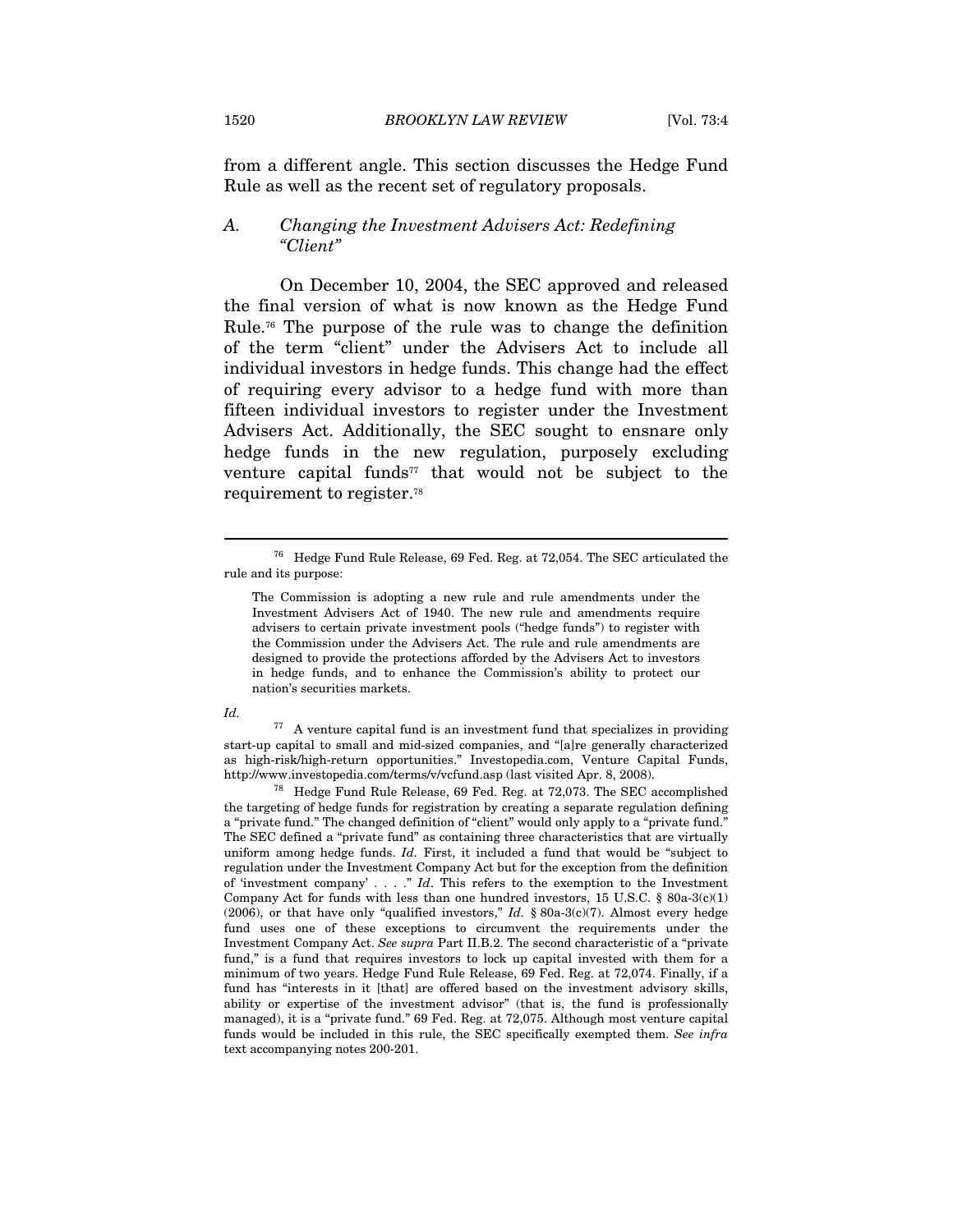Under the new rule, advisors could no longer count the whole hedge fund as the client, but had to consider each investor in the fund as a single client.79 The effect of this amendment was to limit the registration exemption under the Act to hedge funds having fewer than fifteen investors. Funds with fifteen or more investors would be required to register with the SEC and be subject to the disclosure requirements of the Advisers Act.<sup>80</sup> Additionally, as a companion to the proposed re-definition of "client," the SEC enacted a clarification to the disclosure requirements.<sup>81</sup> Under the new disclosure rule, the vast majority of all hedge fund managers would be forced to allow the SEC to inspect the books of the hedge funds they manage in addition to the advisor's own books.<sup>82</sup> In doing so, the SEC could ensure that the advisor is performing his fiduciary duties to the fund.<sup>83</sup> This one-two regulatory punch moved hedge funds from relative secrecy to a status only a few regulatory steps away from its highly transparent half-brother, the mutual fund.<sup>84</sup>

Forcing hedge funds to register with the SEC was a short-lived requirement. Immediately after it took effect in February 2006,<sup>85</sup> the requirement came under attack by Philip Goldstein in Goldstein v.  $SEC.^{86}$  In reaching its conclusion, the D.C. Circuit Court conducted an in-depth review of the history of the use of the word "client" in the investment advisor arena, and the definition that Congress, the courts, and the SEC itself used over the history of the Advisers Act.<sup>87</sup> In June 2006, the

<sup>79 17</sup> C.F.R. § 275.203(b)(3)-2(a) (2007) ("[Y]ou must count as clients the shareholders, limited partners, members, or beneficiaries . . . of a private fund. . . .").

<sup>80</sup> Hedge Fund Rule Release, 69 Fed. Reg. at 72,075.

 $81$  The clarification was made to apply to those funds that were now defined % as "private funds." 17 C.F.R. § 275.204-2(e)(3)(ii).<br><sup>82</sup> Hedge Fund Rule Release, 69 Fed. Reg. at 72,076.<br><sup>83</sup> Id. ("Our examiners require access to these records to determine whether a

hedge fund adviser is meeting its fiduciary obligations to a private fund under the Advisers Act and rules.").<br><sup>84</sup> As a result of the Hedge Fund Rule, hedge funds and their advisors

would be forced to allow the SEC to examine their operations. This has generally been the case with mutual funds, which are highly regulated and are forced to report to the SEC a tremendous amount of information including books and trading positions. See INVESTMENT COMPANY INSTITUTE, 2007 INVESTMENT COMPANY FACT BOOK app. A (47th ed. 2007), *available at* http://www.icifactbook.org/pdf/2007\_factbook.pdf.

 $85$  Hedge Fund Rule Release, 69 Fed. Reg. at 72,054.<br> $86$  451 F.3d 873 (D.C. Cir. 2006).

 $87$  *Id.* at 873, 878-84. The court was highly critical of the SEC's change to the definition of the word "client." Specifically, the court considered that the SEC was a regulatory agency, lacking the power to change a definition that was established by Congress. Id. at 878. Furthermore, the court criticized the policy behind the change,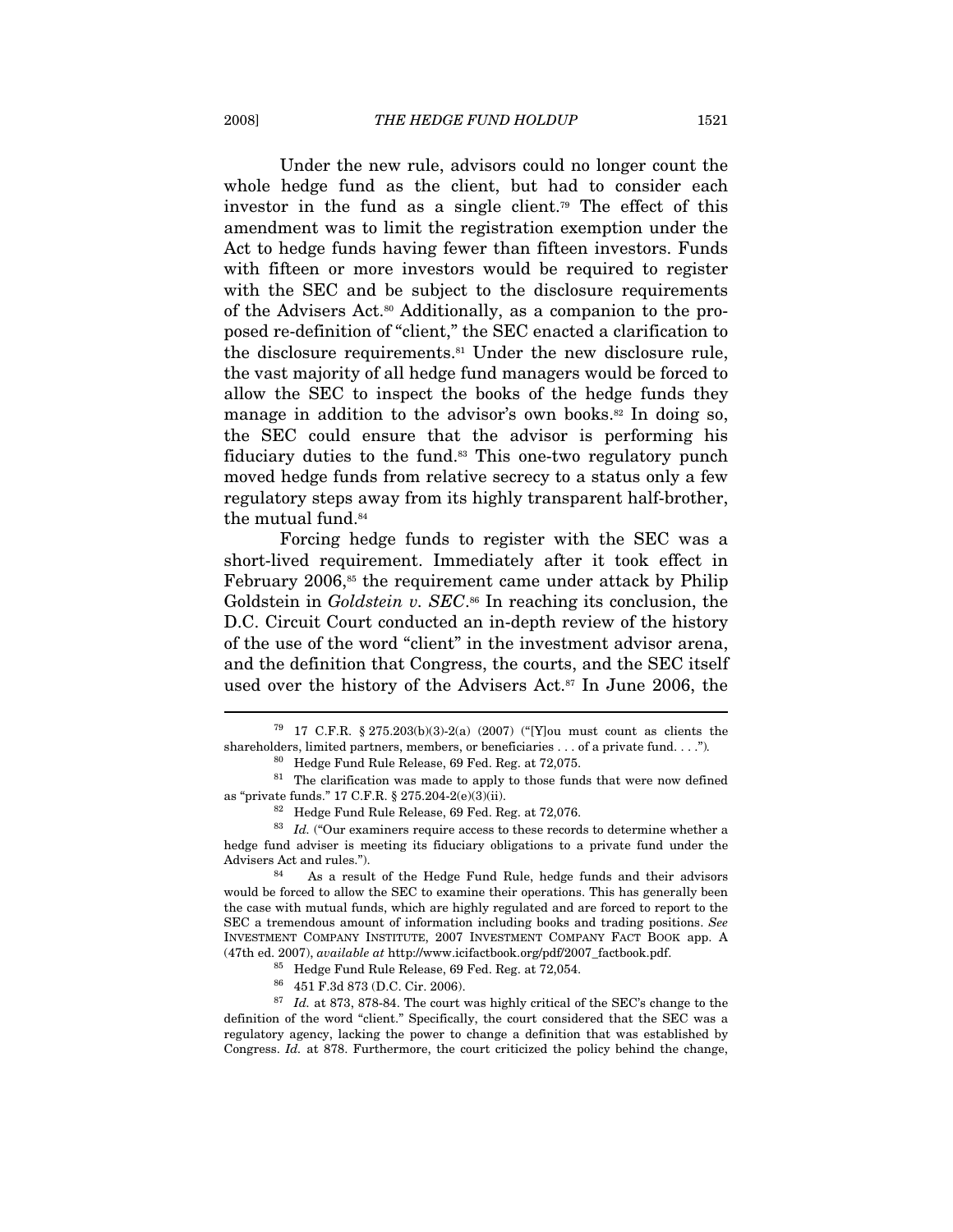court held that the SEC's attempt to shift the definition of the term "client" from the hedge fund itself to those who invest in a fund was supported neither by statutory interpretation nor by the twenty-year precedent set by the SEC in using the term.<sup>88</sup> By vacating the Hedge Fund Rule, the D.C. Circuit Court left the SEC with two options: appeal the case to the Supreme Court, or create a new rule.

#### B. The SEC's Second Attempt to Regulate the Industry

Of the two options noted above, the SEC chose the latter and never appealed to the Supreme Court. In fact, the SEC abandoned the entire effort to register hedge funds through the Investment Advisers Act. Instead, the SEC quickly attempted to bring new regulatory action to the hedge fund industry with a pair of proposals released on January 4,  $2007$ ,<sup>89</sup> just over six months after the *Goldstein* decision. The first of the proposals, the anti-fraud rules, went into effect on September 10, 2007.90 The anti-fraud rules consist of two additional anti-fraud provisions to the Advisers Act.91 The new anti-fraud rules enhance the existing anti-fraud provisions of the Advisers Act, which prohibit fraudulent conduct by the advisor against the fund, by explicitly prohibiting fraudulent conduct by the advisor against individual investors in the fund.<sup>92</sup> Specifically, the new rules prohibit two types of conduct. First, advisors are prohibited from making untrue or fraudulent statements to investors or prospective investors in a fund, regardless of the intent behind the statements.93 Second, advisors are prohibited from "[o]therwise engag[ing] in any act, practice, or course of business that is fraudulent, deceptive, or manipulative with

stating that the change would not be "any more rational when viewed in light of the policy goals underlying the Advisers Act."  $Id.$  at 883.<br><sup>88</sup>  $Id.$  at 883.<br><sup>89</sup> See Fraud & Accredited Investor Proposals, 72 Fed. Reg. 400 (Jan. 4,

<sup>2007).</sup> The quick turnaround by the SEC in creating new regulations further exhibits the SEC's focus on regulating the hedge fund industry.<br> $^{90}$  17 C.F.R. § 275.206(4)-8 (2008).

 $91$  *Id.* In the release accompanying the proposal the SEC cited the Advisers Act as delegating power to the SEC to create rules and regulations to prevent fraud. Fraud & Accredited Investor Proposals, 72 Fed. Reg. at 401; see also 15 U.S.C. § 80b-6(4) (2006) ("The Commission shall, for the purposes of this paragraph . . . by rules and regulations define, and prescribe means reasonably designed to prevent, such acts, practices, and courses of business as are fraudulent, deceptive, or manipulative.").<br><sup>92</sup> See Fraud & Accredited Investor Proposals, 72 Fed. Reg. at 401-03.<br><sup>93</sup> 17 C.F.R. § 275.206(4); *see also* Fraud & Accredited

Fed. Reg. at 403.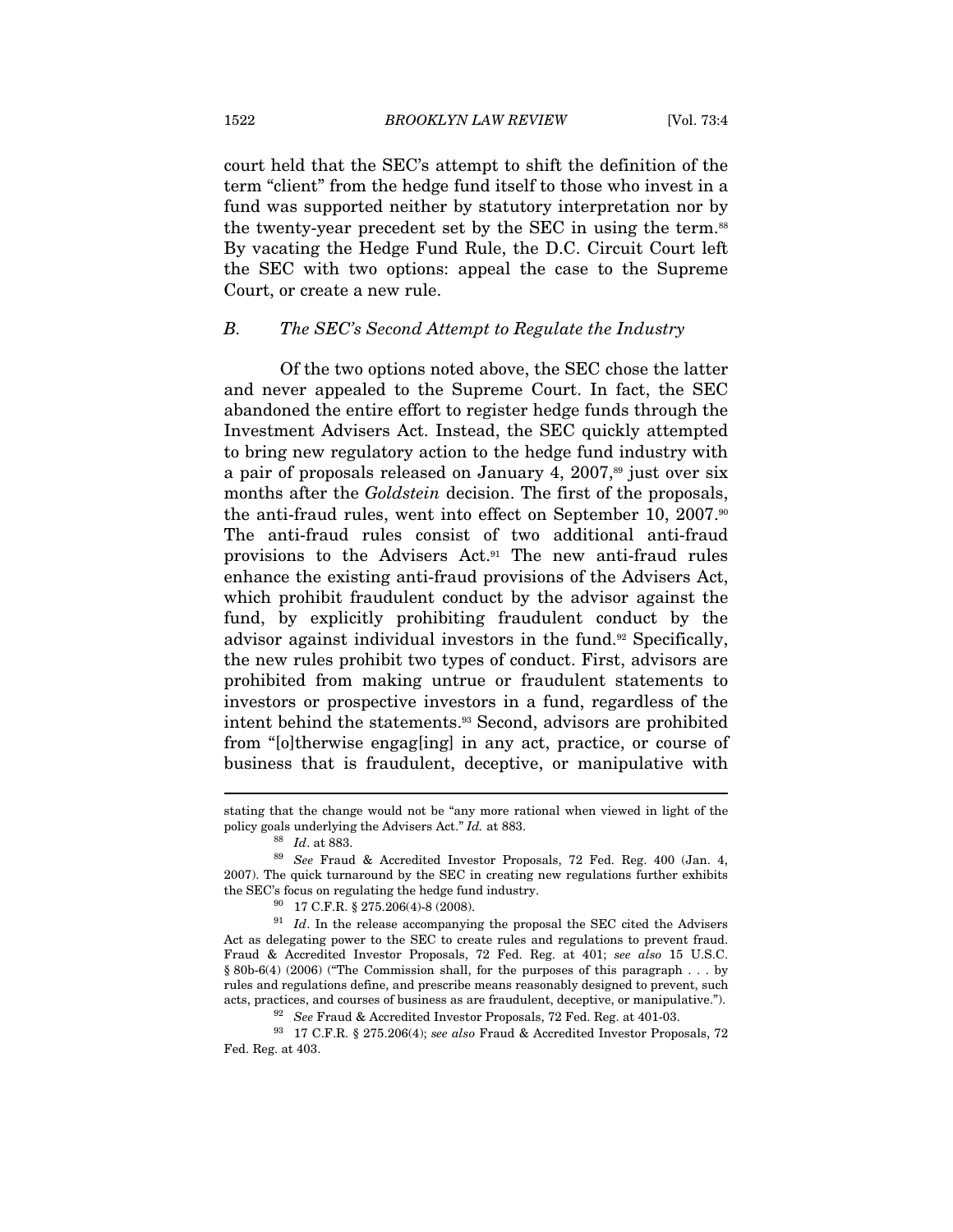respect to any investor or prospective investor in the pooled investment vehicle."94 These combined regulations are intentionally broad, allowing the SEC to prosecute anything that it later deems to be "deceptive conduct."95

The second change that the SEC proposed in December 2006 is a change to the level of requirement in order to be exempted under the Securities Act. Most hedge funds avoid registration under the Securities Act by use of Regulation D, which exempts certain offers and sales.<sup>96</sup> Regulation D allows funds to avoid registration if they allow investment only from accredited investors—those that have at least \$1,000,000 in net worth or income of  $$200,000$  (or  $$300,000$  jointly).<sup>97</sup> Under this proposal the SEC sought to force a two-part test for exemption.98 First, the investor would have had to meet the current definition of an "accredited investor." Second, the investor would have needed \$2.5 million in investments in addition to being an "accredited investor."99 As a result, an investor who would have been able to invest in hedge funds based on his \$200,000 salary would be shut out unless he had \$2.5 million in saved capital. Both the new requirement of \$2.5 million in investments and the already established income levels would not be stagnant, but would be adjusted for inflation beginning in 2012 and would continue to adjust every five years thereafter.<sup>100</sup> The definition of "investments" under Regulation D would also be changed to specifically exclude a person's residence or place of business or "real estate held in connection with a trade or business."101 Hedge funds would be the only target for this new requirement, as the SEC in its proposal expressly excluded venture capital funds.102 The SEC's rationale for the exclusion of venture capital funds was based on the belief that venture capital funds are necessary to help small businesses.<sup>103</sup>

 $^{94}$  17 C.F.R. § 275.206(4)-8.<br> $^{95}$  Fraud & Accredited Investor Proposals, 72 Fed. Reg. at 403.<br> $^{96}$  See 17 C.F.R. § 230.506 (2007). As of March 2008, there have not been any changes to Regulation D on the basis of any of the proposals.  $$^{97}$  See id. § 230.501(a).  $$^{98}$  August 2007 Revision, 72 Fed. Reg. 45,116, 45,127 (Aug. 10, 2007).

<sup>99</sup> Id.

 $^{100}\;$  See Fraud & Accredited Investor Proposals, 72 Fed. Reg. at 406.

<sup>&</sup>lt;sup>101</sup> *Id.* at 407.<br><sup>102</sup> *Id.* at 407-08.<br><sup>103</sup> *Id.*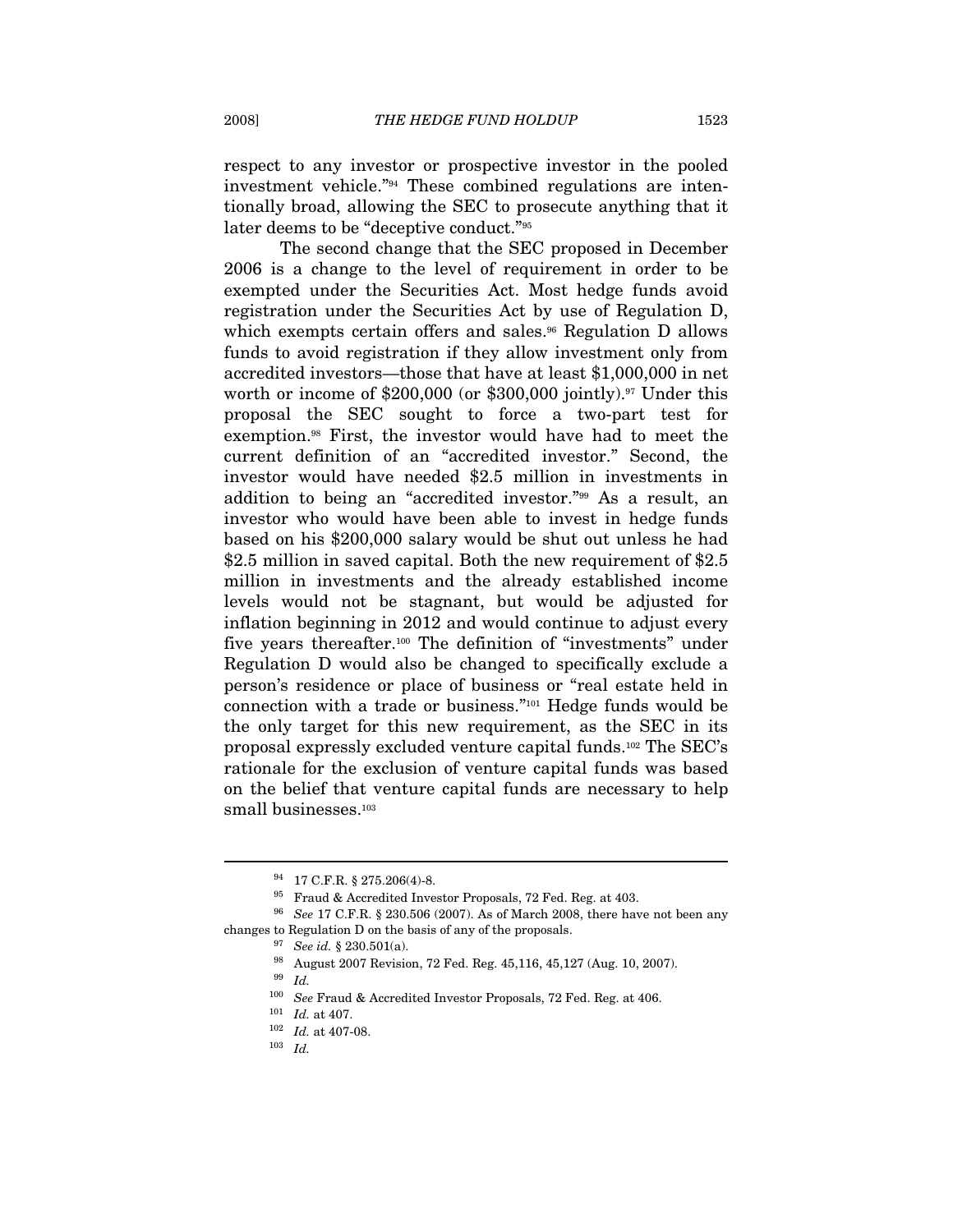After the SEC published its proposal, it extended the usual comment period.104 A strong showing of displeasure with the SEC's new definition ultimately led the Commission to revise the proposal's \$2.5 million requirement.105 The revised proposal, released in August 2007, eliminated the two-step test.106 The revised proposal retains the accredited investor test at the existing threshold amounts, but provides in the alternative that an investor with \$750,000 in investments also qualifies as an accredited investor.107

However, remaining in place from the Accredited Investor Proposal are two extremely potent changes. First, personal real estate and the value of a place of business are excluded from the calculation of an investment for use in qualifying as an "accredited investor."108 Investors that had a high net worth as a result of a property they owned would be excluded from investing in hedge funds. Second, the dollar amounts applicable to all of these exemptions would be adjusted in July 2012 for inflation occurring since 1982, the year the income levels were established, and would continue to adjust every five years thereafter.109 The effect of the August 2007 revised proposal is that the changes will be made quietly, five years later when the inflation adjustment hits. This change cannot be underestimated. Although the current income requirement for a single person is \$200,000 that figure adjusted for inflation is \$442,545.08 in 2008 dollars.110 By extrapolating that five more years, it is likely that in 2012 the required net income to become an accredited investor will be over \$500,000, which is \$300,000 more than it is today.

Thus, the Hedge Fund Rule sought to force hedge fund managers to register by changing the way a term was defined in the Advisers Act. This rule was vacated by Goldstein.<sup>111</sup> In its place, the SEC devised two sets of changes to the regulations to l

 $104$  A comment period follows the release of a proposed rule to afford the public a chance to express its views on the merits of the proposal. SEC, How to Submit Comments on SEC Rulemaking, http://sec.gov/rules/submitcomments.htm (last visited Apr. 17, 2008). 105 August 2007 Revision, 72 Fed. Reg. at 45,123, 45,127. 106 Id. at 45,123. 107 Id.

<sup>&</sup>lt;sup>108</sup> *Id.* at 45,124.<br><sup>109</sup> *Id.* at 45,126.

<sup>&</sup>lt;sup>110</sup> See U.S. Dep't of Labor, CPI Inflation Calculator, http://data.bls.gov/cgibin/cpicalc.pl (last visited Apr. 17, 2008). The calculator uses the rise in the consumer price index to adjust for inflation.<br><sup>111</sup> Goldstein v. SEC, 451 F.3d 873, 884 (D.C. Cir. 2006).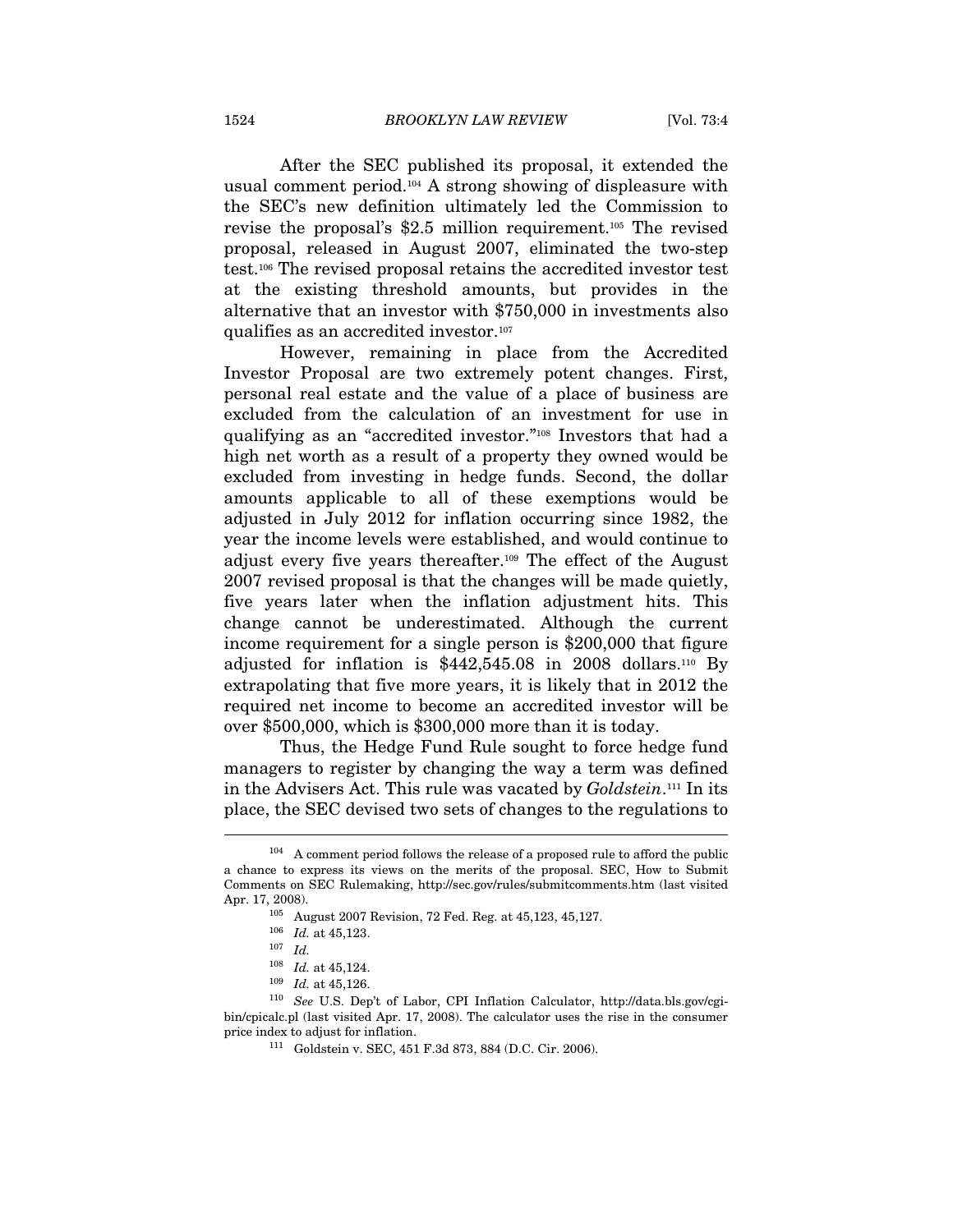the Securities Act. The first set, the anti-fraud provisions, seek to allow the SEC to prosecute fraud by hedge funds both in their offering documents and in their conduct. This has been adopted by the SEC and is now a part of the regulations under the Securities Act.112 The second set of proposals, first released in December 2006 and then changed in August 2007, seek to change the level of money that an investor must have in order to invest in hedge funds. As it stands after the August 2007 revised proposal, the original levels remain in place.113 If the proposal was adopted, however, the levels would change in 2012 to reflect inflation from 1982 dollars. This is likely to have a significant effect on hedge funds and investors, limiting the amount of available investment dollars to hedge funds as well as the number of investors eligible to invest.

### IV. THE HEDGE FUND RULE AND THE CURRENT PROPOSAL: TWO RULES, NO DIRECTION

The SEC has made two attempts in the past several years to insert itself into the hedge fund industry—through the Hedge Fund Rule as well as the December 2006 proposals. This section of the Note will demonstrate how the SEC's almost singular interest in regulating the hedge fund industry has led it to create regulations that are either unnecessary or that do not properly address the original concerns that the SEC cites. Part A will address the SEC's first concern, which the SEC articulated in the Hedge Fund Rule release, that hedge funds have grown by a tremendous rate in recent years.<sup>114</sup> Part B will discuss the SEC's concern regarding a number of hedge fund fraud cases brought by the enforcement division of the SEC.115 Part C will address the third concern: that small investors are opening themselves up to the risks taken by hedge funds through their investment in pension funds and "funds of funds." Finally, Part D will illustrate the inconsistencies between the Hedge Fund Rule and the recent rules, further demonstrating the SEC's fixation on regulating hedge funds without regard for the consistency of its approach.

 $^{112}$  See 17 C.F.R. § 275.206(4)-8 (2008); see also supra text accompanying notes

<sup>90-95.&</sup>lt;br><sup>113</sup> See supra text accompanying note 106-109.<br><sup>114</sup> Hedge Fund Rule Release, 69 Fed. Reg. 72,054, 72,054-56 (Dec. 10, 2004).

 $115$  *Id.* at 72,056-57.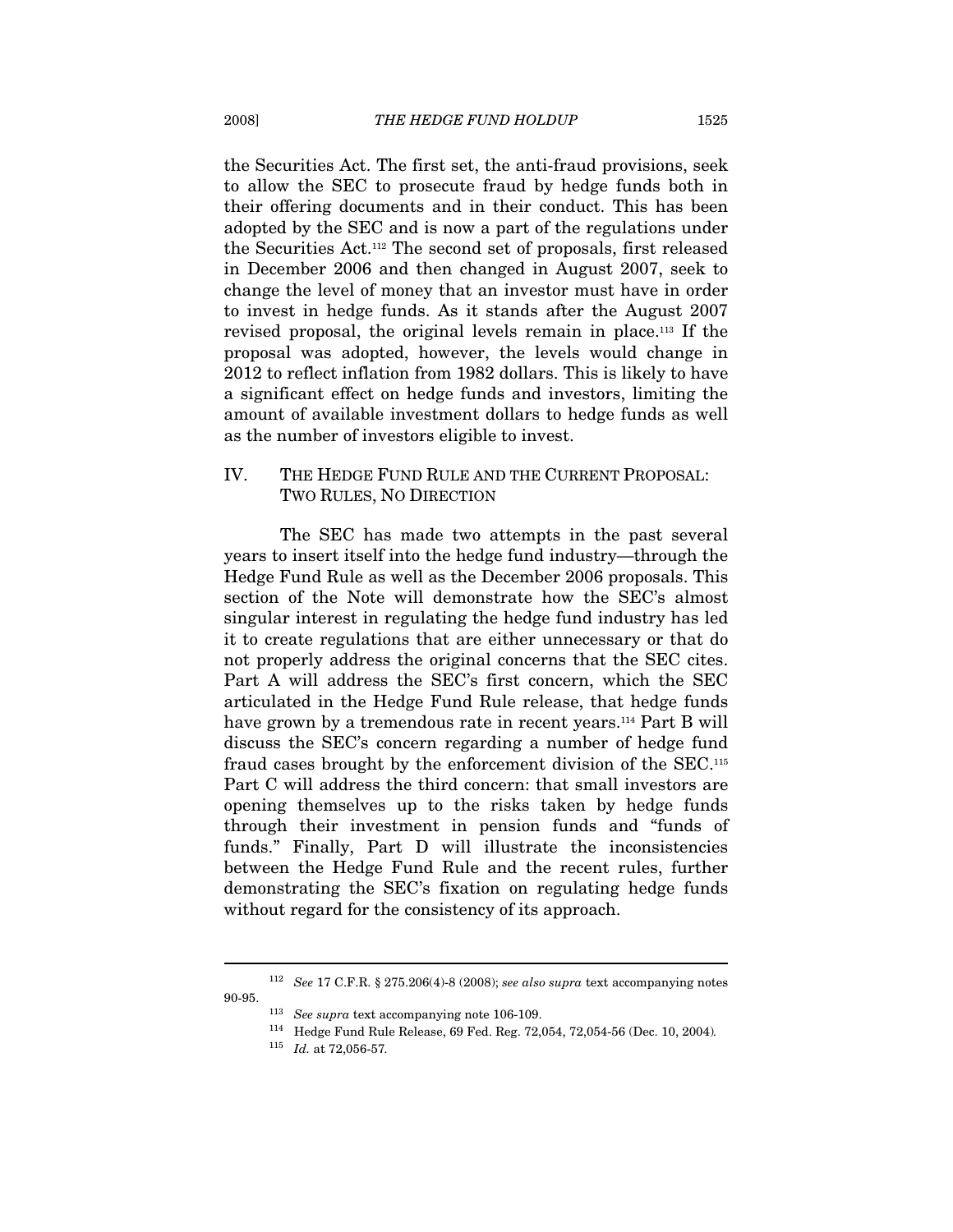#### A. Hedge Fund Growth: Cause for Concern or a Natural Expansion?

The SEC expressed concern in the release accompanying the Hedge Fund Rule regarding the growing rise in hedge fund assets and the rapid expansion in the number of funds.<sup>116</sup> The Hedge Fund Rule estimated that there were \$870 billion managed by approximately 7000 funds.<sup>117</sup> Highlighting the growth of the industry, the SEC demonstrated that between 1999 and 2004 hedge funds had grown by 260%, nearly becoming a \$1 trillion business.118 Although the rise in hedge funds has not been completely uphill, due in part to the weak credit market beginning in late 2007,<sup>119</sup> assets managed by the largest of hedge funds in 2007 were still over \$1.6 trillion, a 34% increase over 2006.120 Hedge funds have undoubtedly become a huge part of the marketplace, and by some indications they amount to the equivalent of 10% of the value of the entire New York Stock Exchange.121

The SEC cited the enormous growth of hedge funds as a basis for creating the Hedge Fund Rule, yet it never actually

 $\overline{a}$ 

Funds: The Pool Is Shrinking, BUS. WK., Jan. 19, 2006, at 32. There has been a tremendous amount of discussion about hedge funds and their Cinderella rise. The credit crisis has taken its toll on many hedge funds including some from household name investment banks, see Finalternative.com, Bear to Close Third Hedge Fund After 40% Decline (Jan. 10, 2008), available at http://www.finalternatives.com/node/3246. In evaluating the rise in hedge funds and some of their recent declines, it is important to bear in mind that hedge funds are not a single market, akin to the stock market, but are individually managed by independent advisors who make decisions as to what to invest in. See Natali, supra, at 116. If a manager is considered successful over a period of time then investors will be attracted to the fund. If a fund suffers heavy losses then investors will seek to withdraw their money from that fund and find a fund with a better track record. During the credit crisis in 2007-2008, some hedge funds bore losses due to a "run on the fund." This was not limited to hedge funds, but in fact was a phenomenon that caused the demise of one of the oldest of brokerage houses, Bear Stearns, in March 2008. See Landon Thomas Jr., Aftershocks of a Collapse, with a Bank at the Epicenter, N.Y. TIMES, Mar. 18, 2008.<br><sup>120</sup> Press Release, Hedgefundintelligence.com, Top Hedge Fund Assets

Surpass \$1.6 Trillion According to Absolute Return Survey (Mar. 4, 2008).<br><sup>121</sup> Kevin G. Hall & Robert A. Rankin, *Hedge Funds May Pose a Risk to U.S.* 

Economy, MCCLATCHY, Aug. 8, 2007, http://www.mcclatchydc.com/227/story/18766.html.

<sup>&</sup>lt;sup>116</sup> *Id.* at 72,055-56.<br><sup>117</sup> *Id.* at 72,055.

 $118$  Id. at 72,055-56 ("What is remarkable is the growth of the hedge funds. In the last five years alone, hedge fund assets have grown 260 percent, and in the last year, hedge fund assets have grown over 30 percent. Some predict the amount of hedge fund assets will exceed \$1 trillion by the end of the year. Hedge fund assets are growing faster than mutual fund assets and already equal just over one fifth of the assets of mutual funds that invest in equity securities.").<br><sup>119</sup> See Natali, supra note 19, at 125-26; see also Aaron Pressman, Hedge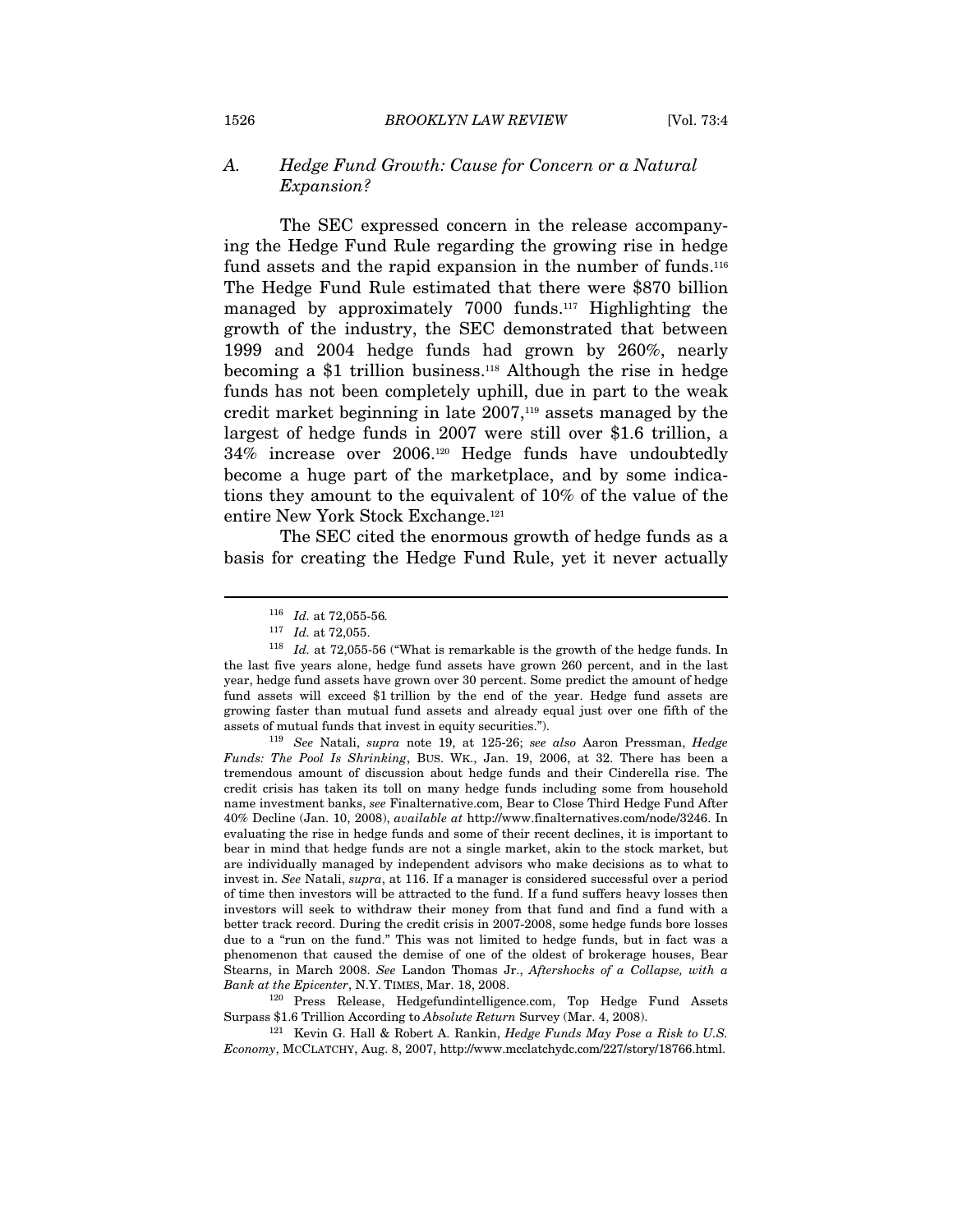defined the "problem."122 In contrast, the Accredited Investor Proposal and the anti-fraud rules never mention the extreme growth of hedge funds as a reason for concern. In the Hedge Fund Rule release, the SEC detailed the growing size of funds, but failed to connect that to a concern that warrants the further regulation of hedge funds.<sup>123</sup> In fact, the SEC, after listing a host of statistics regarding hedge fund growth, stated that "[a]s a result, hedge fund advisors have become significant participants in the securities markets."124 This basically ended the section regarding this problem, leaving the reader to wonder why the fact that hedge funds are market players is a logical basis for changing regulatory rules. Former Chairman of the SEC, William Donaldson, expressed similarly vague concerns about the growth of hedge funds in April of 2003 when he testified before the Senate Committee on Banking, Housing and Urban Affairs, and began lobbying on behalf of the 2004 Hedge Fund Rule.125 Donaldson called for an investigation into "market impact issues" stemming from hedge funds and maintained that it "may be that there are other, more subtle or nuanced results of hedge fund activity that merit attention."<sup>126</sup> Creating regulations to deal with unknown problems is akin to hunting in the dark: you never know what you may hit.

One plausible concern that the SEC might have is that the larger the hedge funds are, the harder they could fall.<sup>127</sup> This concern is borne out of the near failure of Long Term  $\overline{a}$ 

 $127$  See Roberta S. Karmel, Mutual Funds, Pension Funds, Hedge Funds and Stock Market Volatility—What Regulation by the Securities Exchange Commission is Appropriate?, 80 NOTRE DAME L. REV. 909, 945 (2005).

<sup>&</sup>lt;sup>122</sup> Hedge Fund Rule Release, 69 Fed. Reg. at 72,055-56. 72,054<br><sup>123</sup> Id.

<sup>124</sup> Id.

 $^{125}\,$  Donaldson,  $supra$  note 17.  $^{126}\,$   $Id.$  at 9. William Donaldson has been the chairman of the SEC board of commissioners since 2003. SEC, SEC Biography: Chairman William H. Donaldson, http://www.sec.gov/about/commissioner/donaldson.htm (last visited January 23, 2008). Since taking over the helm of the SEC, Donaldson has spearheaded the campaign to regulate the hedge fund industry. He has introduced three separate regulations that target the industry: the Hedge Fund Rule, the anti-fraud rules, and the Accredited Investor Proposal. Perhaps not coincidently, he became chairman and began his push to regulate hedge funds shortly after a number of scandals rocked the financial markets, including the great Enron collapse and the fallout from it. Id. Although President George W. Bush appointed Donaldson as chairman of the SEC, see Press Release, President Bush Announced His Intention to Nominate William Donaldson to be Commissioner of the Securities and Exchange Commission (Dec. 10, 2002), available at http://www.whitehouse.gov/news/releases/2002/12/20021210-9.html, he has disagreed with Donaldson's targeting of hedge funds for further regulation. See Stephen Labaton, Officials Reject More Oversight of Hedge Funds, INT'L HERALD TRIB., Feb. 23, 2007, http://www.iht.com/articles/2007/02/23/business/web-0223hedge.php.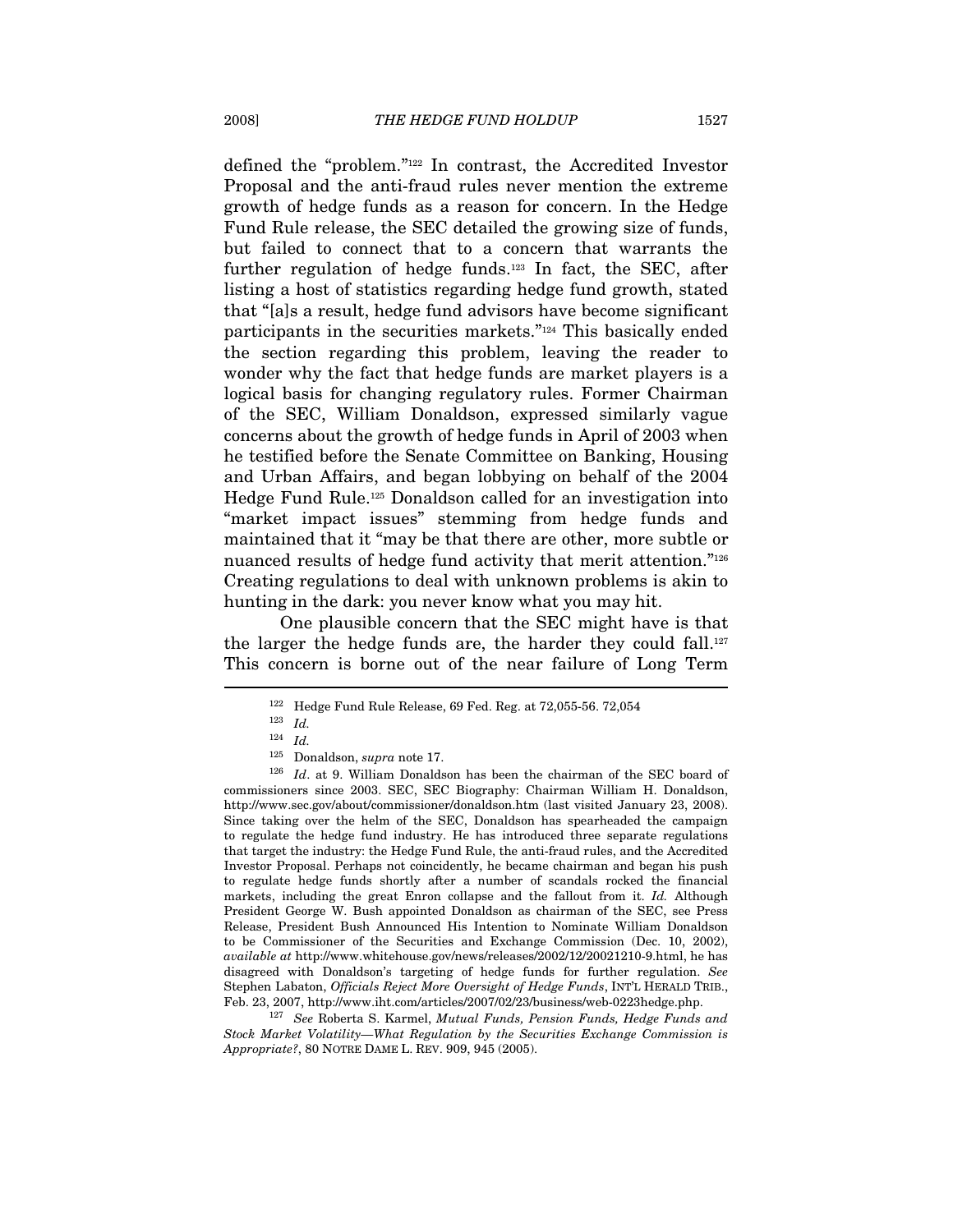Capital Management ("LTCM").128 LTCM was a hedge fund that started in 1994 with  $$1.25$  billion in capital.<sup>129</sup> The fund quickly amassed \$102 billion in assets, almost completely in borrowed funds, as the equity in the fund was only \$3.6 billion.130 In late 1998, after a series of crippling losses for the fund, the fund was left with between \$1.75 to \$1.85 billion in equity, but over \$100 billion in debt.<sup>131</sup> In other words, LTCM was dangerously overleveraged132 and heading to a failure that would cause catastrophic market tremors.133 Consequently, the Federal Reserve was forced to put together a syndicate of leading investment banks who agreed to invest \$3.65 billion of capital in exchange for 90% of the shares of LTCM.134 Following the near collapse, LTCM was able to recover and regain profitability.135 This Note assumes that the SEC fears that the risks taken by hedge funds could cause a collapse like the one narrowly avoided by LTCM. An assumption about the nature of the risk is necessary because although the Hedge Fund Rule cites the growth of hedge funds as requiring regulation, it fails to explicitly state what specific risk this growth poses.136 The SEC presumably believes that the growth of the hedge fund

 $^{128}$  See Matthew Goldstein, Note,  $A$  Secret Society: Hedge Funds and Their Mysterious Success, 6 HOFSTRA J. OF INT'L BUS. & L. 111, 118 (2007).

<sup>&</sup>lt;sup>129</sup> See Justin Asbury Dillmore, *Leap Before You Look: The SEC's Approach to* Hedge Fund Regulation, 32 OHIO N.U. L. REV. 169, 170 (2006).<br><sup>130</sup> See id. at 171. LTCM's debt was approximately \$98.4 billion, while the

fund's equity was \$3.6 billion. Id. The ratio of debt to fund equity in LTCM was 27.33. A ratio of 1 or less would mean that the fund only borrows against the amount of its equity. The 27.33 figure signifies significant risk because the fund could not sustain itself if its value dropped and some of the debt would be called by the lenders. Consider the example of purchasing items on a credit card. Using the card only to the extent that the cardholder has money in a bank account to cover the charges would keep the debt/equity ratio under 1. Spending twenty-seven times the amount in the account in a

month would be similar to LTCM's position.  $131$  Id. at 171-72.<br><sup>132</sup> Leverage is defined as "the amount of debt used to finance a firms assets." Investopedia, Leverage, http://www.investopedia.com/terms/l/leverage.asp (last visited Mar. 19, 2008). The amount of leverage that a fund employs is an important indicator of its health. If it has only a small amount of equity (the money actually invested in the fund) and a high amount of debt and the fund starts to decrease in value, it may become impossible for it to continue to finance its debt, which often leads to a further decrease in fund value as investors become concerned that about its financial health. <sup>133</sup> See Dillmore, *supra* note 129, at 172.<br><sup>134</sup> Id. at 173.<br><sup>135</sup> Id.

<sup>136</sup> See Hedge Fund Rule Release, 69 Fed. Reg. 72,054, 72,055-56 (Dec. 10, 2004). Although the release accompanying the Hedge Fund Rule is over 100 pages long, the discussion regarding the risk posed by the growth of hedge funds is a single paragraph. Id.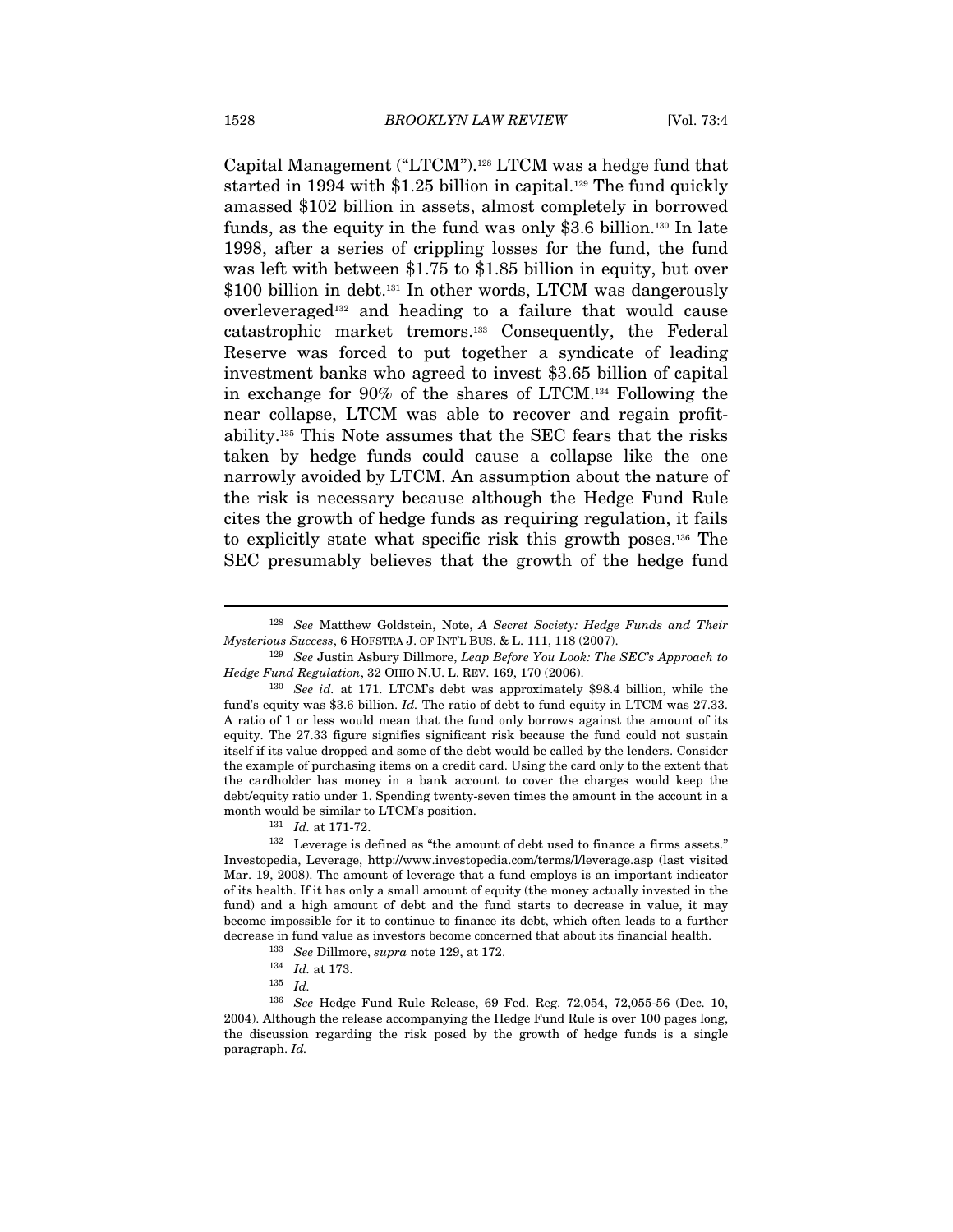industry creates risks that could lead to larger market ripples if hedge funds collapse, thus making regulation necessary.

Although a risk to the general markets caused by the increasing growth of hedge funds is a legitimate SEC concern,137 the Hedge Fund Rule and the anti-fraud rules, as well as the Accredited Investor Proposal and August 2007 revision, all fail to address the risk caused to the market by hedge funds. The Hedge Fund Rule forced hedge funds advisors to register under the Advisers Act.138 The requirement to register would have subjected the funds to examination by the SEC.<sup>139</sup> This includes enforcement agents reviewing the procedures for valuing client assets, procedures for placing trades, arranging for custody of client funds and securities, and the full disclosure of any conflict of interests.140 The SEC would not have been privy to the actual positions of the hedge funds and would not have had any say over the strategy that the hedge fund employs.141 The

engage in short-selling. Moreover, nothing in the Act or our rules requires any investment adviser to disclose its securities positions. Indeed, we recently declined

<sup>137</sup> See Karmel, supra note 127, at 945. Professor Karmel gives a more detailed background to the LTCM's near collapse. The focus of the article is on the risks to the general market that stem from positions and trading strategies of hedge funds, mutual funds, and pension funds. The article is broad and devotes a small section to examining the risks that arise from hedge funds. Id. at 934-35. Part of the problem of examining the risks that hedge funds pose is that there is a lack of empirical evidence showing how the collapsing of hedge funds has affected the broader markets. Although some articles address this potential threat, they almost exclusively use LTCM as their example of hedge funds' detrimental effects on broader markets. See, e.g., Dustin G. Hall, Note, The Elephant in the Room: Dangers of Hedge Funds in Our Financial Markets, 60 FLA. L. REV. 183, 185 (2008). This is likely a result of a lack of other examples of spectacular hedge fund collapses that have led to broader market ripples. Although the LTCM episode is telling, a single example is not enough to tell the whole story. Contrary to the belief that hedge funds have a purely negative impact on the broader markets, Paul F. Roye, former Director of the Division of Investment Management at the SEC, in a speech at a hedge fund conference extolled the value that hedge funds provide the general markets in the way of liquidity and efficiency. See Paul F. Roye, Speech by SEC Staff: General Session Speaker at the SIA Hedge Funds Conference: New Regulation: Weighing the Impact (Nov. 30, 2004), available at http://www.sec.gov/news/speech/spch113004pfr.htm. The debate about the potential fallout from hedge fund collapses will probably continue until there is more empirical evidence gleaned from hedge fund collapses and their effects on the general markets.

<sup>138</sup> Hedge Fund Rule Release, 69 Fed. Reg. at 72,060.

<sup>&</sup>lt;sup>139</sup> Id. at 72,061.<br><sup>140</sup> Id. at 72,061 n.85 ("During an examination, our staff may review the advisory firm's internal controls and procedures; they may examine the adequacy of procedures for valuing client assets, for placing and allocating trades, and for arranging for custody of client funds and securities. Examination staff also may review the advisor's performance claims and delivery of its client disclosure brochure. Each of these operational areas presents a greater opportunity for misconduct if it is not open to examination.").  $141$  *Id.* at 72,060 n.68 ("Nor does the Act restrict the ability of advisers to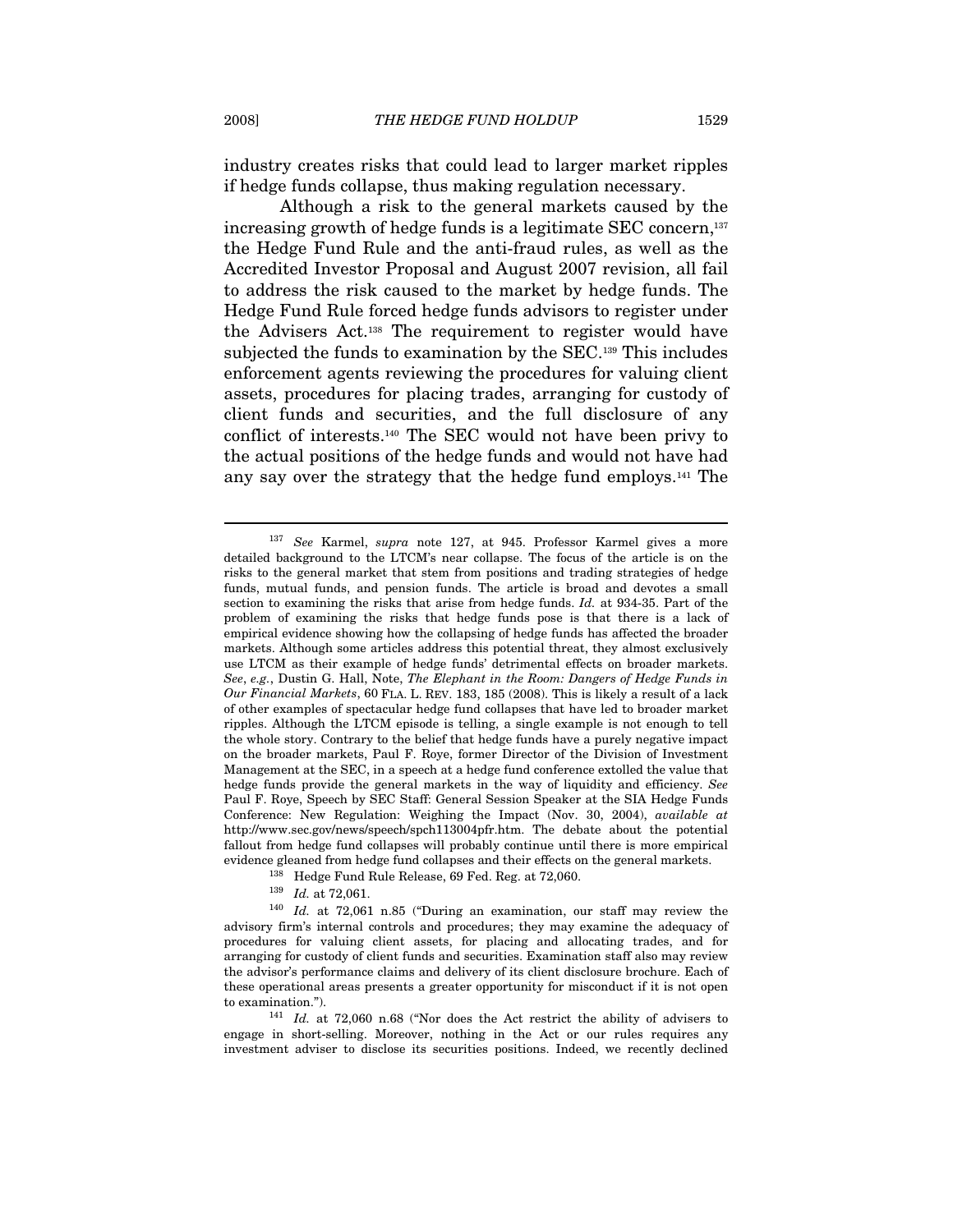SEC, therefore, would have lacked the necessary ability to act upon the risks taken by the funds, $142$  including how much leverage a fund could employ.143 Thus, the SEC would be unable to prevent the same type of problem that caused the near collapse of LTCM. Moreover, the recently enacted anti-fraud rules do not give the SEC a say in hedge fund strategies or investments, as they focus solely on fraud.144 Finally, the Accredited Investor Proposal to raise the accredited investor standard seeks only to change the threshold of who can invest in hedge funds, not what hedge funds can invest in.145

In addition, the releases accompanying both the antifraud rules and the Accredited Investor Proposal completely ignore the concern of hedge fund growth that the Hedge Fund Rule addressed, as they do not even list it as a reason to regulate.146 Neither of them ameliorates the risks that the funds take, which the SEC considered so important when it formulated the Hedge Fund Rule. Thus, the SEC is creating rules that are inconsistent with the problems it sees in the hedge fund industry.

## B. Hedge Fund Fraud: Never a Good Thing, But Worthy of Regulation?

The SEC cited a "substantial and troubling growth in the number of . . . hedge fund fraud enforcement cases" as one of the reasons for implementing the Hedge Fund Rule.147 The agency pointed to fifty-one cases of hedge fund fraud in the

 $\overline{a}$ 

2007).<br><sup>146</sup> See supra text accompanying notes 122-125.<br><sup>147</sup> Hedge Fund Rule Release, 69 Fed. Reg. at 72,056.

requests to require advisers to publicly disclose how they voted client proxies out of a

concern that they would thereby divulge client securities positions.").<br><sup>142</sup> Id. at 72,061-63.<br><sup>143</sup> Although leverage is an increased risk, it is also one of the ways that a hedge fund can increase its profit. Borrowing money against capital invested in the fund allows the fund managers to take larger positions in investments, thereby increasing the possible return. A very simplified example of how leverage can increase return is borrowing money to bet on a horse race. If an investor has \$10 and borrows \$90, the total bet will be \$100. If the investor wins, and it was a 10 for 1 payout, the investor walks away with \$910, the \$1000 won less the \$90 loan (less the interest on the loan, which can vary). Compare this to betting only the \$10 that the investor has on the horse, and a win will only garnish a total of \$100. Of course if the investor borrows the \$90 and loses, then he will have to pay the \$90 back, in addition to the \$10 of his own money that is lost. This example demonstrates the risk that is inherent in % leverage, yet also the possible reward. 144 See 17 C.F.R. § 275.206(4)-8 (2008). 145 See Fraud & Accredited Investor Proposals, 72 Fed. Reg. 400, 400 (Jan. 4,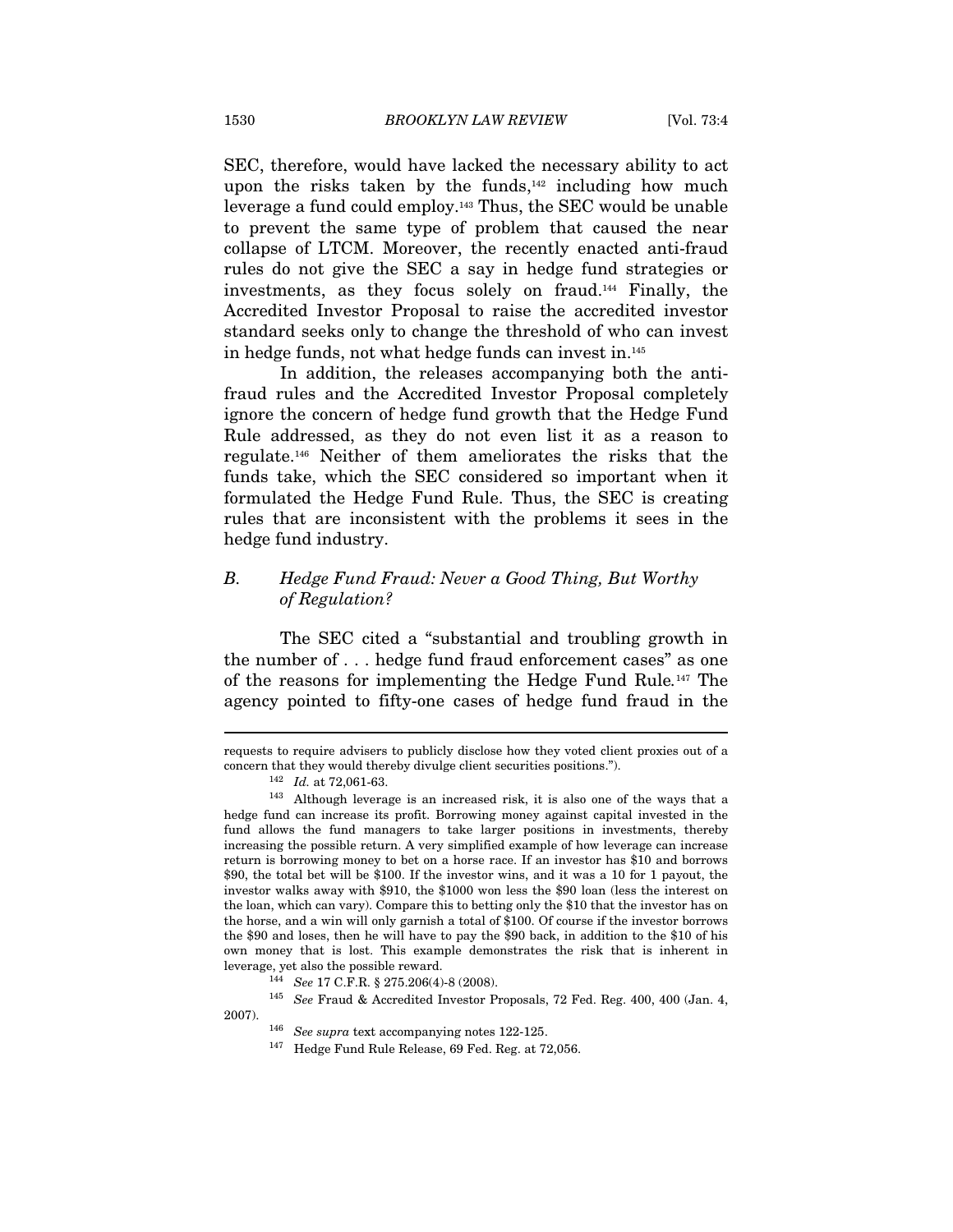five-year period ending in 2004.148 Additionally, the SEC made much of the fact that several hedge funds were deeply involved in the  $2003$  market-timing scandal involving mutual funds<sup>149</sup> and noted that the SEC was continuing to bring enforcement actions.150 This type of suspicious activity provided an impetus not only for the Hedge Fund Rule, but also for the recently implemented anti-fraud rules.151

Although there have been several instances of fraud in the hedge fund industry, it is not apparent that the Hedge Fund Rule could have prevented a substantial number of the fraudulent acts.152 This argument was made by SEC Commissioner Paul Atkins at a meeting in 2004 discussing the Hedge Fund Rule.153 Atkins broke down all of the hedge fund fraud cases and concluded that registration under the Hedge Fund Rule would have prevented a total of twenty-six cases of fraud in an industry with, at the time, over 7000 funds.154 Out of the original forty-six cases of fraud that the SEC cited as a basis for the implementation of the Hedge Fund Rule, eight of the funds were previously registered with the SEC, while twenty of them were too small to be covered by the registration rule.155 Many of the other cases involved the fraudulent valuation of funds, something that has been traditionally difficult to detect, even in a registered fund.156 Although the rule's effect on preventing fraud is debatable, the fact that the SEC was going forward with a proposal that would affect over 7000 hedge funds on the basis of several cases undermines the SEC's push to act. This effort's limited utility in eliminating fraud is further demonstrated by the SEC's acknowledgment that only

<sup>148</sup> Id.

<sup>149</sup> The market-timing scandal involved mutual fund managers profiting from short-term market moves. ICI.org, Questions and Answers About the Mutual Fund Investigations, http://www.ici.org/funds/abt/faqs\_timing.html (last visited Mar. 20, 2008). Although market timing itself is not illegal, mutual funds discourage it as it disrupts the price of the funds. Id. Much of the scandal focused on certain funds' selective enforcement of market timing, allowing some managers to escape inquiry while others received a penalty for their actions. Id.

<sup>&</sup>lt;sup>150</sup> Hedge Fund Rule Release, 69 Fed. Reg. at 72,056 n.29.<br><sup>151</sup> See Fraud & Accredited Investor Proposals, 72 Fed. Reg. at 401-02.<br><sup>152</sup> Paul S. Atkins, Statement by SEC Commissioner at Open Meeting Considering Proposed Regulation Under the Advisers Act of Certain Hedge Fund Advisors, (July 14, 2004), available at http://sec.gov/news/speech/spch071404psa.htm. 153 Id. Atkins was publicly critical of the Hedge Fund Rule, and voted against

it when it was brought before the commission. Id.

<sup>154</sup> Id.

 $^{155}$   $\,$   $\!Id.$ 

<sup>156</sup> See Dillmore, supra note 129, at 183.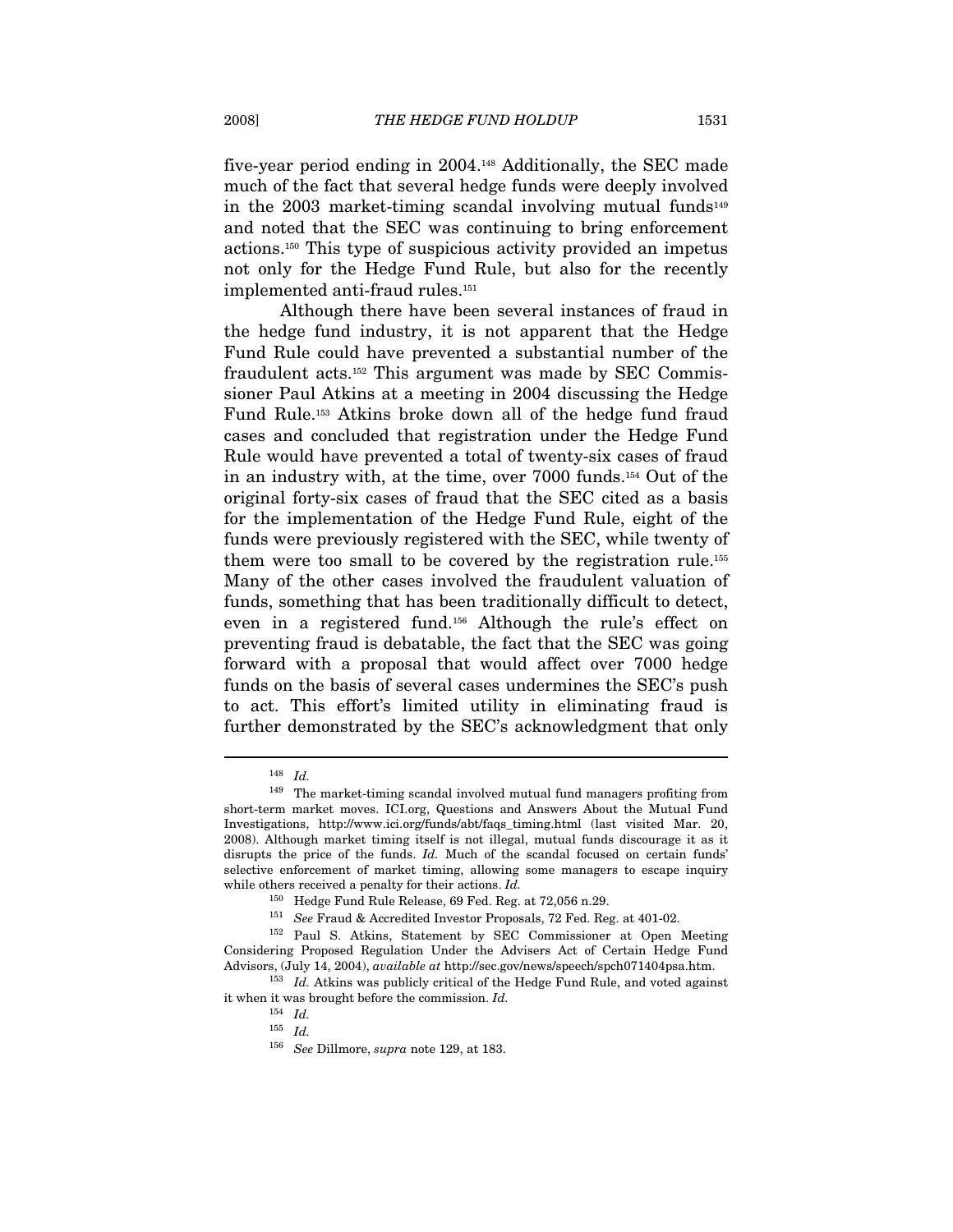about half of the funds involved in the fraud cases would have been forced to register under the new rule.157 The agency nevertheless supported its position by stating that the number of fraud cases indicates an increase in overall hedge fund fraud.158 Thus, the SEC's implementation of the Hedge Fund Rule illustrates how the SEC is trying to regulate the hedge fund industry regardless of both the size of the problem and the effectiveness of its proposed solution.

Under the anti-fraud rules, hedge funds are strictly liable for fraud,159 evidencing the SEC's interest in creating a regulatory system that targets hedge funds. The recently approved anti-fraud rules prohibit the dissemination of untrue or fraudulent information by hedge fund advisors to their investors.160 It also implements a broad anti-fraudulent conduct provision.161 It appears that the SEC is so eager to have a regulatory role in hedge funds that it has created the rules with a negligence standard,162 abandoning the scienter standard that is used in other anti-fraud provisions.163 The scienter standard has been interpreted to require at a minimum knowledge of the wrongdoing, if not an always an intent to deceive.<sup>164</sup> With the

<sup>157</sup> Hedge Fund Rule Release, 69 Fed. Reg. 72,054, 72,056 n.28 (Dec. 10, 2004).

 $158$  *Id.* ("[R]egardless of whether any particular adviser would be required to register with us, these cases demonstrate the increased prevalence of fraud associated with hedge funds.").

 $159$  See 17 C.F.R. § 275.206(4)-8 (2008). It is a violation under the anti-fraud rules to "[m]ake any untrue statement of a material fact or to omit to state a material fact necessary to make the statements made . . . to any investor or prospective investor in the pooled investment vehicle." Id.

 $^{160}\;$  Id.; see also Fraud & Accredited Investor Proposals, 72 Fed. Reg. 400, 402 (Jan. 4, 2007).<br><sup>161</sup> See 17 C.F.R. § 275.206(4)-8 (covering not only advisor misrepresentations

and deceptive omissions, but also "any act, practice, or course of business that is fraudulent, deceptive, or manipulative with respect to any investor or prospective investor in the pooled investment vehicle"); see also Fraud & Accredited Investor

Proposals, 72 Fed. Reg. at 403.<br><sup>162</sup> Under the anti-fraud provisions, all untrue information that is disseminated to an investor is subject to prosecution, even if the advisor was unaware of the inaccuracy. This is a negligence standard under which advisor intent is irrelevant. See Fraud & Accredited Investor Proposals, 72 Fed. Reg. at 403.<br><sup>163</sup> Scienter is required for a violation of Rule 10b-5, the SEC's regulation

banning insider trading. See 17 C.F.R. § 240.10b-5 (2007). Scienter is defined in the 10b-5 context by the Supreme Court as requiring an "intent to deceive, manipulate or defraud." Ernst & Ernst v. Hochfelder, 425 U.S. 185, 193 n.7 (1976). Rule 10b-5 has such widespread implications and has such notoriety that there are even websites dedicated to the rule. See The 10b-5 Daily Home Page, http://www.the10b-5daily.com (last visited Mar. 30, 2008).<br><sup>164</sup> See Fraud & Accredited Investor Proposals, 72 Fed. Reg. at 403; see also

WILLIAM T. ALLEN ET AL., COMMENTARIES AND CASES ON THE LAW OF BUSINESS ORGANIZATIONS 690 (2d ed. 2007).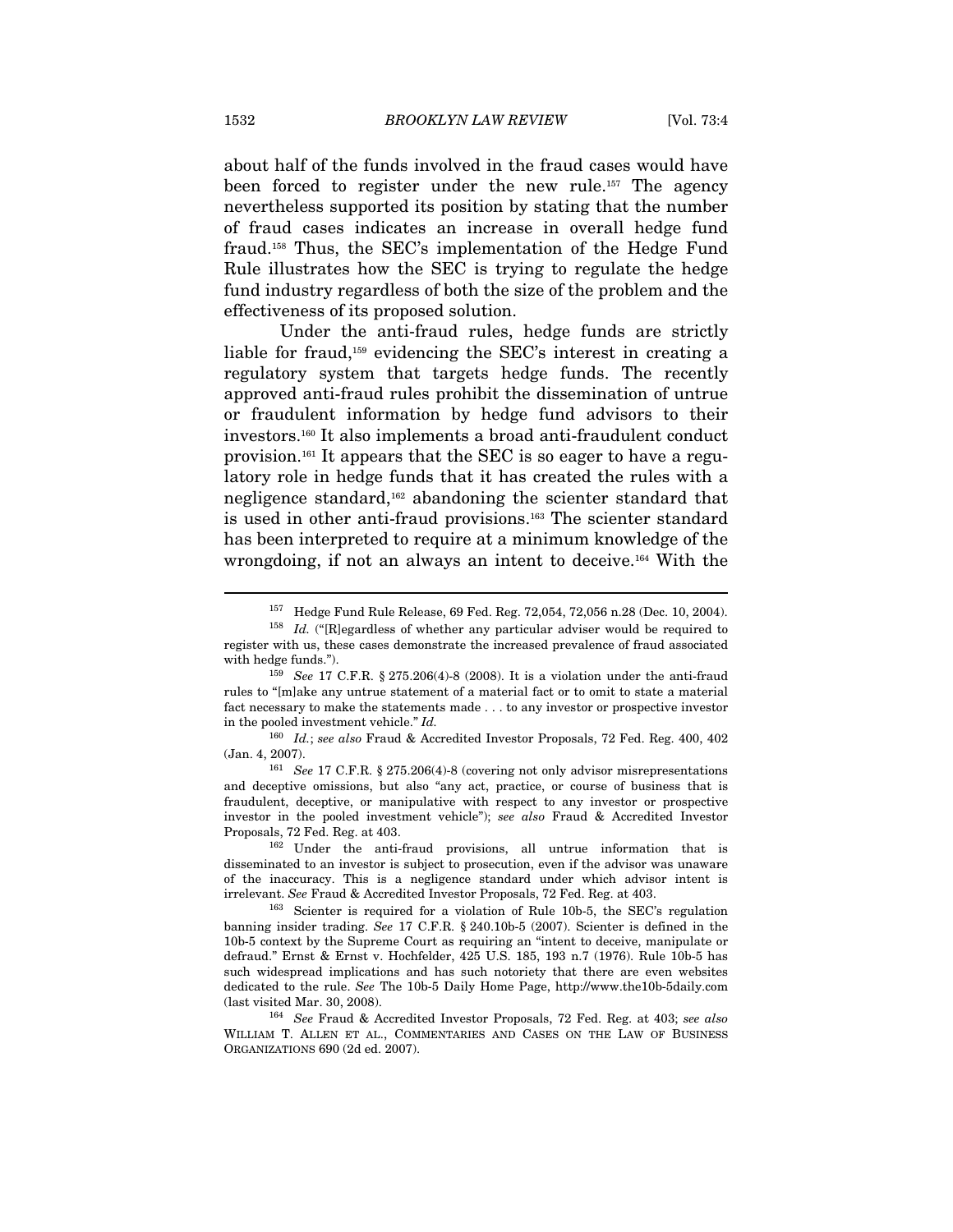current formulation of the rule, the SEC need only show that there was some untrue statement in the offering documents; something as trivial as mislabeling an advisor's address would be actionable under the current setup of the rule.165 Accordingly, the SEC has shown it intends to break into the relative free reign of hedge funds, creating an intentionally overbroad rule.

The SEC has exaggerated the claim that concerns for fraud necessitate new regulations. More importantly, the rules that the SEC has created to deal with the fraud are either ineffective in the case of the Hedge Fund Rule, or are so overbroad as to find many hedge fund advisors, even those that are merely negligent, in the SEC's regulatory crosshairs.

#### C. Institutional Investors: The Institution Protects Itself

When releasing the Hedge Fund Rule, the SEC stated that its greatest motivation was the fear that small investors would open themselves up to the large risks that hedge funds take by way of the small investors investing indirectly in hedge funds. Specifically, the SEC pointed to two different ways that small investors were indirectly becoming hedge fund investors. First, the SEC in the Hedge Fund Rule attached the greatest significance to the growing number of pension funds,<sup>166</sup> endowments, and charities that invest in hedge funds like never before.167 Fearing massive losses to pension funds as a result of losses in hedge funds, the SEC was concerned that pension beneficiaries would lose their entitlements.168 Second, a phenomenon known as "funds of hedge funds," which are funds that invest in multiple hedge funds to reduce risk, $169$  was becoming

<sup>&</sup>lt;sup>165</sup> See Fraud & Accredited Investor Proposals, 72 Fed. Reg. at 402-03.<br><sup>166</sup> See Hedge Fund Rule Release, 69 Fed. Reg. 72,054, 72,057-58 (Dec. 10, 2004). Pension funds are retirement vehicles in which employers contribute to a fund to benefit employee retirement. There are many variations of pension plans, some are fully funded by the employer while others also allow employees to decide to contribute a percentage of their paycheck. Citibank.com, Investment Center Glossary: Defined Contribution Plans, http://www.citibank.com/bahrain/gcb/invest/glossary.htm (last visited Mar. 20, 2008). Many Americans rely on their pension plans to supplement their social security retirement benefits.<br><sup>167</sup> See Hedge Fund Rule Release, 69 Fed. Reg. at 72,057-58.<br><sup>168</sup> Id.

 $^{169}\,$  JOSEPH G. NICHOLAS, HEDGE FUND OF FUNDS INVESTING 6 (2004). "Funds of funds" are an important part of the hedge fund industry. As of 2004, funds of funds represented one third of all of the assets invested in hedge funds. Id. at 3-4. As of April 2007, fund of funds controlled \$684 billion in assets worldwide. Hedge Funds Record Inflows of USD 60 Billion in Q1 2007, Nearly 300 Per Cent Gain over Q4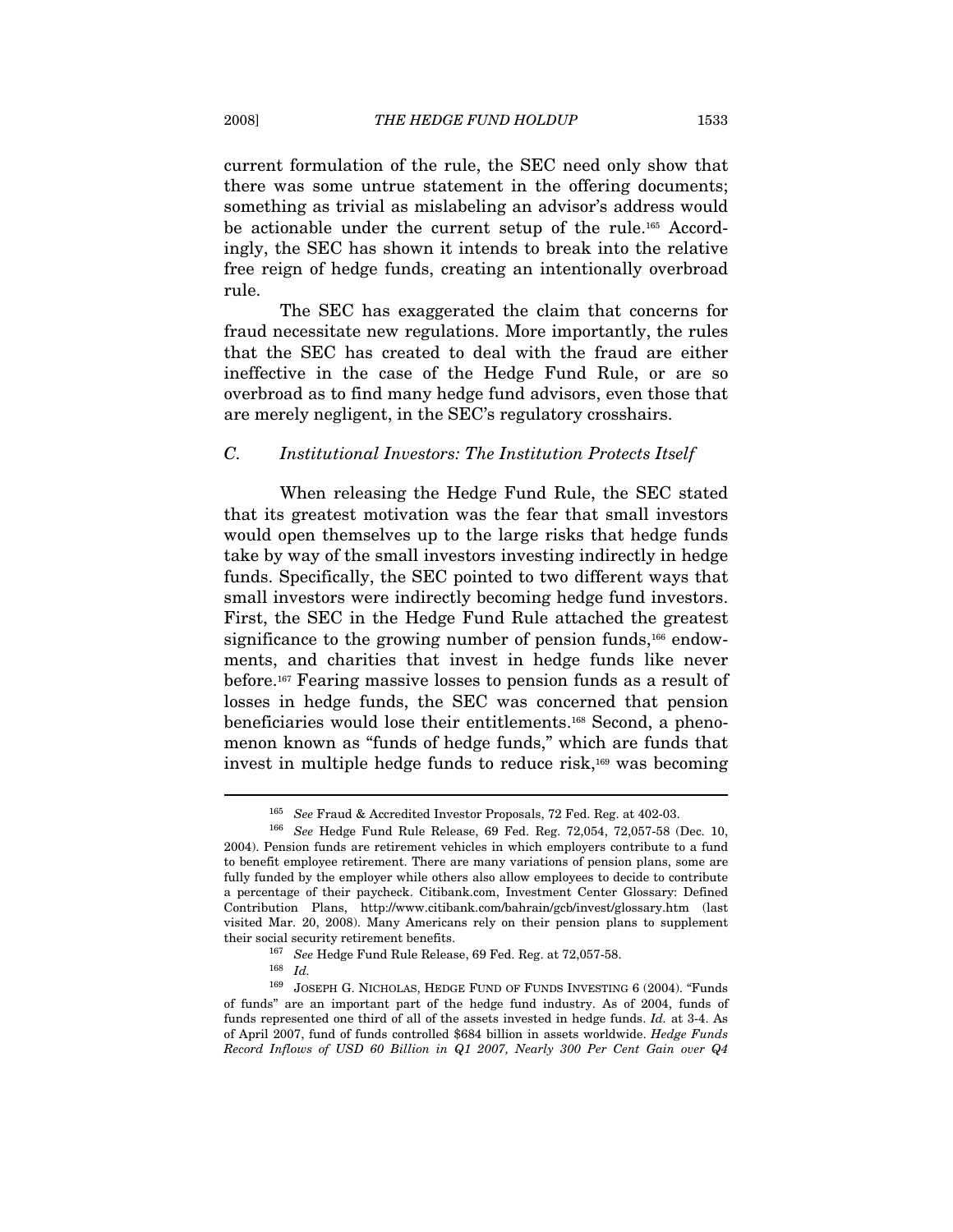the investment choice for many small investors.170 Each of these investment vehicles will be examined for both its validity as a threat to small investors and whether the regulations offered by the SEC effectively protect small investors.

The SEC cited the investment of small investors in pension funds as a basis for the Hedge Fund Rule, but this overlooks the fact that pension funds are inherently protected by the pension fund managers. In the Hedge Fund Rule, the SEC stated that the rise in the number of pension funds that were investing in hedge funds was perhaps the most significant reason to create more reporting requirements for hedge funds.171 Pension fund managers who invest in hedge funds, however, are likely to invest in conservative hedge funds, aware of their responsibilities to investors. This is supported by practices taken by hedge funds that seek to attract pension funds. Those hedge funds that seek pension funds as investors have taken steps to register themselves voluntarily and have put more internal compliance controls into place in order to attract pension fund managers.172 This is due to the nature of pension funds, a historically risk-averse segment of the market.<sup>173</sup> Even assuming that pension funds significantly increase their risk by investing in hedge funds, pension fund managers are hired by investors to manage those risks and to formulate plans that balance overall investment risks.174 The argument that pension fund managers are sophisticated and that accordingly their investors do not need protection is hardly

<sup>2006</sup>, HEDGEWEEK, Apr. 23, 2007, available at http://www.hedgeweek.com/articles/ detail.jsp?content\_id=95061 (last visited Apr. 18, 2008).

<sup>&</sup>lt;sup>170</sup> See Hedge Fund Rule Release, 69 Fed. Reg. at 72,057.<br><sup>171</sup> See id. at 72,057-58 ("Finally, and perhaps most significantly, in the last few years, a growing number of public and private pension funds, as well as universities, endowments, foundations, and other charitable organizations, have begun to invest in hedge funds or have increased their allocations to hedge funds.").<br> $^{172}$  See Wang Fangquing, Regulators and Investors a One-Two Compliance

Punch, FIN. TIMES, Jan. 23, 2007.<br><sup>173</sup> See Riva D. Atlas & Mary Williams Walsh, Pension Officers Putting

Billions into Hedge Funds, N.Y. TIMES, Nov. 27, 2005. It is important to remember that not all hedge funds are alike. Although many hedge funds take large risks, the SEC has categorized all hedge funds as high risk, ignoring funds that adhere to the "hedging" principle of lowering investor risk. 174 Russel Read, chief investment officer of the California Public Employees

Retirement System, a pension fund that holds \$225 billion in retirement assets, decided not to invest in hedge funds because he felt that the enormous fees that they charged did not justify returns that he felt he could mimic. David Clarke, Hedge Funds Charge Too Much for Returns, Calpers Says (Update 1), BLOOMBERG.COM, Feb. 9, 2007.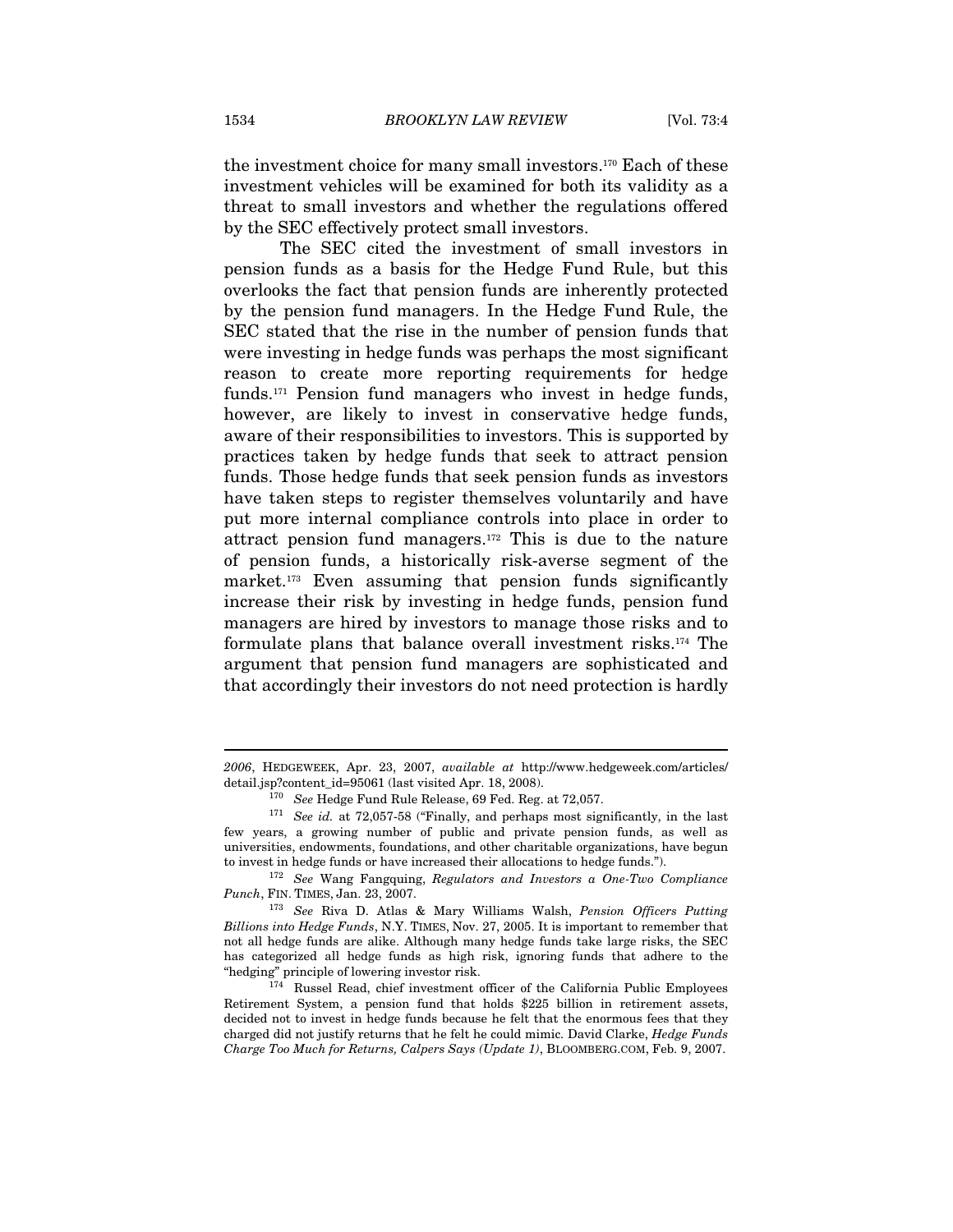a novel one.175 It bears repeating, however, because the SEC's failure to account for the choices made by professional pension fund managers is further evidence that the SEC is intent on regulating even where regulation is unnecessary.

Even if a pension fund investing in hedge funds poses a risk to beneficiaries, the Hedge Fund Rule would have failed to remedy the problem of beneficiaries losing benefits due to a hedge fund collapse. Although hedge fund fraud could cause the collapse of a fund,<sup>176</sup> much of the purported risk to hedge fund investors comes from the trading strategy and positions that hedge funds take. The SEC would not have had any knowledge of or control over these areas.177 The Hedge Fund Rule governed only the reporting of practices that hedge funds employ with regard to their books and investors, not the positions that hedge funds take.178 The Hedge Fund Rule, therefore, would not have corrected the problem that the SEC claimed existed.

Furthermore, the SEC was inconsistent when it later discounted the threat to pension funds that hedge funds pose in its discussion in the Accredited Investor Proposal release.179 In the Accredited Investor Proposal, the SEC stated that pension funds that invest in hedge funds are protected by their pension managers.180 According to the SEC, pension fund investors do not need protection.181 Did the risk to pension fund investors evaporate in the six months between the vacating of the Hedge I

 $175$  See Jacob Preiserowicz, The New Regulatory Regime for Hedge Funds: Has the SEC Gone Down the Wrong Path?, 11 FORDHAM J. CORP. & FIN. L. 807, 840-41 (2006) (noting the position of the SEC's commissioners opposing the Hedge Fund Rule).

<sup>&</sup>lt;sup>176</sup> Hedge Fund Founder Admits Guilt in Fraud, N.Y. TIMES, Dec. 15, 2006 (discussing the collapse of the Bayou hedge fund due to fraud on the part of its founder

and two other top officers).<br><sup>177</sup> Hedge Fund Rule Release, 69 Fed. Reg. at 72,060 n.68 ("Nor does the Act restrict the ability of advisers to engage in short-selling. Moreover, nothing in the Act or our rules requires any investment adviser to disclose its securities positions. Indeed, we recently declined requests to require advisers to publicly disclose how they voted client proxies out of a concern that they would thereby divulge client securities positions."); see also supra notes  $139-143$  and accompanying text.

 $178$  Hedge Fund Rule Release, 69 Fed. Reg. at 72,060.

 $^{179}$  See Fraud & Accredited Investor Proposals, 72 Fed. Reg. 400, 404 (Jan. 4, 2007).<br><sup>180</sup> *Id.* ("We note that natural persons may have indirect exposure to private

pools as a result of their participation in pension plans and investment in certain pooled investment vehicles that invest in private pools. Such plans and vehicles are generally administered by entities of plan fiduciaries and registered investment professionals. This protection is not present in the case of natural persons who seek to invest in  $3(c)(1)$  Pools outside of the structure of such pension plans and pooled investment vehicles.").  $181$  Id.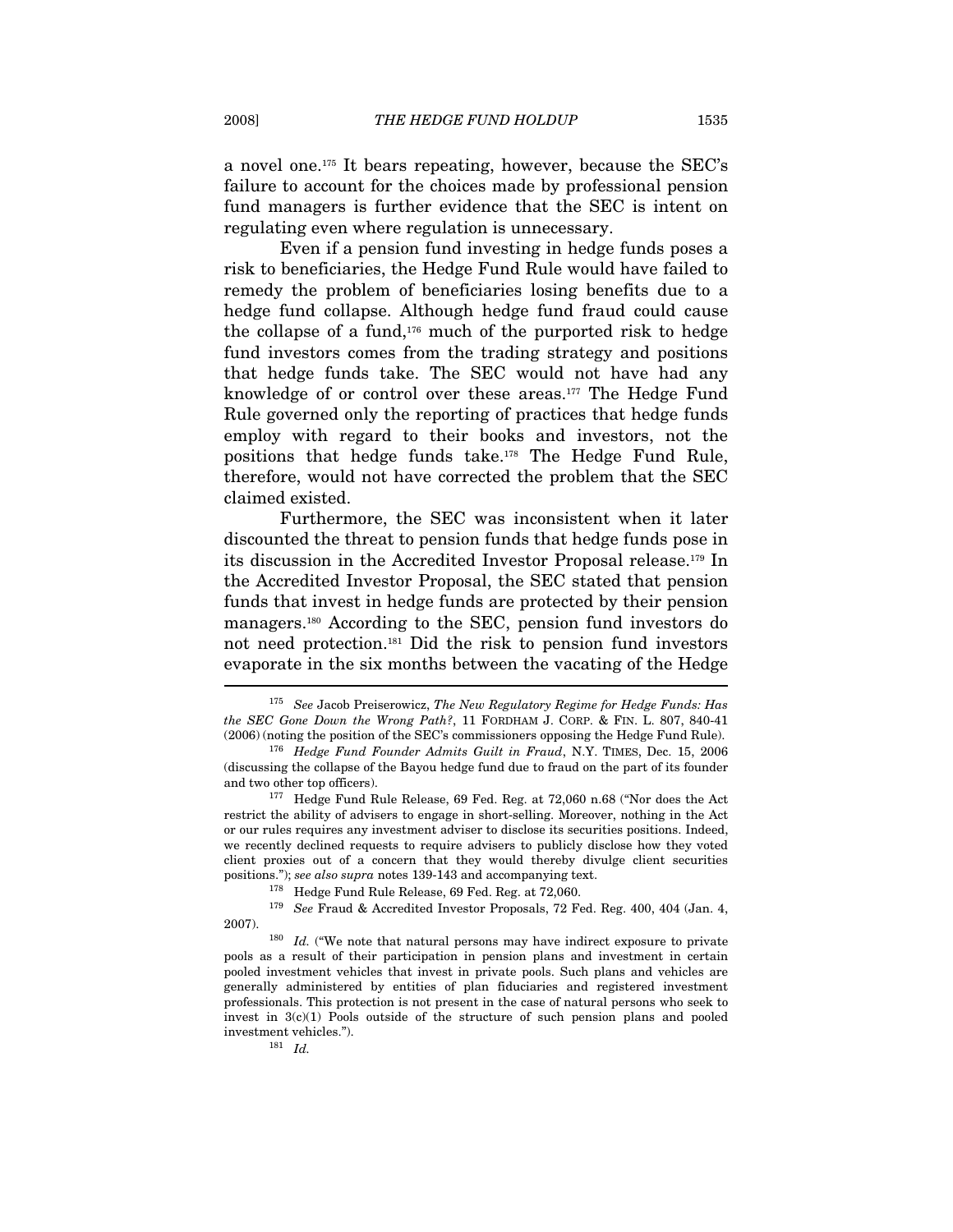Fund Rule by the D.C. Circuit and the Accredited Investor Proposal? The SEC has once again been inconsistent in its treatment of the problems it claims exist.

In addition to the concern about pension fund investors, fear that investors would have more opportunity to invest through funds of hedge funds led the SEC to implement the Hedge Fund Rule. "Funds of funds," as they are commonly known, are companies that invest in a diversified range of hedge funds. Their main benefit to investors is the opportunity to diversify risk by having the fund itself invest in several different hedge funds.182 The SEC pointed to the growing number of funds of funds that small investors are investing in.183 In reality, funds of funds have generally been intent on attracting institutional clients, rather than small investors.184 In fact, institutional investors make up a consistently high percentage of funds of funds' assets.185 Even if funds of funds were attracting "small investors," this is a phenomenon that the SEC should be encouraging, not attempting to prevent. Funds of funds are run by professional investment managers who choose to invest in hedge funds.<sup>186</sup> This professional management is very beneficial to a small investor, allowing the investor to diversify risk among hedge funds.187 Although the SEC has made it seem that hedge funds themselves bear incredible risks, many funds of funds, especially the smaller ones, have styled themselves toward the institutional investor who is looking to minimize risk.<sup>188</sup> This concern of the SEC seems to be based on an almost irrational fear: stop small investors from getting involved in hedge funds even if they use a vehicle that is created to limit risk.

<sup>&</sup>lt;sup>182</sup> NICHOLAS, *supra* note 169, at 4.<br><sup>183</sup> See Hedge Fund Rule Release, 69 Fed. Reg. at 72,057 n.35.<br><sup>184</sup> Christine Williamson, *Hedge Funds of Funds: Institutions Lead the Way*, PENSION & INV., Sept. 17, 2007, available at http://www.pionline.com/apps/pbcs.dll/ article?AID=/20070917/PRINTSUB/70914002.<br> $^{185}$  Id.

<sup>&</sup>lt;sup>186</sup> NICHOLAS, *supra* note 169, at 64.  $187$  *Id.* ("The low investment size, professional portfolio management, and investment diversification afforded by funds of funds are benefits superior to what a small or medium-sized investor could achieve on its own.").  $^{188}\,$  Williamson,  $supra$  note 184.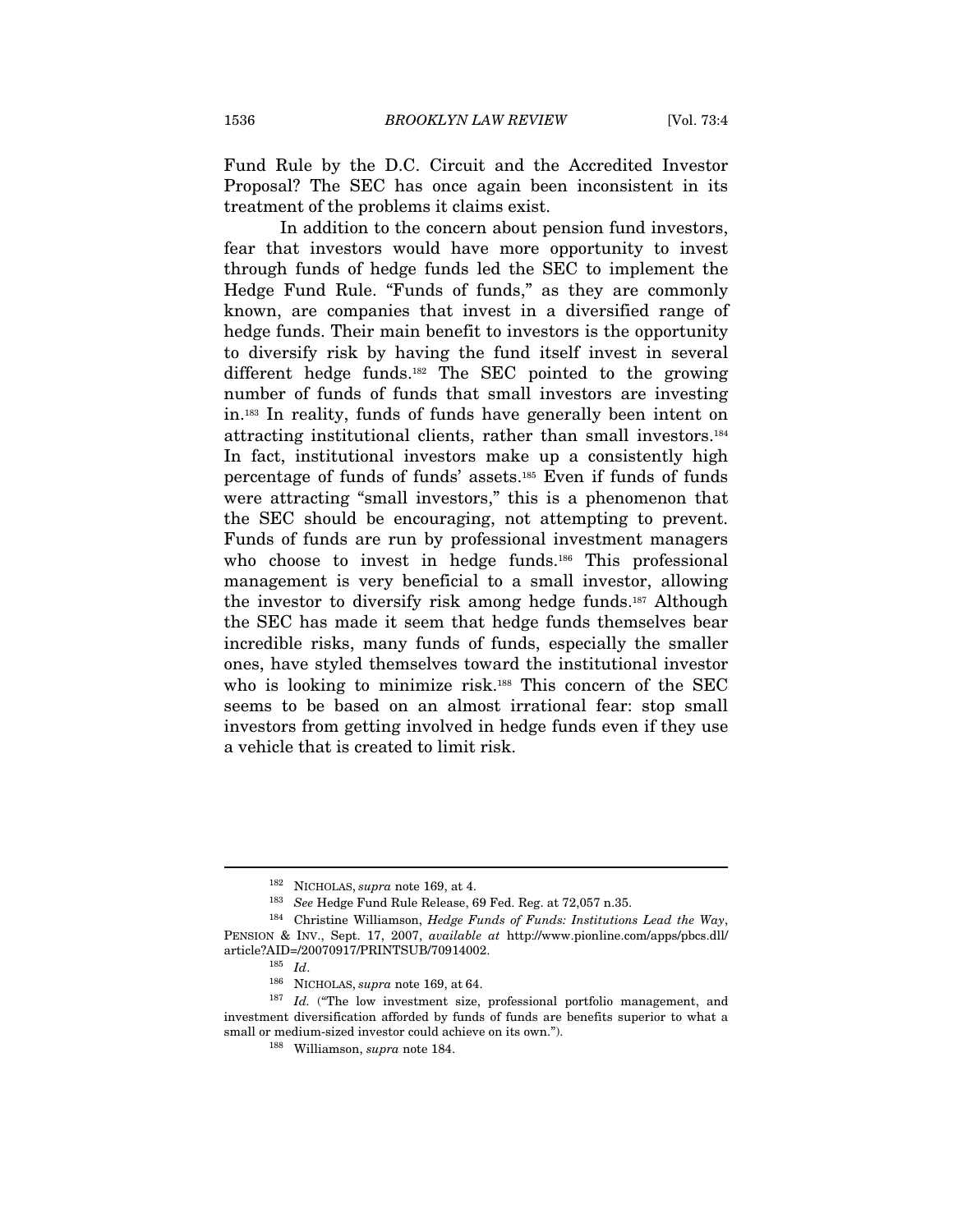#### D. The Hedge Fund Rule and the Recent Rules: Two Faces, One Agency

There are inconsistencies between the Hedge Fund Rule and the Accredited Investor Proposal that the SEC has promulgated. This further illustrates that the SEC is so intent on creating more regulation for the hedge fund industry that it has contradicted itself. In the Accredited Investor Proposal, the SEC sought to change the level of required capital to become an "accredited investor."189 In the Hedge Fund Rule release, which took place prior to the Accredited Investor Proposal, the SEC downplayed the effectiveness of changing the accredited investor standard. The SEC believed that raising the accredited investor standard would not prevent small investors investing in hedge funds because they could still invest indirectly in hedge funds through pension funds.<sup>190</sup> Yet once the Hedge Fund Rule was struck down, the SEC introduced this precise change merely six months later.191 This inconsistency of approach is evidence of the SEC's blatant attempt to further regulate the hedge fund industry, even if it has to contradict itself.

In addition to the inconsistency between the rules, the SEC's Accredited Investor Proposal is arbitrary and targets the hedge fund industry while exempting other investment options. In the December 2006 release, the SEC juxtaposed the percentage of all investors able to invest in hedge funds under the old accredited investor standard against the percentage of investors who would be eligible under the Accredited Investor Proposal.192 The SEC's Office of Economic Analysis estimated that in 1982 when the accredited investor standard was put

<sup>189</sup> Fraud & Accredited Investor Proposals, 72 Fed. Reg. 400, 400 (Jan. 4, 2007). 190 Hedge Fund Rule Release, 69 Fed. Reg. 72,054, 72,064 (Dec. 10, 2004)

<sup>(&</sup>quot;Raising the accredited investor standards would not address the broader concerns, discussed above, of the indirect exposure to hedge funds by an increasingly large number of persons who are beneficiaries of pension plans . . . .").<br><sup>191</sup> See Fraud & Accredited Investor Proposals, 72 Fed. Reg. 400 (Jan. 4,

<sup>2007). 192</sup> See id. at 72 Fed. Reg. at 406. In August 2007, the SEC released a revision

to its original proposal in which it left the accredited investor standard at the original levels, with the caveat that the rates would be raised in 2012 to reflect inflation since 1982, the year that the original levels were established. See August 2007 Revision, 72 Fed. Reg. 45,116, 45,123-26 (Aug. 10, 2007). Regardless of this revision, the argument here is centered on the actions that the SEC is taking and its ultimate goals. This goes beyond the pure percentages and requirement level, but focuses on a pattern that the SEC has taken since the introduction of the Hedge Fund Rule.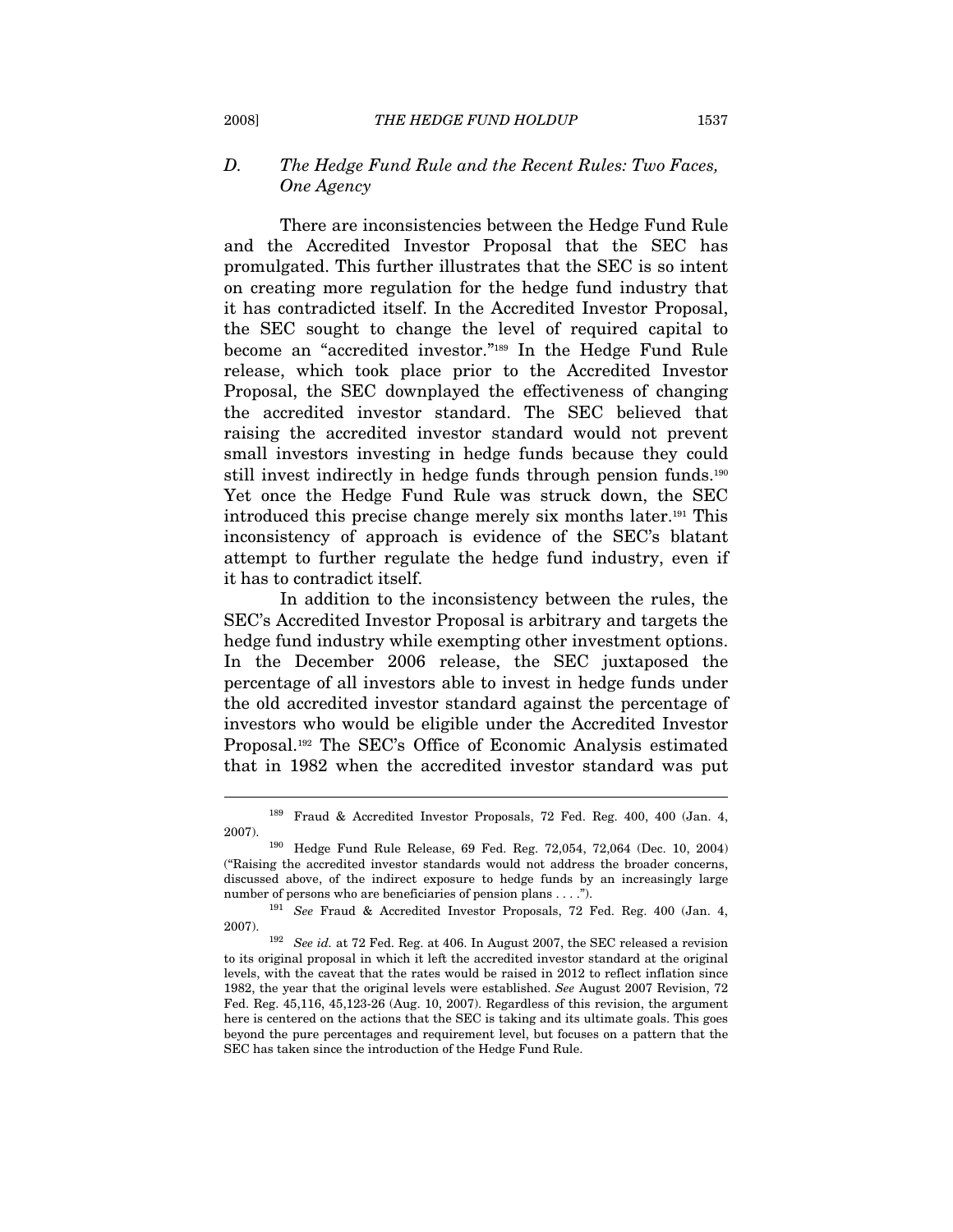into place, 1.87% of the U.S. population qualified as accredited investors able to invest in hedge funds.193 As of 2003, 8.47% were eligible—a significant rise, due in part to general inflation and also to the increase in real estate values over that period.194 This means that an investor who had property that increased in value over the years would become eligible for accreditation, even if the investor's income level remained the same. Under the December 2006 proposed levels, only 1.3% of the population, less than the original 1982 level, would be eligible to become an accredited investor.195

The SEC offered justification for establishing an alltime low percentage of the population eligible to invest in hedge funds because of the "increasing complexity of financial products, in general, and hedge funds, in particular, over the last decade."196 There are two flaws with this rationale. First, the SEC did not explain how it arrived at 1.3% of the population as its target.197 If the SEC was looking to create an all-time low, it could have picked 1.5% or 1%, both of which are below the 1982 level. This is another instance where the SEC is arbitrarily regulating the hedge fund industry and is clearly ignoring the parting shot of the D.C. Circuit's repudiation of the Hedge Fund Rule: "This is an arbitrary rule."198 Second, the SEC is looking at only the hedge fund side of the equation. Even given the increased complexity of hedge funds, the SEC ignored the substantial increase in accessibility of investment information since 1982. For example, the Internet offers a plethora of investment information that was unavailable to the average American twenty-six years ago.199 By taking into account only the increased sophistication of hedge funds and ignoring increased investor sophistication, the SEC has engaged in faulty reasoning.

In addition to the SEC arbitrarily picking a restriction for the number of investors, it arbitrarily ensnares only hedge funds in its new proposal, while excluding other types of funds

<sup>193</sup> See Fraud & Accredited Investor Proposals, 72 Fed. Reg. at 406. 194 Id.

 $^{195}\,$   $Id.$ 

 $^{196}\,$   $Id.$ 

<sup>197</sup> See id.

<sup>&</sup>lt;sup>198</sup> Goldstein v. SEC, 451 F.3d 873, 884 (D.C. Cir. 2006).<br><sup>199</sup> Although many websites are unreliable or inaccurate, investors can choose from many reputable investment sites that provide a host of information about every investment concept. See, e.g., Forbes Home Page, http://www.forbes.com (last visited Mar. 24, 2008); CNBC Home Page, http://www.cnbc.com (last visited Mar. 24, 2008).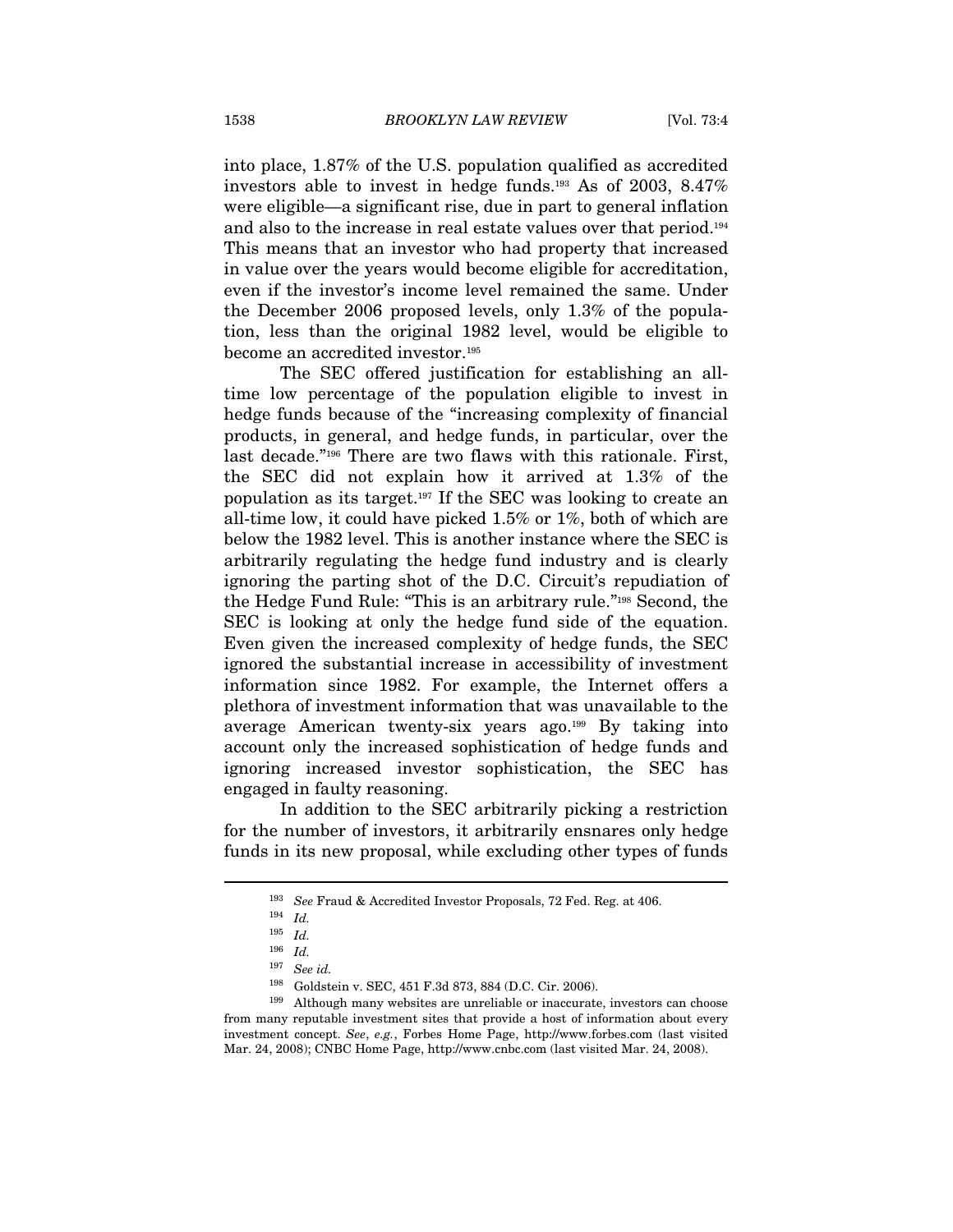from the Accredited Investor Proposal. Although the SEC made it clear that it wanted to protect investors, it did not require investors in venture capital funds to meet the increased accredited investor standard in the December 2006 proposal.200 The rationalization for the exception was that the SEC "recognize[s] the benefit that venture capital funds play in the capital formation of small businesses."201 The rationale for this exception was questioned by Paul Atkins, an SEC commissioner.<sup>202</sup> Atkins pointed out that the risks that venture funds take are similar to those taken by hedge funds, and voiced his incredulity as to why the SEC would purposefully exclude venture funds while targeting hedge funds.203 When evaluating risk to small investors it is important to note that venture capital funds take enormous risks, and many of them have closed in recent years due to heavy losses.204 If the SEC has a legitimate interest in protecting small investors, then it follows that the same protection provided for hedge fund investors should be extended to those who invest in venture capital funds. Furthermore, hedge funds also provide benefits to the national economy, as has been touted by the former chairman of the Federal Reserve, Alan Greenspan.205 Greenspan made the point that hedge funds that take large positions in the equity markets eliminate inefficiencies by "aligning markets and providing liquidity to markets."206 Creating exceptions that favor venture capital funds, which arguably share the same

l

<sup>200</sup> Paul S. Atkins, SEC Commissioner, Remarks Before the Federal Reserve Bank of Chicago Seventh Annual Private Equity Conference (Aug. 2, 2007). Venture capital funds provide capital to small businesses and often help manage the business. See Fraud & Accredited Investor Proposals, 72 Fed. Reg. at 407-08.<br><sup>201</sup> Id. at 408 ("In proposing to exclude the offer and sale of securities issued

by venture capital funds from the application of the proposed definition, therefore, we recognize the benefit that venture capital funds play in the capital formation of small businesses."). <sup>202</sup> Atkins, *supra* note 200 ("Oddly, the changes in accreditation would not

apply to venture capital funds. Is there a principled reason for treating venture capital funds differently than other private investment vehicles?").<br> $^{203}$  Id.

 $204$  Miguel Helft, A Kink in Venture Capital's Gold Chain, N.Y. TIMES, Oct. 7, 2006. The SEC also suffers from short-term memory loss when it comes to the impact that venture capital funds can play in the national economy. The "Internet bubble" of the late 1990s that led to the crash of the financial markets in 2001 was partially a result of venture capital funds' incessant drive to launch more and more Internet businesses. See Peter Elstrom, The Great Internet Money Game, BUS. WEEK, Apr. 16, 2001, available at http://www.businessweek.com/magazine/content/

<sup>01</sup>\_16/b3728602.htm.<br><sup>205</sup> Ron Oral, *Greenspan Dislikes SEC Hedge Fund Rules*, N.Y. L.J., July 22,<br>2004. at 5.

 $206$  *Id.*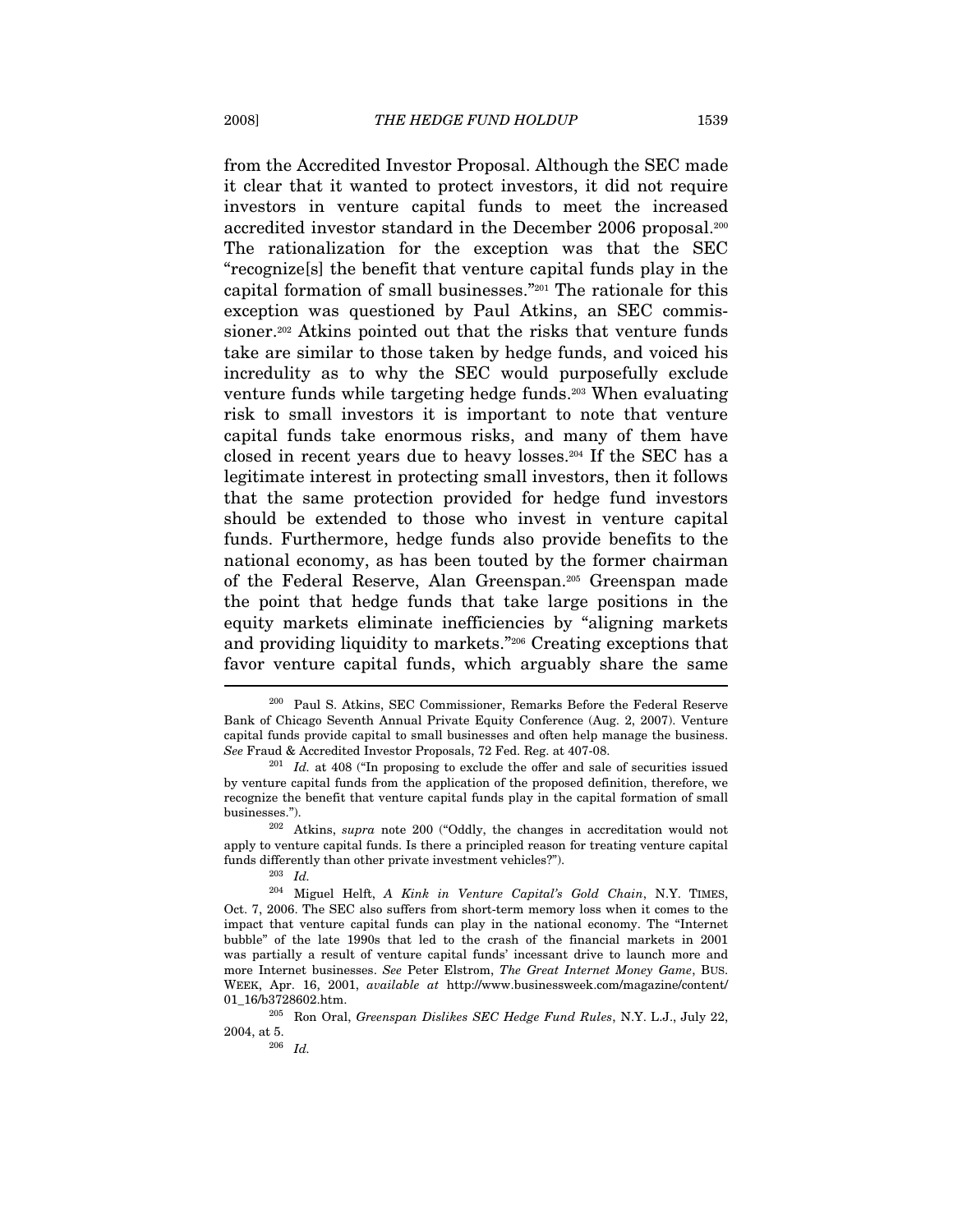qualities as those of hedge funds, is further evidence of the SEC's interest in targeting the hedge fund industry with increased regulation.

The SEC has created inconsistent regulations that are either unnecessary or represent a misguided attempt to address a poorly defined problem. The SEC never translated the increased size of the hedge fund industry into an identifiable problem. Even assuming that the increased size leads to an increased risk, the SEC has failed to create rules that would reduce the risk. As for hedge fund fraud, very few of the known cases of fraudulent activity in the industry would have been prevented by the Hedge Fund Rule.<sup>207</sup> Finally, the SEC downplayed the effectiveness of the change in the accredited investor standard, yet made it a proposal once the Hedge Fund Rule was vacated.<sup>208</sup> The SEC has apparently adopted a mission to regulate the hedge fund industry regardless of the necessity for or effectiveness of its rulemaking.

#### V. NEW REGULATION: IS IT REALLY NECESSARY OR ARE SMALL INVESTORS PROTECTED?

The SEC has made it a top priority to protect small investors from losing their investment in hedge funds. Protecting small investors from directly investing in hedge funds has been the cornerstone of the recent regulatory push by the agency.209 This has been the rallying cry for the SEC,

<sup>&</sup>lt;sup>207</sup> Atkins, *supra* note 152.<br><sup>208</sup> Hedge Fund Rule Release, 69 Fed. Reg. 72,054, 72,064 (Dec. 10, 2004).<br><sup>209</sup> Id. at 72,057 ("[Of] significant concern is the growing exposure of smaller investors, pensioners, and other market participants, directly or indirectly, to hedge funds. Hedge fund investors are no longer limited to the very wealthy."); Fraud & Accredited Investor Proposals, 72 Fed. Reg. 400, 400 (Jan. 4, 2007) ("We are concerned that the definition of 'accredited investor' . . . may not provide sufficient protection for investors.")

The current credit crisis and economic downturn has greatly affected even the most "traditional" and stalwart of investment banks and funds. See Julie Creswell, A Nervous Wall St. Seems Unsure What's Next, N.Y. TIMES, Mar. 31, 2008, at C1. Specifically, the collapse of Bear Stearns in March 2008 has caused considerable alarm in the investment community. Id. It is interesting to note that although many investors were wiped out on their investment in Bear Stearns, some hedge funds made huge profits. Gregory Zuckerman et al., Stocks Tumble Again, But Some Traders Win Big, WALL ST. J., Mar. 20, 2008, at C1. Hedge funds sold short stock of Bear Stearns in the weeks leading up to the collapse. Id. Hedge funds were not alone, as a quarter of the total shares of Bear Stearns were sold short when the investment bank collapsed, thereby giving great returns to those that had bet against Bear Stearns. Id. This is just a small example of how hedge funds have made money by taking non-traditional and contrarian positions in the financial markets. Although there were obviously large risks in taking the position, those that invest in hedge funds often look to the fund as a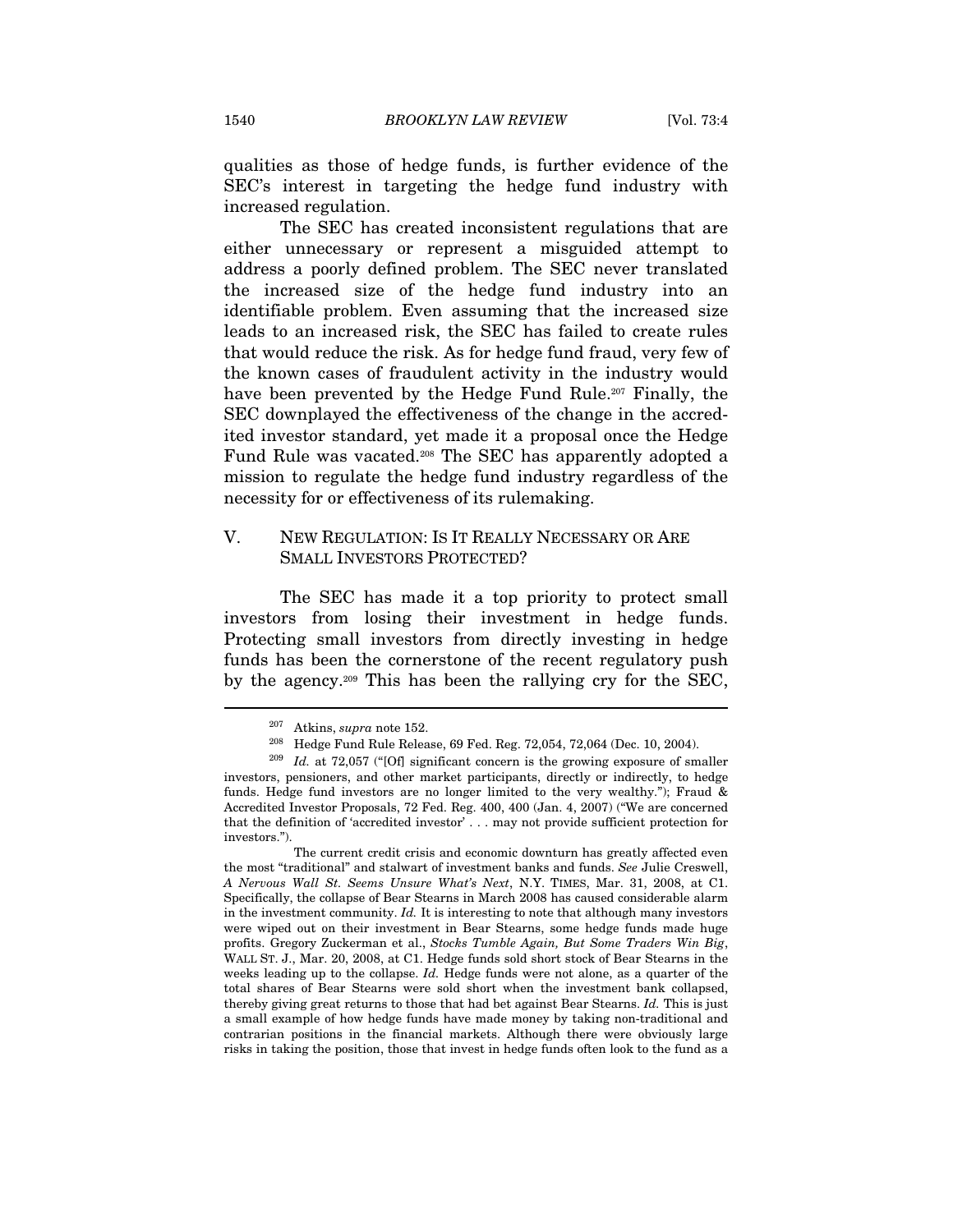and is what apparently will continue to push the SEC to create more regulations. In the Accredited Investor Proposal, the SEC sought to protect small investors by excluding those it deemed too "small" to absorb a major loss in a hedge fund.210 The issue that will continue to be a dominant theme in the coming years is whether small investors are in need of the protection that the SEC has continued to offer. The practices that hedge funds employ when investors invest in a fund, in addition to certain requirements that hedge funds are forced to take under Regulation D, are arguably sufficient to protect small investors, making both the current proposals, as well as further regulation, unnecessary.

The SEC has claimed that small investors need more protection against the risk of investing in hedge funds because small investors "may find it difficult to appreciate the unique risks of these pools."211 Hedge funds must conform to a variety of Congressional Acts, including the Securities Act of 1933, which by its terms would require hedge funds to register and disclose.212 While Regulation D was set up as a safe harbor to allow private funds to avoid this regulation, it does not allow it free of charge. Investment companies that use Regulation D to avoid registration and reporting, as most hedge funds do, are forbidden from using advertisements, solicitations or online information to attract investors.213 Accordingly, Regulation D, together with the other legal structures unique to hedge funds, protects the small investor from "accidentally" investing in a vehicle that he thinks is safe and carries the same level of risk as any other investment option. The small investor is protected, therefore, from unknowingly investing in hedge funds because of the many red flags that are put up as warnings.

The advertisement prohibitions, as well as the other unique hedge fund practices, can best be understood when compared to the investment procedures that mutual funds employ. Mutual funds are very similar to hedge funds. Mutual

way to balance out the risks of investing in more traditional investment vehicles. See supra notes 21-25 and accompanying text.<br><sup>210</sup> See Fraud & Accredited Investor Proposals, 72 Fed. Reg. at 412-13.<br><sup>211</sup> See id. at 404. Under the Securities Act, offerors of securities must provide

the SEC with certain disclosures. SEC, supra note 32. The specific disclosure requirements include a description of the properties and business owned by the issuer, a description of the security being sold, information about the issuer's management, and the issuer's financial statements. Id.

<sup>&</sup>lt;sup>212</sup> STAFF REPORT, *supra* note 20, at 13.<br><sup>213</sup> See 17 C.F.R. § 230.502(c)(1)-(2) (2008).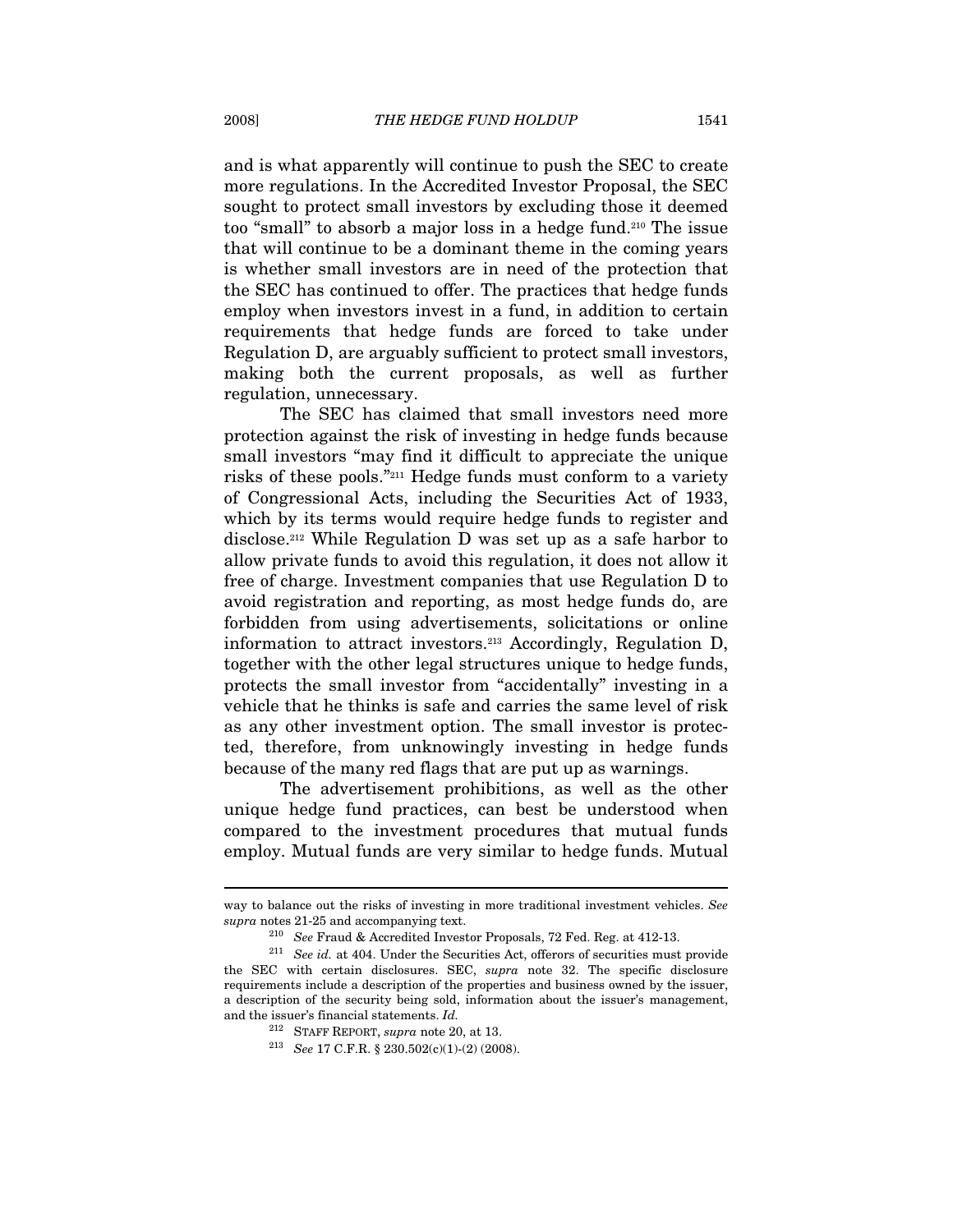funds invest in many different types of investments, including stocks and bonds, just as hedge funds do. Mutual funds are highly regulated and are limited in the risks that they can take and must report a tremendous amount of information to their investors and to the SEC.214 Hedge funds, on the other hand, have few requirements. In order to illustrate the protection afforded to small investors by hedge funds, it is valuable to compare the way that a small investor invests in hedge funds compared to mutual funds. The difference between the methods of investing is what raises the red flags for potential hedge fund investors. The differences put the investor on notice that this is not a lower-risk and more regulated mutual fund, but is a higher-risk investment vehicle.

Mutual funds are inherently different than hedge funds, both in the reporting requirements and the rules governing their investment options. A mutual fund is a company that invests in stocks, bonds, and other types of securities with monies invested in it by investors.215 Mutual fund companies offer many different types of funds as options for investment, each with a specific target.216 The entire fund is its portfolio and investors buy shares in the combined portfolio where each share is the investor's ownership portion of the fund.217 Mutual funds have three main identifying features. First, shares of mutual funds are bought and sold back to the fund itself and are not traded on a secondary market exchange.218 Second, mutual funds continuously create new shares of the fund as monies are received, thereby increasing the total assets of the fund.219 This allows easy access for new investors to invest in a mutual fund at any point in time.<sup>220</sup> Third, mutual funds and

<sup>&</sup>lt;sup>214</sup> Shauna Croome-Carther, Watch Out for the Mutual Fund Metamorphosis, INVESTOPEDIA.COM, http://www.investopedia.com/articles/mutualfund/03/040203.asp (last visited Mar. 30, 2008). 215 SEC, Invest Wisely: An Introduction to Mutual Funds, http://www.sec.gov/

investor/pubs/inwsmf.htm (last visited Mar. 25, 2008).<br><sup>216</sup> For a list of the many different mutual funds that Fidelity alone offers, see

Fidelity.com, Four and Five Star Fidelity Funds, http://personal.fidelity.com/products/ funds/framesets/four\_and\_five\_frame.shtml (last visited Mar. 30, 2008). Funds range from those that focus on certain sectors such as international investments or real estate to index funds that encompass the market more broadly. Id.  $^{217}$  SEC, supra note 215.

 $218$  Id. Although there might not be a secondary market for the shares, shares of the fund can be easily redeemed and are priced at the funds' "per share net asset value (NAV) plus any shareholder fees that the fund imposes at the time of purchase (such as sales loads)." Id.

 $^{219}\;$   $Id.$ 

<sup>220</sup> Id.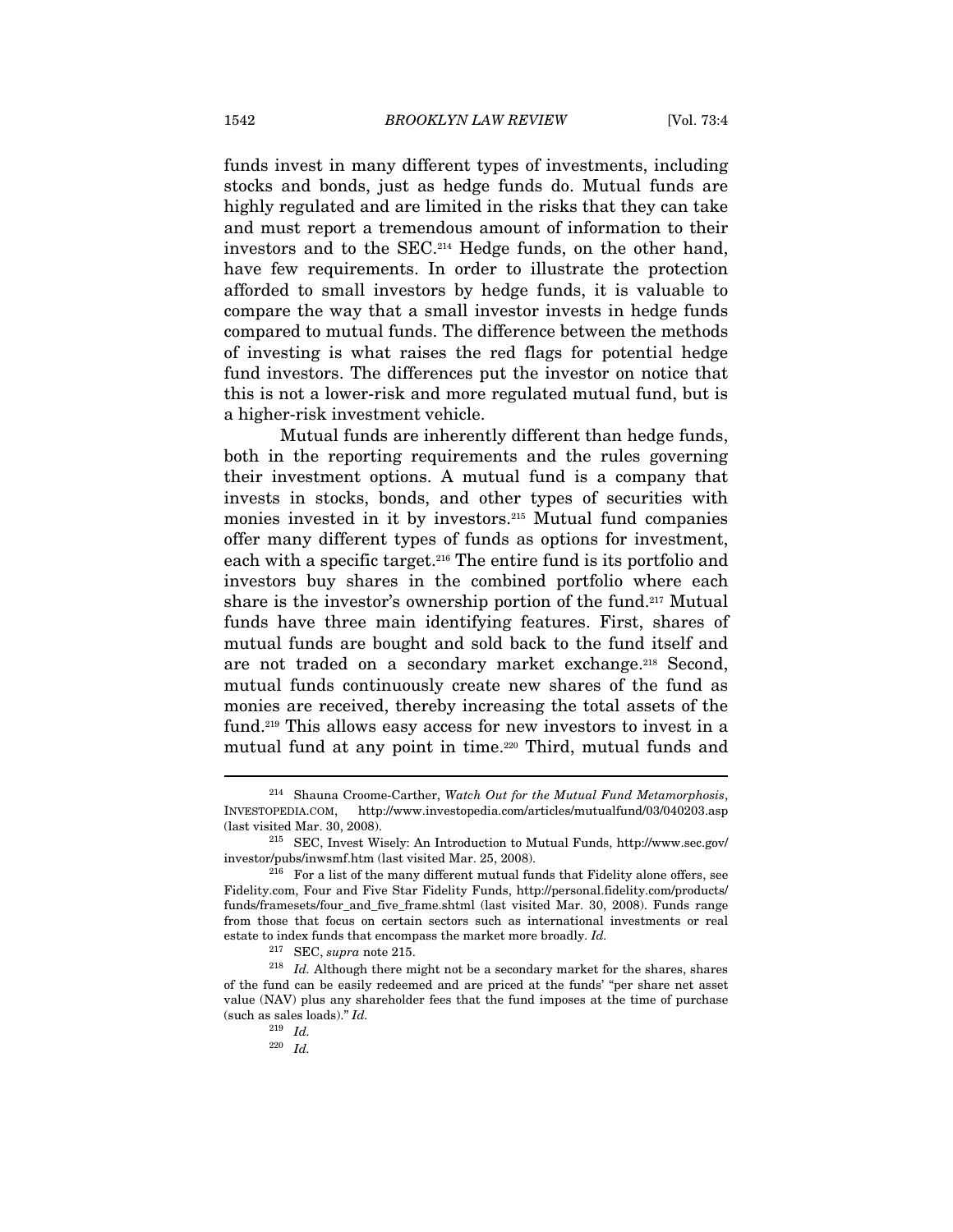their investment advisors must register with the SEC, and provide disclosure statements.221 The SEC, therefore, has a strong presence in the mutual fund world by forcing advisors to report details of the funds' holdings and by governing their structure. These characteristics, including increased liquidity, the ease of purchasing and redeeming shares, the ability to invest in a fund mid-cycle, and the added protection of SEC oversight, are what give mutual fund investments their allure.

It is therefore not surprising that mutual funds have become extremely popular. Part of this popularity can be attributed to the increased knowledge investors have about the funds and the ease of purchasing shares. Mutual funds advertise constantly and through every available medium.<sup>222</sup> The Internet has opened up a new arena in which funds can target the average consumer.223 In addition to more streamlined advertising, it is relatively simple to invest online in a mutual fund. This ease is similar to that typically associated with stocks. Mutual fund companies invite investors to open an account online and invest in a variety of their products, all with easy-to-read screens and simple instructions.<sup>224</sup> For example, by clicking on one of the many mutual funds found on the website of Vanguard Investments, a popular mutual fund and retirement investment company, one can easily access the fund's investment information and a link to "buy this fund."225

<sup>&</sup>lt;sup>221</sup> INVESTMENT COMPANY INSTITUTE, *supra* note 84, app. A.  $222$  Drive on a popular highway and you will almost undoubtedly see a billboard for a mutual fund company. See Aaron Baar, Schwab's 'Talk to Chuck' Plays Chicago, ADWEEK.COM, Apr. 8, 2005, http://www.adweek.com/aw/esearch/article\_ display.jsp?vnu\_content\_id=1000874489. Open a magazine or turn on the television and there will likely be at least one ad touting the virtues of some mutual fund.<br><sup>223</sup> For example, at Vanguard.com, when potential investors enter the website,

they are greeted with a full advertisement spread. See Vanguard Investments Home Page, www.vanguard.com (last visited Apr. 6, 2008). 224 Vanguard Investments, https://personal.vanguard.com/us/home (last visited

Apr. 6, 2008).<br><sup>225</sup> See, e.g., Vanguard Capital Value Fund Overview, https://personal .vanguard.com/us/funds/snapshot?FundId=0328&FundIntExt=INT (last visited Mar. 24, 2008). This is similar to the process of purchasing stocks over the Internet through online brokerage houses like E-trade Financial and Charles Schwab. See E-trade Financial, www.etrade.com (last visited Mar. 24, 2008); Charles Schwab, http:// charlesschwab.com (last visited Mar. 24, 2008). Part of the popularity of online trading stemmed from the so called "day trade craze" of the late 1990's through 2000. Day trading became popular through a combination of a stock market boom in the late 1990s and the Internet's increased accessibility to trade stocks. Day trading became part of the popular culture and spawned legendary ad campaigns, including one about a tow truck driver who owns his own island and drives a truck "for fun." Patrick McGeehan, Morgan Stanley Dean Witter Drops a Familiar Image to Take Aim at Electronic Brokerage Firms, N.Y. TIMES, Aug. 28, 2000.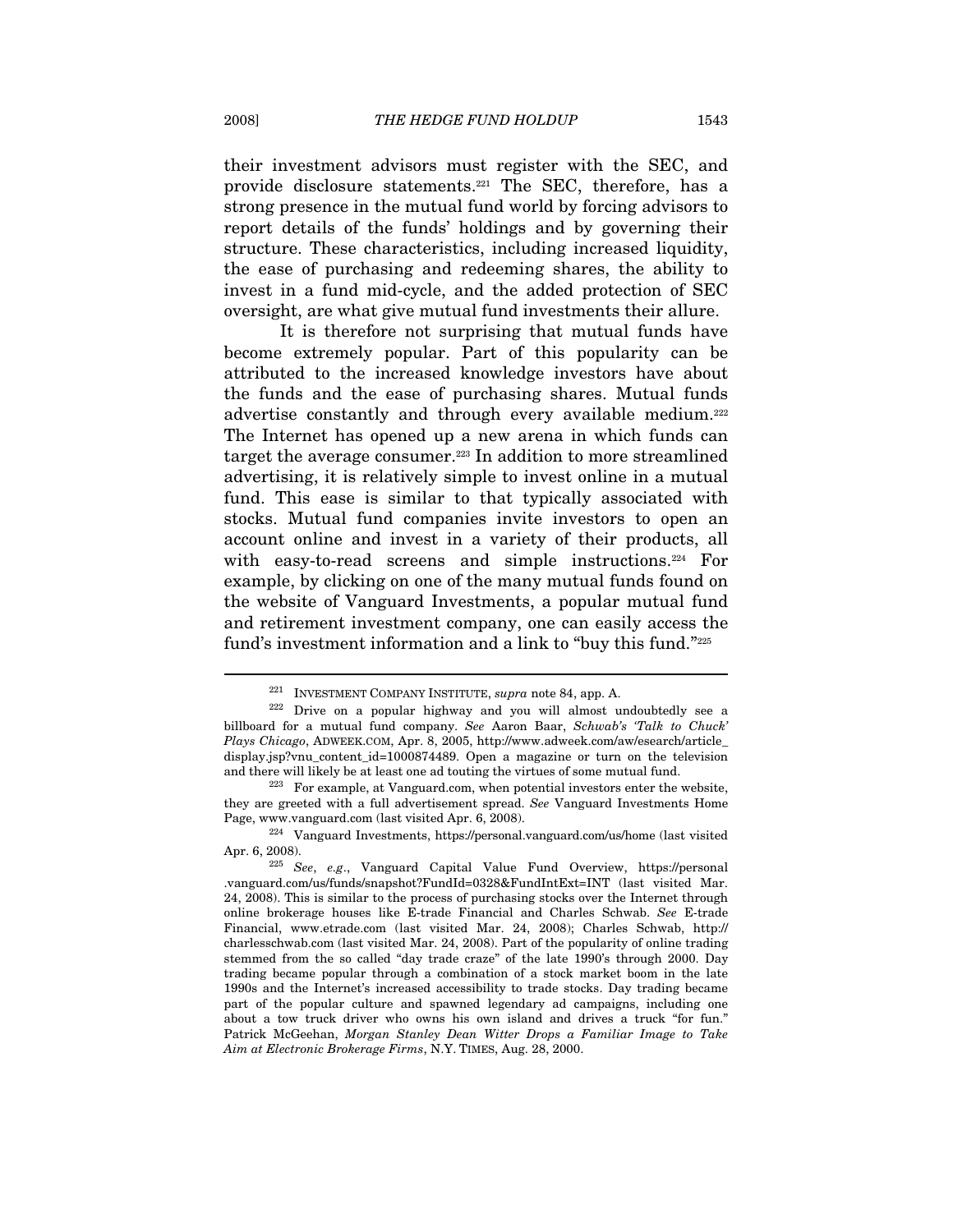Hedge funds, and the rules that bind them, are a stark contrast to mutual funds. The small investor is put on notice many times before investing in a hedge fund that all funds are not alike. Hedge funds do not allow the ease of entry that characterizes mutual funds, nor do they offer instant liquidity or redemption benefits.226 Hedge funds neither advertise nor interact with the public the way that mutual funds do. Even the casual investor cannot mistake a hedge fund for a mutual fund, and therefore knows that this is not a typical investment.

To become an investor in a hedge fund there are certain requirements. Hedge funds are set up with two companies: one company manages the fund and runs the other company, which holds the assets.227 There are three documents that an investor must be given before joining a hedge fund: a risk disclosure statement, a subscription agreement, and an operating agreement.228 The purpose of the risk disclosure agreement is to warn the investor about every conceivable risk that could befall the fund.229 This document also lists the risks that are associated with the specific fund, in addition to the risks associated with all hedge funds.230 The subscription agreement requires the investor to list the amount of money he is investing in the fund, as well as a collection of personal information including investment history.231 One of the most important functions of the agreement is to certify that the investor is an "accredited investor" and is therefore authorized to invest in the fund.232 An investor must declare that he is in compliance with both the income and net worth rules, as laid

<sup>226</sup> SEC, Hedging Your Bets: A Heads Up On Hedge Funds and Funds of Hedge Funds, http://www.sec.gov/answers/hedge.htm (last visited Mar. 24, 2008) ("Hedge funds typically limit opportunities to redeem, or cash in, your shares (e.g., to four times a year), and often impose a 'lock-up' period of one year or more, during which you cannot cash in your shares."). Id.

<sup>&</sup>lt;sup>227</sup> See DANIEL A. STRACHMAN, THE FUNDAMENTALS OF HEDGE FUND MANAGEMENT 39 (2007). 228 See STUART A. MCCRARY, HOW TO CREATE AND MANAGE A HEDGE FUND 105

<sup>(2002);</sup> STRACHMAN, supra note 227, at 41.<br> $^{229}$  See MCCRARY, supra note 228, at 105.

 $230$  *Id.* at 105-06. The primary purpose of the hedge fund manager's listing every possible risk is to insure against any potential litigious fallout as a result of a fund collapse. In fact, it is in the best interest of the manager to disclose all of the dire risks to investors, if only to further protect the manager. This disclosure may, however, be a double-edged sword: listing every remote risk may cause investors to ignore all of the risks due to "risk overload." Still, disclosure puts investors on notice that a hedge fund has certain risks that are not found in mutual funds, where a separate risk disclosure is not a part of the investment procedure.<br><sup>231</sup> STRACHMAN, *supra* note 227, at 41.<br><sup>232</sup> See MCCRARY, *supra* note 228, at 106.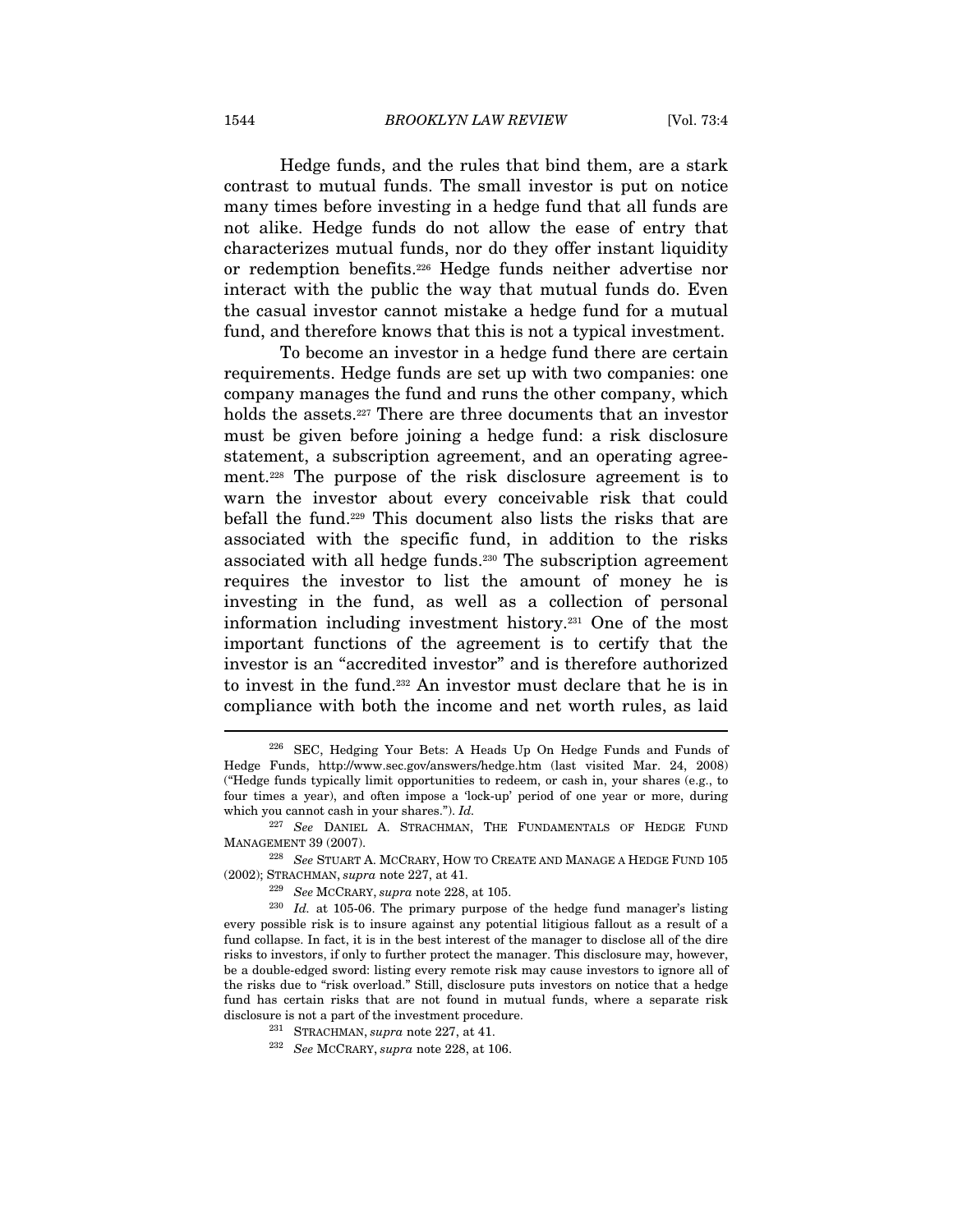out by the accredited investor standard, and has sufficient investment knowledge and sophistication to invest in a fund.233 The third document is the operating agreement where the investor agrees to have his money managed by the advisor.<sup>234</sup> Part of the agreement is the assent to the lock-up period that the hedge fund requires, during which time an investor's money cannot be withdrawn.<sup>235</sup> The liquidity that is common to stocks and mutual funds is all but absent from hedge funds. Hedge fund investors typically face a lock-up period of at least a year from the time they make the investment.236

These requirements as a whole create a different investing environment for hedge funds than for mutual funds. The risk disclosure is given instead of a prospectus<sup>237</sup> to the potential investor, thereby making the investor aware, not only of the investment style of the fund, but of the very real potential for loss. Furthermore, the investor must give a multitude of information and sign a document certifying himself as an accredited investor, one who understands the nature and risks involved. Finally, the investor must sign a document agreeing to have his money managed and to have it locked up for a specific period of time, only to be made available for a specific day after which it gets locked up again. All of these steps to become a hedge fund investor put the investor on notice that he is investing in a different and higher risk vehicle.

In addition to the internal procedures required to become an investor, Regulation D prohibits hedge funds from soliciting or advertising to the general public. If a hedge fund wants to avoid registration with the SEC under the Securities Act, it must comply with Regulation D and refrain from advertising to the public.238 The effect of this ban is that the average investor is often unable to identify individual hedge fund companies, and cannot determine how to invest in the

<sup>233</sup> Id.

<sup>&</sup>lt;sup>234</sup> See STRACHMAN, supra note 227, at 41.<br><sup>235</sup> See MCCRARY, supra note 228, at 44.<br><sup>236</sup> SEC, supra note 226.<br><sup>237</sup> A prospectus is a legal document offered to investors that detail the facts about the investment that are needed to make an informed decision. Investopedia.com, Prospectus, http://www.investopedia.com/terms/p/prospectus.asp (last visited Mar. 24, 2008). In the case of a mutual fund, the prospectus "contains details on its objectives, investment strategies, risks, performance, distribution policy, fees and expenses, and fund management." Id.

 $^{238}$   $\,$  See 17 C.F.R. § 230.502(c)(1)-(2) (2008).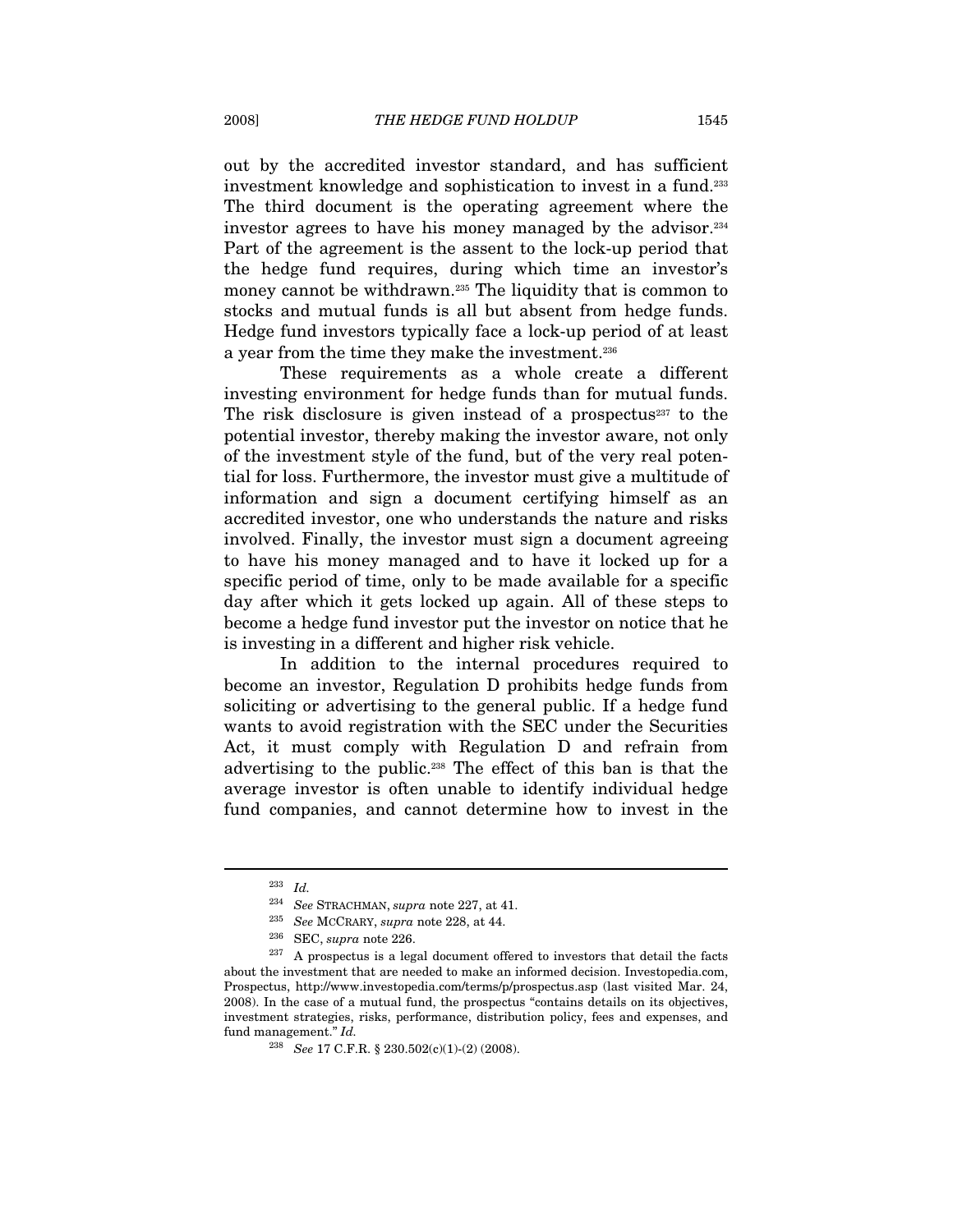fund.239 This is in sharp contrast to how mutual funds target investors with "one-click buying." Accordingly, the protection of small investors with the Regulation D provisions, coupled with the legal and practical structures that hedge funds employ, has the effect of preventing the casual investor from investing in hedge funds without understanding, or at least realizing the potential risks that are involved.

As a result of this combination, small investors are adequately protected from investing in hedge funds. If a small investor chooses to invest in hedge funds directly, the investor must seek out a hedge fund due to Regulation D's ban on advertisement of any kind. Once a small investor finds a fund to invest in, the investor is warned many times throughout the process that becoming an investor in a hedge fund is unlike investing in traditionally safer, less risky mutual funds. This knowledge is the protection that investors need to prevent them from "accidentally" investing in a high risk vehicle. The decision to invest, however, remains theirs alone.

#### VI. CONCLUSION

 $\overline{a}$ 

Underpinning every instance of SEC rule-making is the presumption that there is an identifiable problem whose solution lies in more regulation. This Note has shown, however, that in the case of hedge funds the SEC has rushed to address a problem that has not been fully substantiated, and further it has proposed a solution that fails to solve the purported problem. In addition, the arbitrary and inconsistent manner in which the SEC has formulated the proposals demonstrates a singular motive to regulate, regardless of the wisdom of its approach. This singular focus has largely been premised on the need to protect small investors from investing in hedge funds. The agency argues that small investors should be protected from hedge funds because of the high risks that hedge funds take—risks that a small investor is presumed to be too small to bear. Small investors, however, are adequately protected. The

<sup>239</sup> It is difficult to find information on the Internet for Grosvenor Capital Management, one of the world's largest funds of funds, having almost \$20 billion in assets. Press Release, Hedge Fund Intelligence, Funds of Funds Industry Sees Stellar Growth in 2006 (Feb. 12, 2007), available at http://www.hedgefundintelligence.com/ images/590/investhedgebilliondollarrelease.pdf. Its home page contains a logo, a company address, and an e-mail link for employment interest. Grosvenor Capital Management, http://www.grosvenorcapitalmanagement.com (last visited Mar. 24, 2008). The site does not even mention what the company does.  $Id$ .